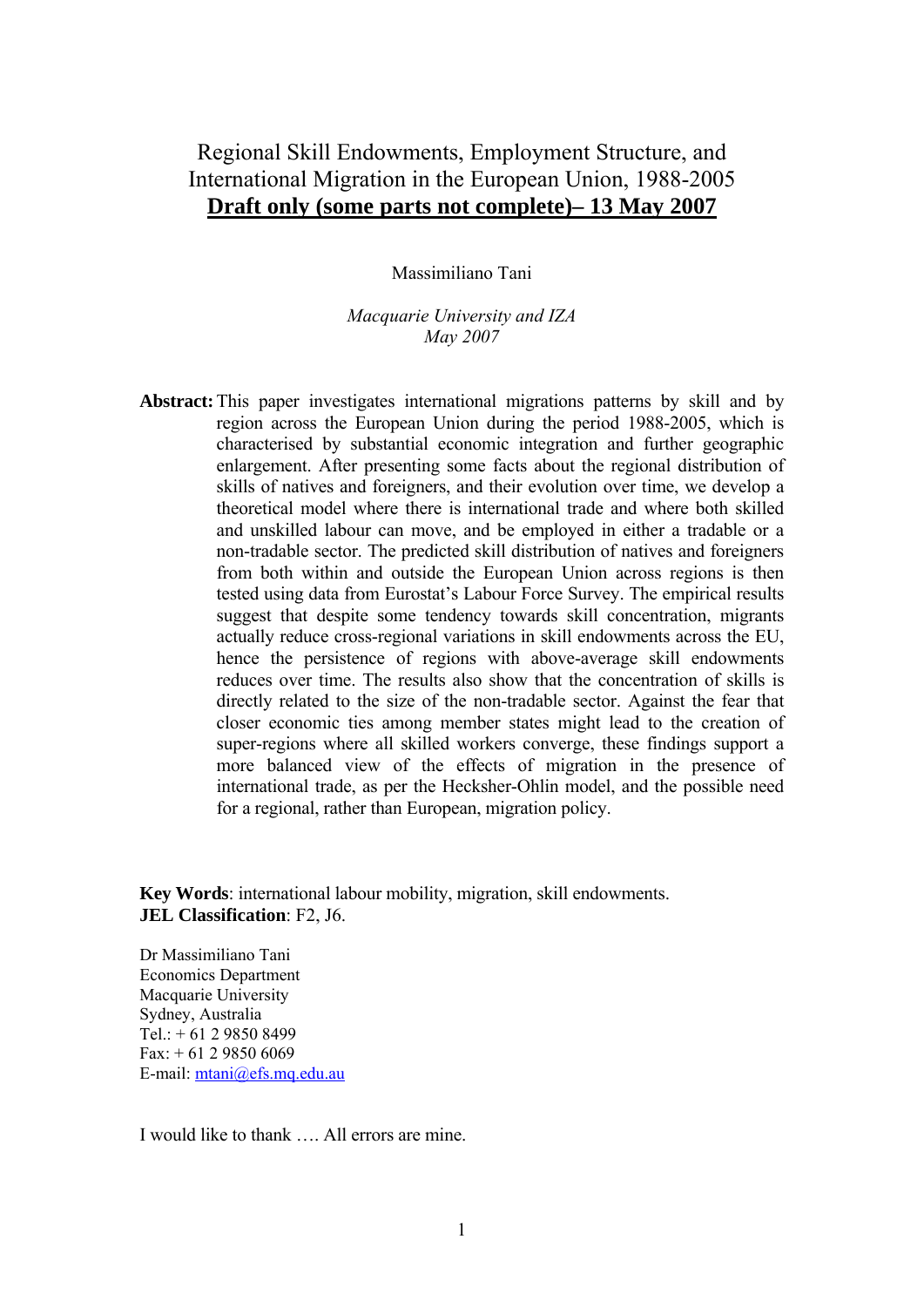# **1 Introduction**

More than twenty years have passed since 1986, when the then 12 member states of the European Community signed the Single Act, in which they agreed to establish, by January  $1<sup>st</sup>$  1992, "an area without frontiers in which the free movement of goods, persons, services and capital is ensured  $\ldots$ <sup>[1](#page-1-0)</sup> in order to "[ $\ldots$ ] promote [the Community's] overall harmonious development, [and strengthen its] economic and social cohesion"<sup>[2](#page-1-1)</sup>. Since then, steady progress towards the formation of the "single market" has led to the reduction of many formal barriers to international factor movements, the adoption of a single currency in 2000, and the enlargement of the European Union (EU) to 15 new member states (while others are candidates).

The international freedom of movement was expected to help European workers to reallocate across member states given the significant cross-border differences in average income per capita and unemployment rate, as reported in the studies at that time (e.g. Flanagan, 1992). Prima facie, the data on the employment share of foreigners in the EU for the period 1988-2005 shown in Figure 1 suggest otherwise.



**FIGURE 1 INTRA AND EXTRA-EU EMPLOYMENT SHARES IN THE EU, 1988-2005** 

1

<span id="page-1-0"></span><sup>&</sup>lt;sup>1</sup> Article 8A, Single European Act, 1986.

<span id="page-1-1"></span><sup>2</sup> Article 130A, Single European Act, 1986.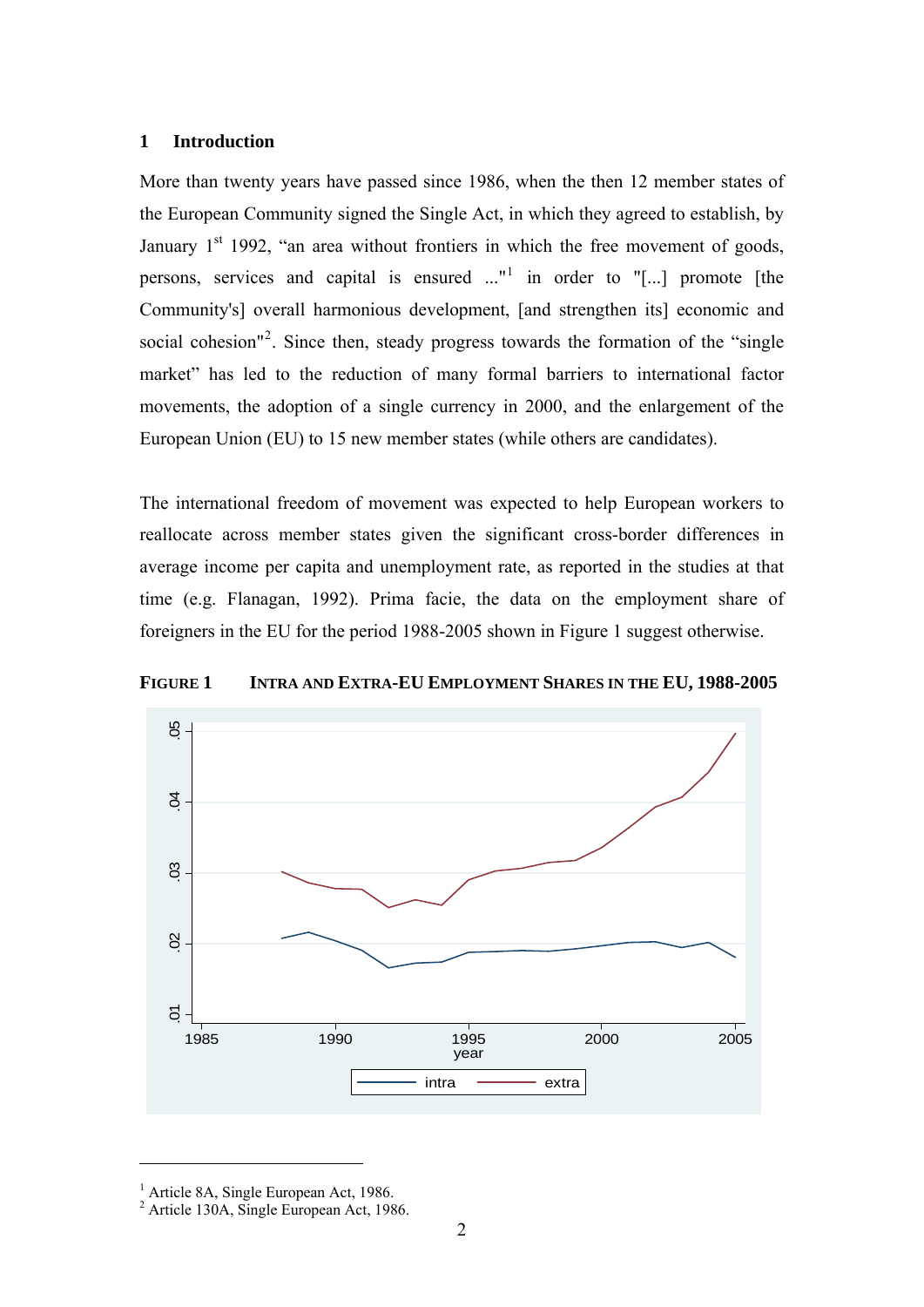During the period 1988-2005 the employment shares of European citizens working in another member state from the one of birth or nationality ("intra-EU") as a percentage of total EU employment has remained fairly stable at around 2% of total employment. In contrast, the corresponding proportion of non-European citizens working in a member state ("extra-EU"), to whom the Single Act provisions did not apply, has almost doubled, from approximately 3% during 1988-1995 to about 5% in 2005.

However, when data are disaggregated by region (the administrative level immediately below that of a country), and by skill level, the employment shares and skill compositions of foreign workers reveal far more variation. As an example, Figure 2 depicts the shares of employment and skilled/unskilled ratios of intra-EU and extra-EU labour, respectively, in England's South East (the region of London) between 1988 and 2005.

**FIGURE 2 INTRA- AND ETXRA-EU EMPLOYMENT SHARES IN ENGLAND'S SOUTH EAST, 1988-2005** 



While the share of intra-EU workers has dropped from 3.7% of local employment in 1988 to about 2.6% in 2005 ("intra" in Figure 2), the corresponding ratio of skilled to unskilled labour ("s\_u\_intra"), calculated as the number of intra-EU workers in the top three categories of the occupational scale of the International Standard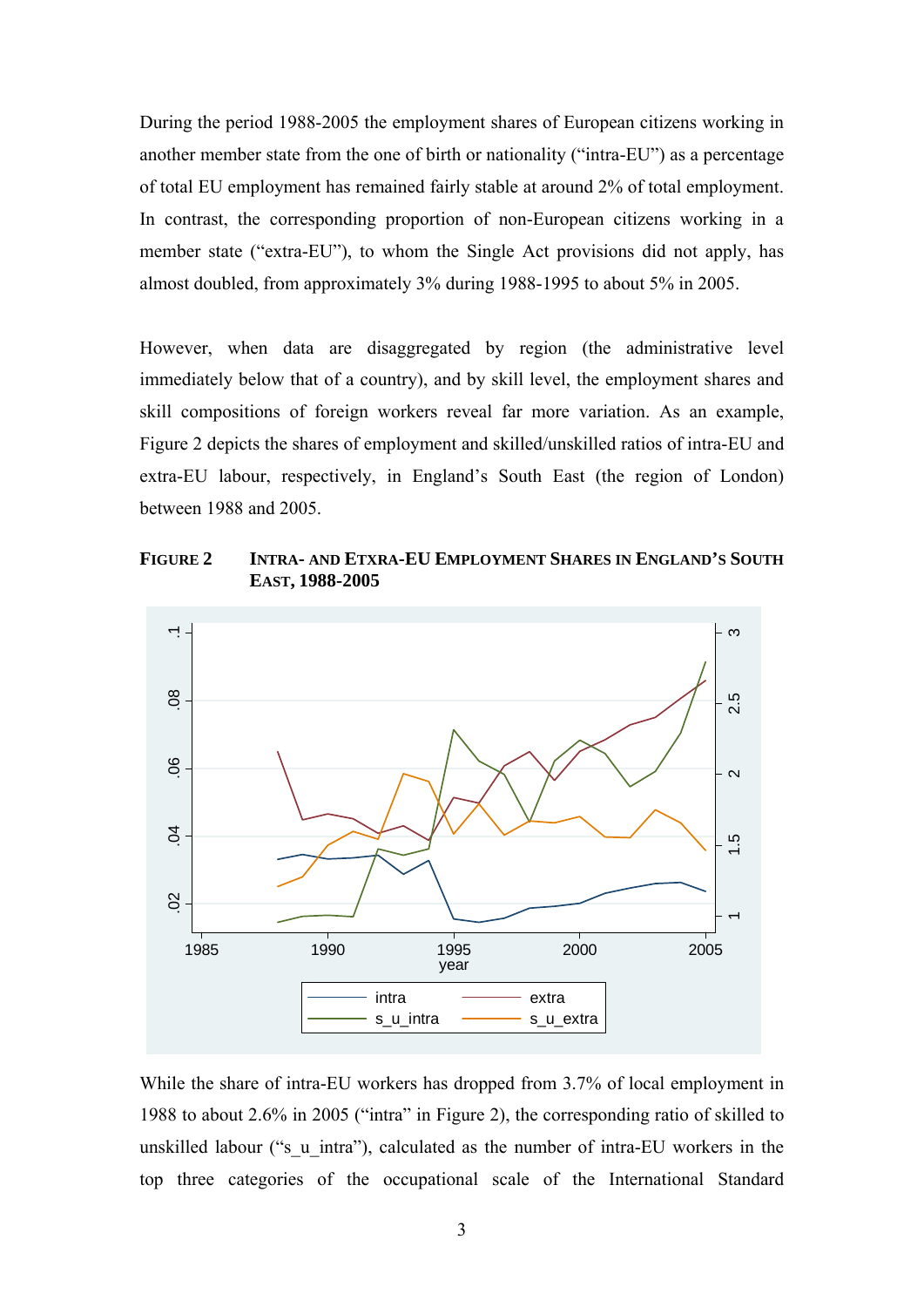Classification of Occupations (ISCO 1-3: managers, professionals and associate professionals) divided by the number of those in the bottom three ISCO categories (ISCO 7-9: foremen, operatives and labourers), has almost trebled from 1 to 2.8. Instead, the employment share of non-Europeans in the South East of England ("extra") has first dropped from just over 6% in 1988 to 4% in 1994 to then reach over 8% in 2005, though the skill composition of extra-EU workers has remained stable ("s\_u\_extra").

These employment shares of foreigners may not appear very high, especially when related to those of other destination countries, such as Australia where they are commonly above 25%. However, the share of foreigners within skill categories is more pronounced: in the South East of England, in 2005 it was 10.2% in ISCO categories 1-3 (2.8% intra-EU and 7.3% extra-EU, respectively). In categories ISCO 7-9, it was 11.2% (1.6% intra-EU and 9.6% extra-EU). By contrast, in the region of Paris, foreign workers account for less than 5% of those employed in ISCO categories 1-3 but for over 25% in ISCO categories 7-9. The shares of foreign employment in ISCO categories 1-3 in centres of EU headquarters such as Brussels and Luxembourg are commonly over 20% and 40%, respectively.

While the labour market effects of European economic integration have been studied in terms of the observed convergence in regional GDP and unemployment rates (e.g. Quah, 1995; Puga and Overman, 1998), and the channels through which European workers (should) respond to regional wage differentials or labour demand shocks (e.g. Decressin and Fatas, 1995, Fredriksson, 1998, Mauro and Spilimbergo, 1999, Tani, 2003, Nahius and Patel, 2005), the variability in the skill composition of foreign workers and its effect on regional skill endowments appears under-researched. In particular, little work seems to exist on whether Europe's economic integration (and the consequent redistribution of European funds from 'core' to 'peripheral' regions) has reduced or raised regional differences in skill endowments within and among member states. Yet, the stock of human capital is not only well-known source of comparative advantage and long-term economic growth for a locale (e.g. Romer, 1991, Dowrick, 2003), but also a resource that can be directly 'man-made' by policymaking, for example through investments in local schoolings. Have regions that have traditionally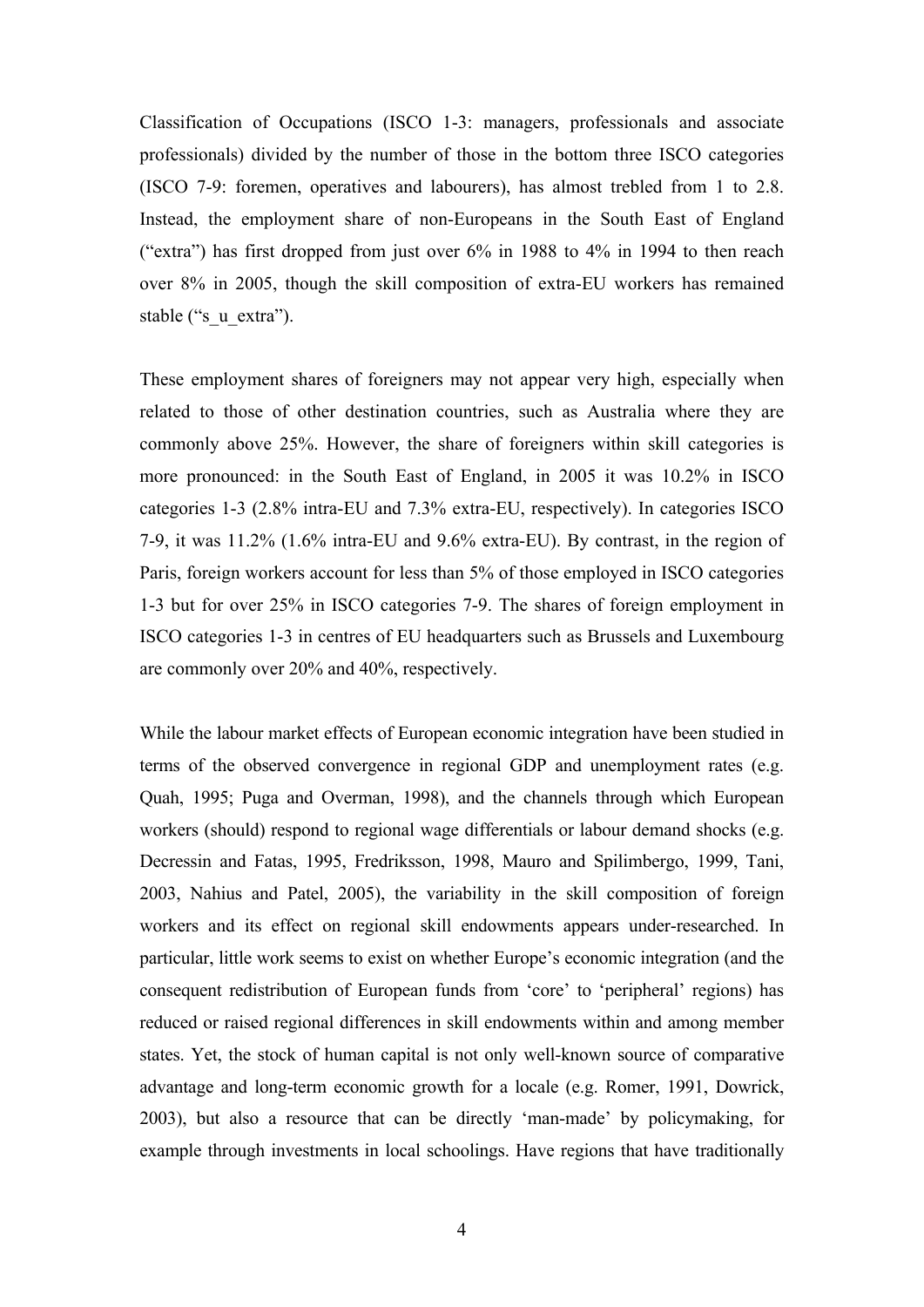been abundant of skilled labour maintained their advantage? Has economic integration strengthened initial differences in regional skill endowments across the EU?

This paper attempts to address these questions by documenting the impact of foreign workers on regional skill endowments during the period 1988-2005, and by developing a theoretical model, based on Blanchard and Katz (1992), to interpret their evolution. In particular, the skill composition of migrants is examined in relation to the spatial distribution of the stock of native skills and the degree of openness of a region's economy, as measured by the employment share of the tradable sector. The model can be summarised as follows: changes in labour demand due to economic integration and technological change are probably larger for firms in the tradable sector, as these have to face a global competition and hence are more sensitive to input costs. As a result, regions with a small tradable sector may enjoy a natural shelter from shocks to labour demand relative to regions with a large tradable sector. If native and foreign workers also differ in their elasticity of labour supply, it occurs that workers with higher elasticity (typically foreigners and the skilled) will be over-represented in local employment changes. The evolution of a region's endowment of skills will therefore depend on the share of the tradable sector and the proportion of foreigners in the region. This prediction is empirically tested using data extracted from Eurostat's Labour Force Survey (LFS).

Although the LFS assures a high degree of cross-national comparability, as it records the same set of characteristics in each member state using the same definitions, regional historical series on variables such as nationality, education, and occupational level are at times incomplete, especially in the period 1988-1991, and sometimes even during 1992-1994. Rather than trying to impute missing data from alternative sources, the empirical analysis is carried out on an unbalanced panel.

The rest of the paper is organised as follows: section 2 presents a brief summary of the reference literature, while Section 3 illustrates some facts about changes in regional skill endowments cross the EU. Section 4 develops the theoretical model. Section 5 presents the data while Section 6 discusses the empirical analysis. Section 7 draws some policy implications and final remarks.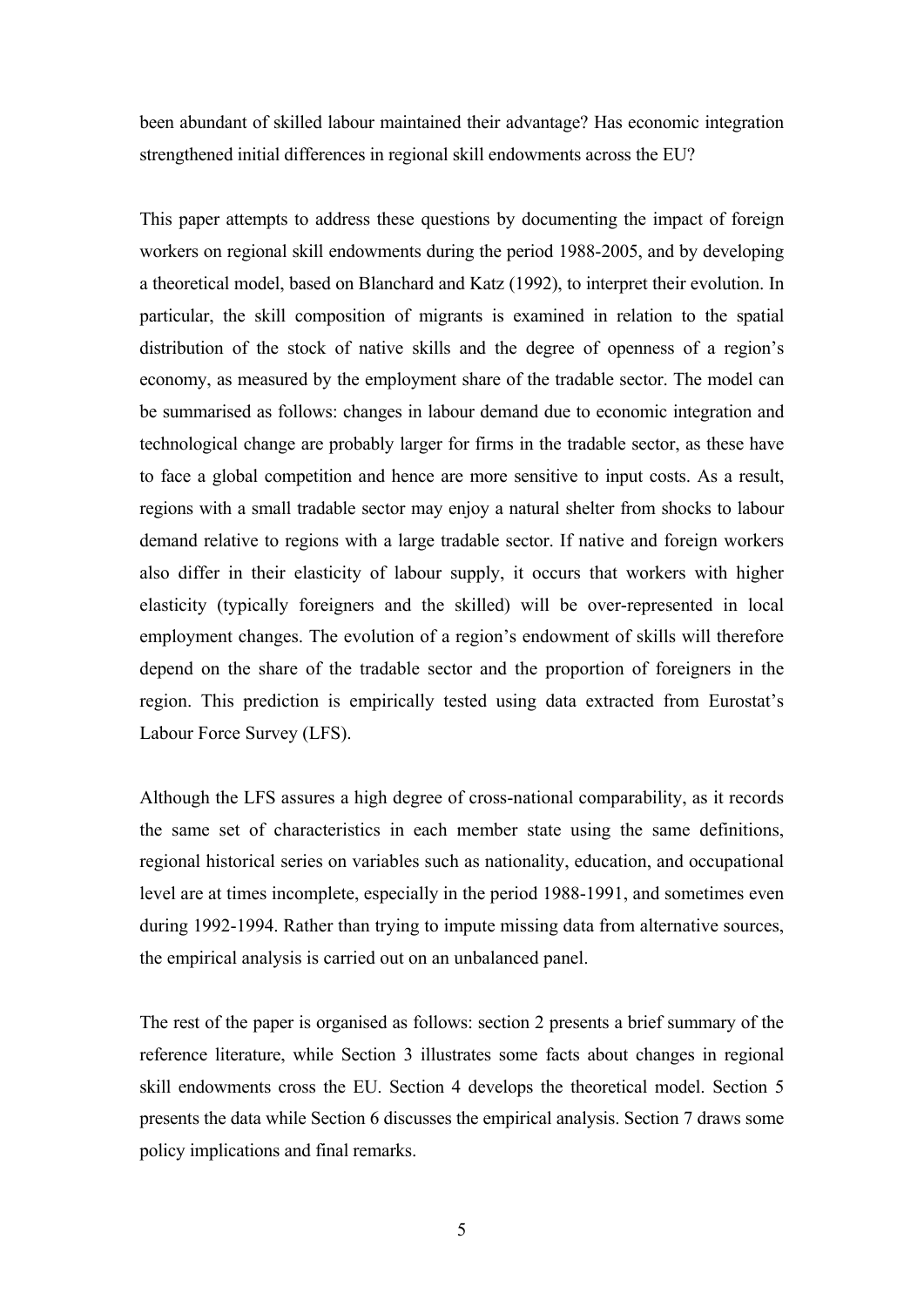### **2 Reference literature**

The relationship between the skills of foreign and native workers is generally studied within microeconomic analyses of complementarity or substitutability between immigrants and natives, which tend to relate net immigration rates on the wage level of individual natives (e.g. Chiswick, 198??; Borjas, 1987). However, in the context of Europe's economic integration, the analysis of changes in regional skill endowments has to take into account that labour market integration is occurring along the (faster) removal of barriers to commodity trade and capital movements. Notwithstanding these characteristics, the paper studies the evolution of regional skill endowments using a partial equilibrium analysis, but trying to incorporate some of the insights of the international trade literature about predicted changes in factor endowments following integration. As a result, theoretical model developed features elements of comparative statistics and dynamic analysis.

From the international trade literature, and earlier studies on the spatial location of economic activity, the paper incorporates the idea that workers and firms may agglomerate in space because of some form of local economies of scale in production. Recent 'new geography trade' studies highlight that increasing returns, interacting with transport costs, may favour agglomeration of firms and workers against the classic prediction of diffusion arising from the Heckscher-Ohlin model in presence of factor movements (e.g. Mundell, 1957). It is the level of transport costs that determines whether increasing returns to scale (e.g. Krugman, 1991) or a high degree of vertical integration between upstream and downstream industries (e.g Venables, 1996) prevail over the competition for factors of production, or vice-versa. Starting from autarky, these models show that declining transport costs initially lead to agglomeration, but when transport is costless location does not matter. Regional skill endowments may therefore evolve following a U-shape: rising when regions initially 'merge' and subsequently fall as economic integration progresses (e.g. Puga, 1998 and 1999). Generally, when integration is 'intermediate', agglomeration forces dominate. As skilled workers move to skill-intensive regions, migration reinforces initial skill differences. Much of the empirical support to this literature comes from simulations rather than estimation, partly due to the technical construction of these models, and partly for a general lack of data on international trade across EU regions.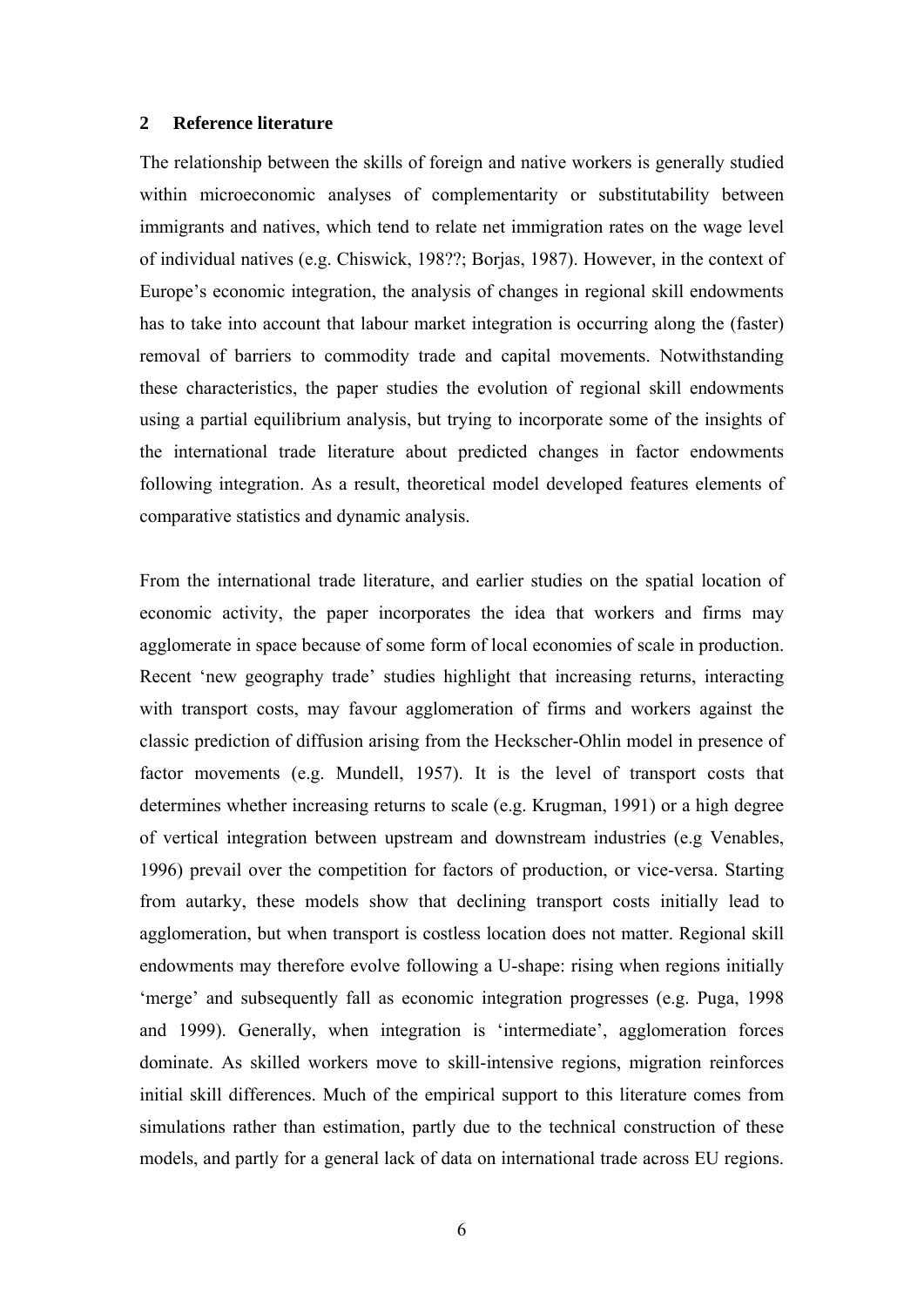This paper aims at contributing to this literature by presenting regional data on the skill patterns of native and foreign workers.

Analytically, this paper is firmly located in the literature on the dynamic labour market analysis developed by Blanchard and Katz (1992), from which it borrows the overall theoretical framework. The advantage of such strategy is the ability of deriving analytical solutions that can be empirically tested. In particular, this paper extends the Blanchard and Katz model in two directions:

- horizontally, by introducing tradable and non-tradable firms in the labour demand, and by distinguishing between native and foreign workers in the labour supply. These elements determine how regional skill endowments react to a shock, such as an increased economic integration, from an equilibrium to another and during the transitional phase;
- vertically, by expanding the analysis across regions differently endowed with skills (rather than focusing on one only), to determine whether economic integration reduces or expand initial differences in skill endowments in the long-term.

Before presenting the model, some preliminary facts about regional skill endowments across the EU are discussed.

# **3 Preliminary facts about regional skill endowments in the EU**

# **T+5 Transition Matrices**

#### **Share pop natives**

| Cell Partition:                                         |   |      |   |      |   |                                                              |   |      |   |      |   |
|---------------------------------------------------------|---|------|---|------|---|--------------------------------------------------------------|---|------|---|------|---|
|                                                         |   |      |   |      |   | $(0:-0.000)$ $(1:0.002)$ $(2:0.004)$ $(3:0.006)$ $(4:0.012)$ |   |      |   |      |   |
| (5:0.055)                                               |   |      |   |      |   |                                                              |   |      |   |      |   |
| Stationary tr.pr.                                       |   |      |   |      |   |                                                              |   |      |   |      |   |
|                                                         | 0 |      | 1 |      | 2 |                                                              | 3 |      | 4 |      | 5 |
|                                                         | 0 |      |   |      |   |                                                              |   |      |   |      |   |
| 118:                                                    |   | 0.96 |   | 0.04 |   | 0.00                                                         |   | 0.00 |   | 0.00 |   |
|                                                         | 1 |      |   |      |   |                                                              |   |      |   |      |   |
| 107:                                                    |   | 0.00 |   | 0.98 |   | 0.02                                                         |   | 0.00 |   | 0.00 |   |
|                                                         | 2 |      |   |      |   |                                                              |   |      |   |      |   |
| 120:                                                    |   | 0.00 |   | 0.11 |   | 0.88                                                         |   | 0.01 |   | 0.00 |   |
|                                                         | 3 |      |   |      |   |                                                              |   |      |   |      |   |
| 118:                                                    |   | 0.00 |   | 0.00 |   | 0.03                                                         |   | 0.93 |   | 0.03 |   |
|                                                         | 4 |      |   |      |   |                                                              |   |      |   |      |   |
| 113:                                                    |   | 0.00 |   | 0.00 |   | 0.00                                                         |   | 0.02 |   | 0.98 |   |
|                                                         | 5 |      |   |      |   |                                                              |   |      |   |      |   |
| Ergodic distribution: 0.000, 0.771, 0.133, 0.033, 0.063 |   |      |   |      |   |                                                              |   |      |   |      |   |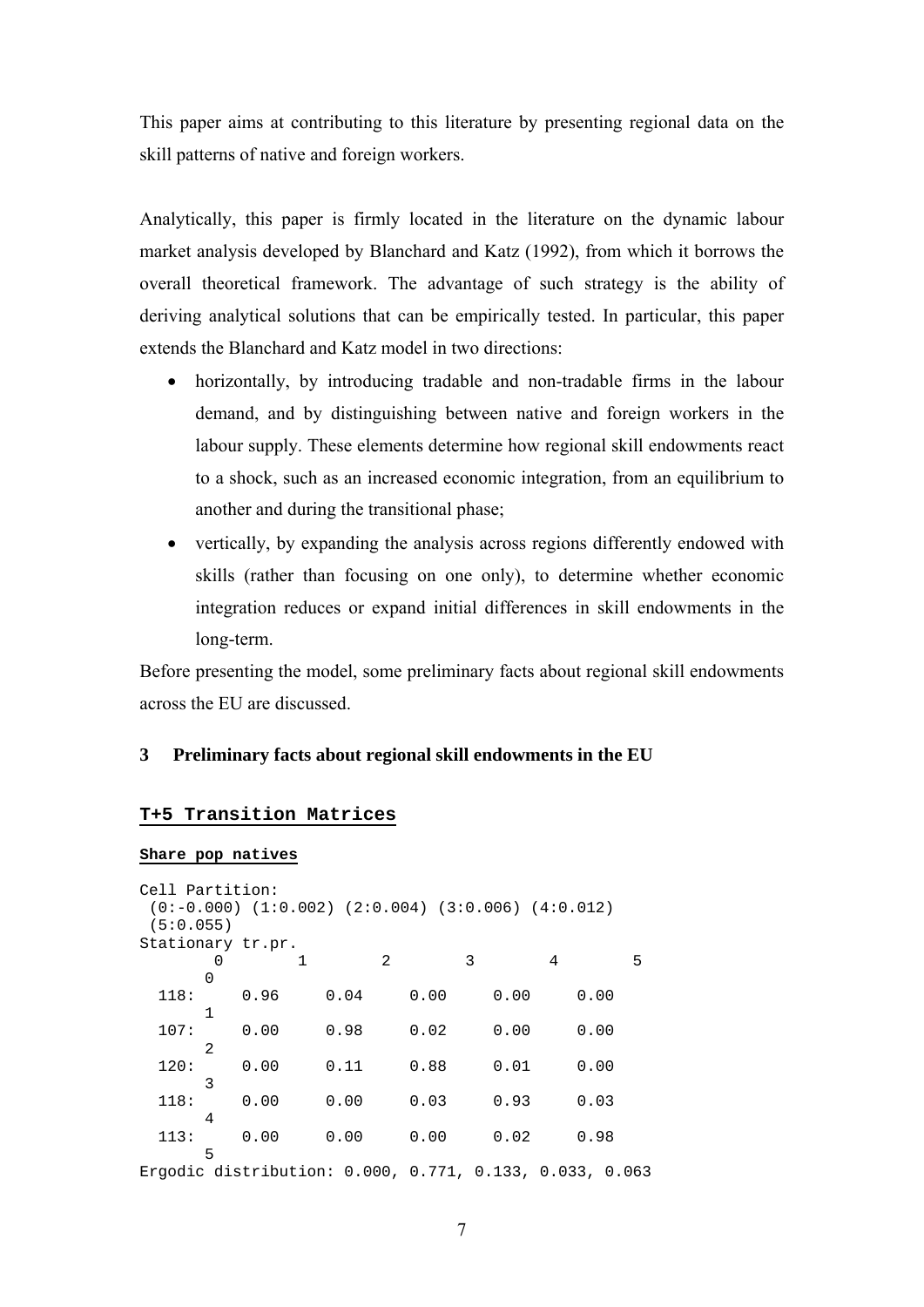#### **Share pop intra-EU**

| Cell Partition:   |   |                                                              |   |      |   |      |   |      |   |      |   |
|-------------------|---|--------------------------------------------------------------|---|------|---|------|---|------|---|------|---|
|                   |   | $(0:-0.000)$ $(1:0.002)$ $(2:0.004)$ $(3:0.006)$ $(4:0.011)$ |   |      |   |      |   |      |   |      |   |
| (5:0.052)         |   |                                                              |   |      |   |      |   |      |   |      |   |
| Stationary tr.pr. |   |                                                              |   |      |   |      |   |      |   |      |   |
|                   | Ω |                                                              | 1 |      | 2 |      | 3 |      | 4 |      | 5 |
|                   | 0 |                                                              |   |      |   |      |   |      |   |      |   |
| 118:              |   | 0.96                                                         |   | 0.04 |   | 0.00 |   | 0.00 |   | 0.00 |   |
|                   | 1 |                                                              |   |      |   |      |   |      |   |      |   |
| 107:              |   | 0.00                                                         |   | 0.98 |   | 0.02 |   | 0.00 |   | 0.00 |   |
|                   | 2 |                                                              |   |      |   |      |   |      |   |      |   |
| 120:              |   | 0.00                                                         |   | 0.11 |   | 0.88 |   | 0.01 |   | 0.00 |   |
|                   | 3 |                                                              |   |      |   |      |   |      |   |      |   |
| 118:              |   | 0.00                                                         |   | 0.00 |   | 0.03 |   | 0.93 |   | 0.03 |   |
|                   | 4 |                                                              |   |      |   |      |   |      |   |      |   |
| 113:              |   | 0.00                                                         |   | 0.00 |   | 0.00 |   | 0.02 |   | 0.98 |   |
|                   | 5 |                                                              |   |      |   |      |   |      |   |      |   |

Ergodic distribution: 0.000, 0.771, 0.133, 0.033, 0.063

# **Share pop extra-EU**

Cell Partition: (0:-0.000) (1:0.002) (2:0.003) (3:0.006) (4:0.011) (5:0.050) Stationary tr.pr. 0 1 2 3 4 5  $\overline{0}$  118: 0.96 0.04 0.00 0.00 0.00 1 108: 0.00 0.98 0.02 0.00 0.00 2 119: 0.00 0.09 0.90 0.01 0.00 3 118: 0.00 0.00 0.03 0.93 0.03 4 113: 0.00 0.00 0.00 0.02 0.98 5

Ergodic distribution: 0.000, 0.743, 0.149, 0.037, 0.071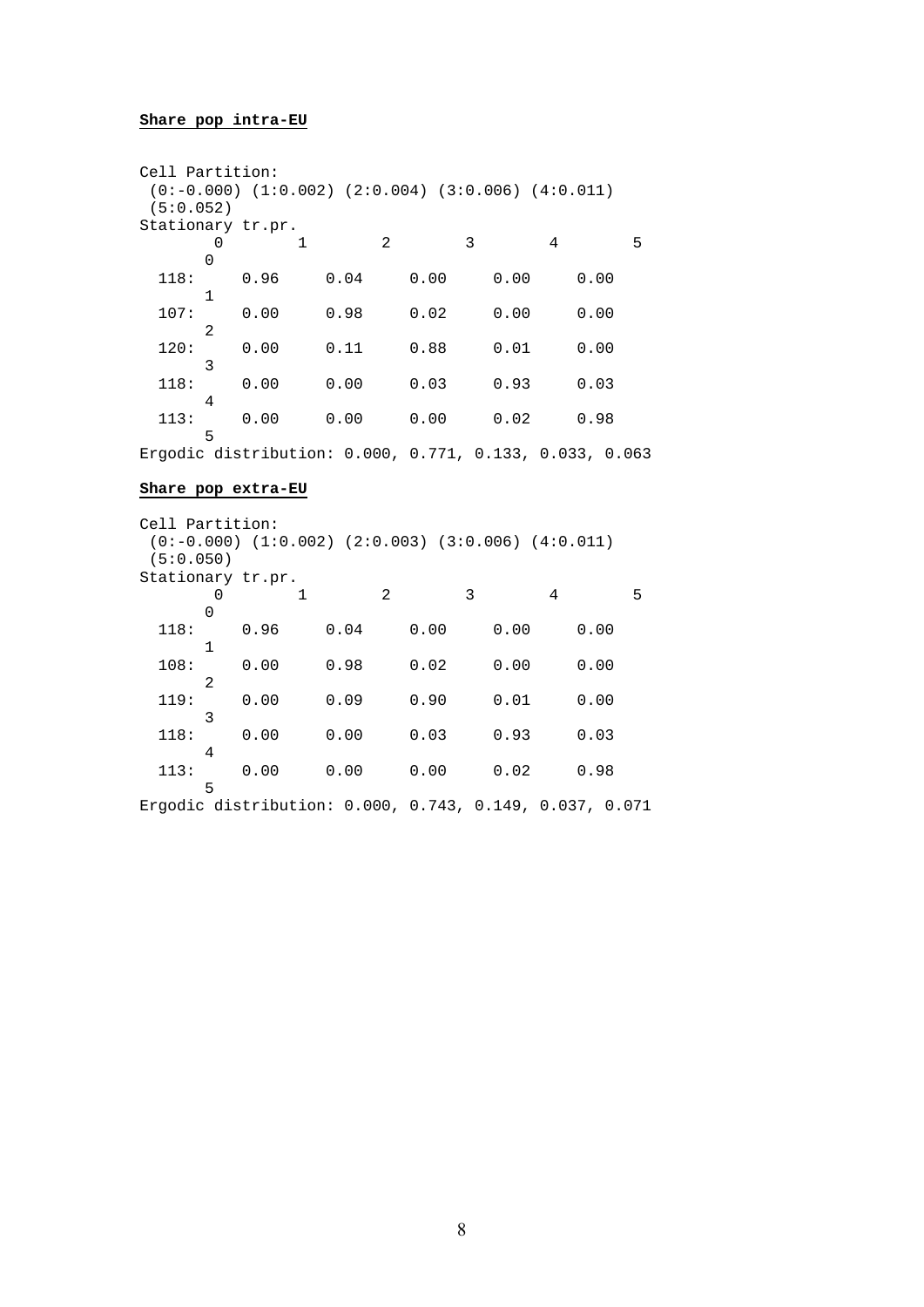# **T+5**

**Employment share skilled natives** 

```
Cell Partition: 
 (0:-0.001) (1:0.002) (2:0.004) (3:0.006) (4:0.011) 
 (5:0.087) 
Stationary tr.pr.<br>0 1
                  2 3 4 5
 \begin{array}{c} 0 \\ 105 \colon \end{array} 105: 0.95 0.05 0.00 0.00 0.00 
       1 
  103: 0.06 0.90 0.04 0.00 0.00 
 112:<sup>2</sup>
           112: 0.00 0.07 0.79 0.14 0.00 
 3^{3} 100: 0.00 0.00 0.04 0.89 0.07 
 104:<sup>4</sup>
           104: 0.00 0.00 0.00 0.05 0.95 
       5
```
Ergodic distribution: 0.162, 0.133, 0.072, 0.258, 0.375

#### **Employment share unskilled natives**

| Cell Partition:   |                |                                                              |      |   |      |   |      |   |      |   |
|-------------------|----------------|--------------------------------------------------------------|------|---|------|---|------|---|------|---|
|                   |                | $(0:-0.000)$ $(1:0.002)$ $(2:0.005)$ $(3:0.007)$ $(4:0.011)$ |      |   |      |   |      |   |      |   |
| (5:0.049)         |                |                                                              |      |   |      |   |      |   |      |   |
| Stationary tr.pr. |                |                                                              |      |   |      |   |      |   |      |   |
|                   | 0              |                                                              |      | 2 |      | 3 |      | 4 |      | 5 |
|                   | 0              |                                                              |      |   |      |   |      |   |      |   |
| 107:              |                | 0.93                                                         | 0.07 |   | 0.00 |   | 0.00 |   | 0.00 |   |
|                   | 1              |                                                              |      |   |      |   |      |   |      |   |
| 101:              |                | 0.02                                                         | 0.87 |   | 0.11 |   | 0.00 |   | 0.00 |   |
|                   | $\mathfrak{D}$ |                                                              |      |   |      |   |      |   |      |   |
| 106:              |                | 0.00                                                         | 0.12 |   | 0.78 |   | 0.09 |   | 0.00 |   |
|                   | 3              |                                                              |      |   |      |   |      |   |      |   |
| 98:               |                | 0.00                                                         | 0.00 |   | 0.12 |   | 0.86 |   | 0.02 |   |
|                   | 4              |                                                              |      |   |      |   |      |   |      |   |
| 112:              |                | 0.00                                                         | 0.00 |   | 0.00 |   | 0.13 |   | 0.87 |   |
|                   | 5              |                                                              |      |   |      |   |      |   |      |   |

Ergodic distribution: 0.102, 0.336, 0.298, 0.230, 0.035

#### **Employment share skilled intra-EU**

| Cell Partition:   |   |      |   |      |   |                                                              |   |      |   |      |   |
|-------------------|---|------|---|------|---|--------------------------------------------------------------|---|------|---|------|---|
|                   |   |      |   |      |   | $(0:-0.001)$ $(1:0.000)$ $(2:0.002)$ $(3:0.005)$ $(4:0.011)$ |   |      |   |      |   |
| (5:0.125)         |   |      |   |      |   |                                                              |   |      |   |      |   |
| Stationary tr.pr. |   |      |   |      |   |                                                              |   |      |   |      |   |
|                   |   |      | 1 |      | 2 |                                                              | 3 |      | 4 |      | 5 |
|                   | O |      |   |      |   |                                                              |   |      |   |      |   |
| 109:              |   | 0.74 |   | 0.24 |   | 0.02                                                         |   | 0.00 |   | 0.00 |   |
|                   | 1 |      |   |      |   |                                                              |   |      |   |      |   |
| 100:              |   | 0.20 |   | 0.54 |   | 0.26                                                         |   | 0.00 |   | 0.00 |   |
|                   | 2 |      |   |      |   |                                                              |   |      |   |      |   |
| 107:              |   | 0.02 |   | 0.28 |   | 0.45                                                         |   | 0.22 |   | 0.03 |   |
|                   | 3 |      |   |      |   |                                                              |   |      |   |      |   |
| 103:              |   | 0.00 |   | 0.01 |   | 0.24                                                         |   | 0.65 |   | 0.10 |   |
|                   | 4 |      |   |      |   |                                                              |   |      |   |      |   |
| 105:              |   | 0.00 |   | 0.00 |   | 0.01                                                         |   | 0.18 |   | 0.81 |   |
|                   | 5 |      |   |      |   |                                                              |   |      |   |      |   |
|                   |   |      |   |      |   | Ergodic distribution: 0.202, 0.239, 0.213, 0.208, 0.138      |   |      |   |      |   |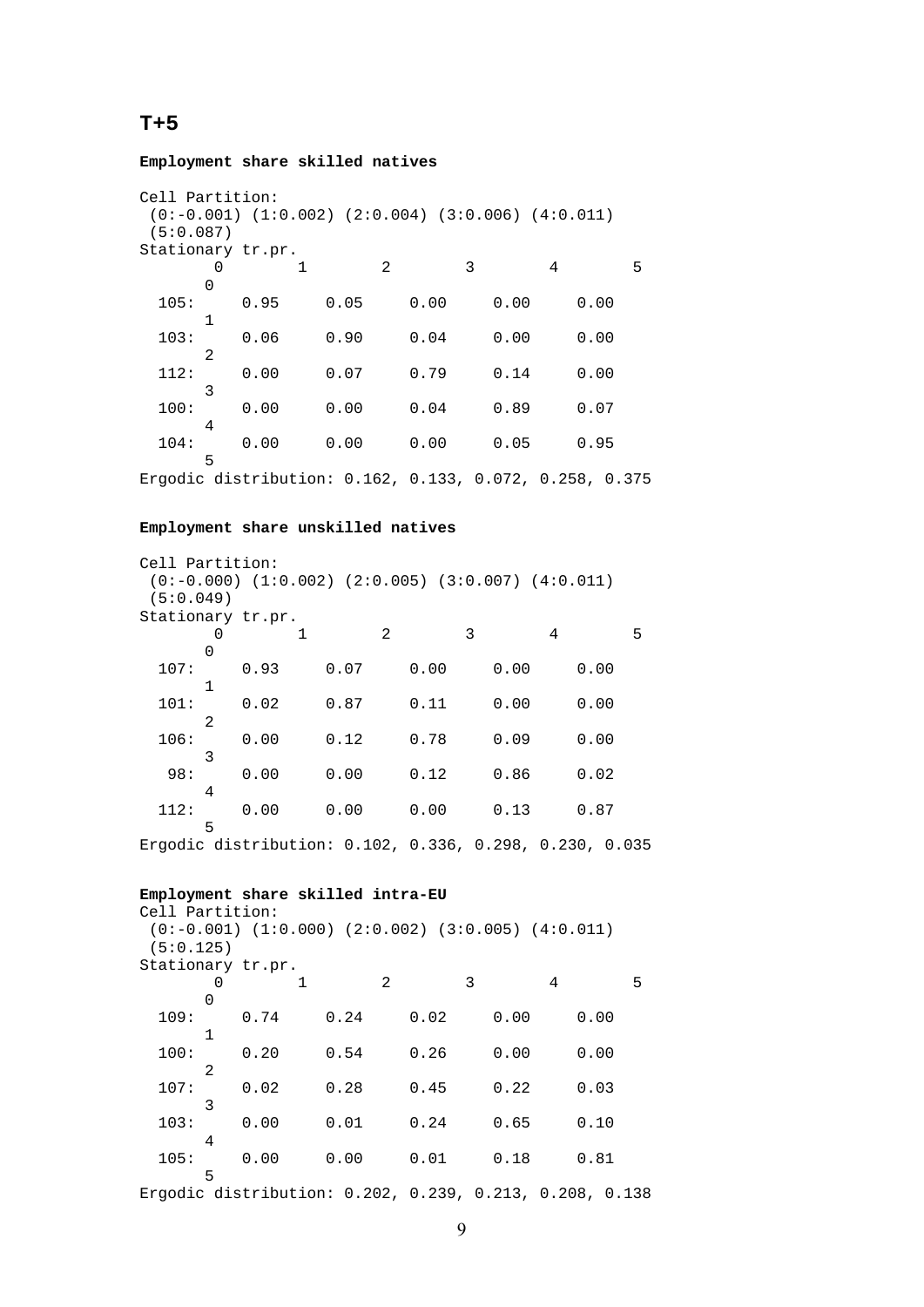#### **Employment share unskilled intra-EU**

```
Cell Partition: 
(0:-0.002) (1:0.000) (2:0.002) (3:0.004) (4:0.010) (5:0.174) 
Stationary tr.pr. 
        0 1 2 3 4 5 
  \begin{array}{c} 0 \\ 110 \colon \end{array} 110: 0.74 0.23 0.04 0.00 0.00 
  \begin{array}{c} 1 \\ 112 \colon \end{array} 112: 0.17 0.50 0.25 0.08 0.00 
  \begin{array}{c} 2 \\ 101 \end{array} 101: 0.02 0.13 0.57 0.28 0.00 
   91:<sup>3</sup>
            91: 0.00 0.04 0.16 0.70 0.09 
  \frac{4}{110}:
            110: 0.00 0.00 0.00 0.18 0.82 
        5
```
Ergodic distribution: 0.106, 0.138, 0.228, 0.356, 0.172

#### **Employment share skilled extra-EU**

| Cell Partition:   |                |                                                              |   |      |   |      |   |      |   |      |   |
|-------------------|----------------|--------------------------------------------------------------|---|------|---|------|---|------|---|------|---|
|                   |                | $(0:-0.003)$ $(1:0.000)$ $(2:0.001)$ $(3:0.003)$ $(4:0.009)$ |   |      |   |      |   |      |   |      |   |
| (5:0.273)         |                |                                                              |   |      |   |      |   |      |   |      |   |
| Stationary tr.pr. |                |                                                              |   |      |   |      |   |      |   |      |   |
|                   |                |                                                              | 1 |      | 2 |      | 3 |      | 4 |      | 5 |
|                   | 0              |                                                              |   |      |   |      |   |      |   |      |   |
| 111:              |                | 0.61                                                         |   | 0.35 |   | 0.02 |   | 0.02 |   | 0.00 |   |
|                   | 1              |                                                              |   |      |   |      |   |      |   |      |   |
| 94:               |                | 0.31                                                         |   | 0.45 |   | 0.21 |   | 0.03 |   | 0.00 |   |
|                   | $\mathfrak{D}$ |                                                              |   |      |   |      |   |      |   |      |   |
| 111:              |                | 0.03                                                         |   | 0.29 |   | 0.46 |   | 0.20 |   | 0.03 |   |
|                   | 3              |                                                              |   |      |   |      |   |      |   |      |   |
| 106:              |                | 0.00                                                         |   | 0.03 |   | 0.25 |   | 0.57 |   | 0.16 |   |
|                   | 4              |                                                              |   |      |   |      |   |      |   |      |   |
| 102:              |                | 0.00                                                         |   | 0.00 |   | 0.00 |   | 0.14 |   | 0.86 |   |
|                   | 5              |                                                              |   |      |   |      |   |      |   |      |   |

Ergodic distribution: 0.185, 0.217, 0.173, 0.180, 0.245

#### **Employment share unskilled extra-EU**

| Cell Partition:   |   |      |   |      |                |      |   |                                                              |   |      |   |
|-------------------|---|------|---|------|----------------|------|---|--------------------------------------------------------------|---|------|---|
|                   |   |      |   |      |                |      |   | $(0:-0.001)$ $(1:0.000)$ $(2:0.002)$ $(3:0.004)$ $(4:0.010)$ |   |      |   |
| (5:0.094)         |   |      |   |      |                |      |   |                                                              |   |      |   |
| Stationary tr.pr. |   |      |   |      |                |      |   |                                                              |   |      |   |
|                   | 0 |      | 1 |      | $\mathfrak{D}$ |      | 3 |                                                              | 4 |      | 5 |
|                   | 0 |      |   |      |                |      |   |                                                              |   |      |   |
| 124:              |   | 0.57 |   | 0.26 |                | 0.10 |   | 0.06                                                         |   | 0.02 |   |
|                   | 1 |      |   |      |                |      |   |                                                              |   |      |   |
| 103:              |   | 0.16 |   | 0.50 |                | 0.22 |   | 0.07                                                         |   | 0.05 |   |
|                   | 2 |      |   |      |                |      |   |                                                              |   |      |   |
| 90:               |   | 0.03 |   | 0.20 |                | 0.52 |   | 0.13                                                         |   | 0.11 |   |
|                   | 3 |      |   |      |                |      |   |                                                              |   |      |   |
| 106:              |   | 0.00 |   | 0.01 |                | 0.38 |   | 0.53                                                         |   | 0.08 |   |
|                   | 4 |      |   |      |                |      |   |                                                              |   |      |   |
| 101:              |   | 0.00 |   | 0.00 |                | 0.00 |   | 0.20                                                         |   | 0.80 |   |
|                   | 5 |      |   |      |                |      |   |                                                              |   |      |   |
|                   |   |      |   |      |                |      |   |                                                              |   |      |   |

Ergodic distribution: 0.075, 0.150, 0.263, 0.225, 0.287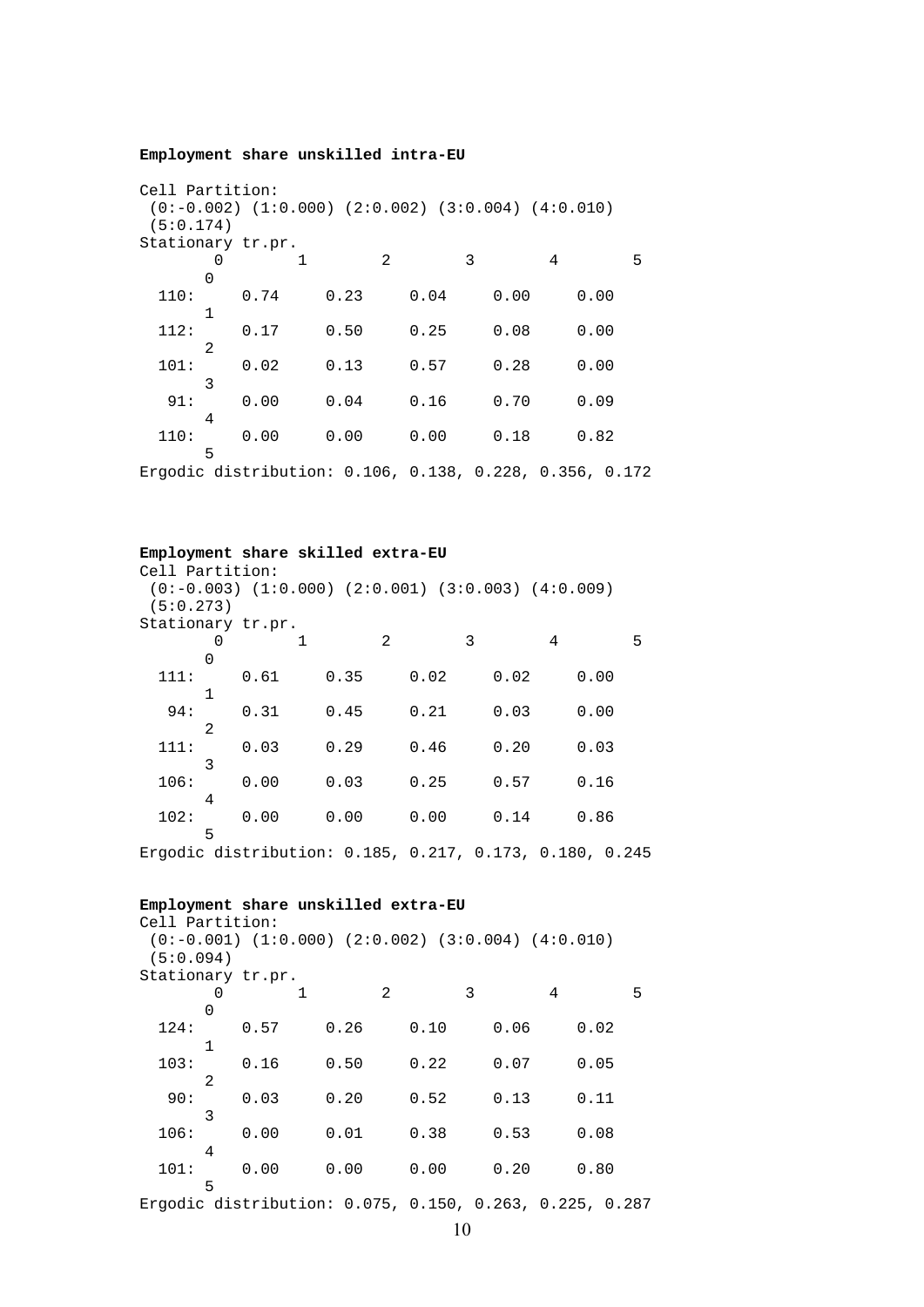|                | 1995  | 2005  |
|----------------|-------|-------|
| Q <sub>1</sub> |       |       |
| S/U natives    | .650  | .674  |
| S/U foreigners | .684  | .391  |
| Q <sub>2</sub> |       |       |
| S/U natives    | .932  | .937  |
| S/U foreigners | .670  | .324  |
| Q <sub>3</sub> |       |       |
| S/U natives    | 1.119 | 1.153 |
| S/U foreigners | .738  | .644  |
| Q <sub>4</sub> |       |       |
| S/U natives    | 1.385 | 1.403 |
| S/U foreigners | .612  | .753  |
| Q <sub>5</sub> |       |       |
| S/U natives    | 2.033 | 2.184 |
| S/U foreigners | .976  | .973  |

**TABLE 0 AVERAGE SKILLED/UNSKILLED RATIOS OF NATIVE AND FOREIGN WORKERS: 1995 AND 2005** 

The inflow of unskilled foreigners in the decade 1995-2005 has been significant in the least skill-endowed European regions.

# **4 Methodology**

The model presented in this section builds on the work of Blanchard and Katz (1992), and the subsequent literature. In particular, it represents a two-sector region *i*, which produces two bundles of goods under a constant returns to scale technology. Of the two sectors, one produces tradable goods, while the other sector produces only nontradable items. Employment growth in both sectors is negatively related to the regional wage level, but tradable firms are assumed to have a higher elasticity to labour demand under the assumption that competing on a global, as opposed to regional, scale makes them more sensitive to input costs. Labour is supplied by natives and foreigners. Foreigners are assumed to have higher labour supply elasticity, as in Tani (2003). Workers can further differ in their skill level (skilled or unskilled). To simplify the analysis, relative labour demand and supply are used.

As in Blanchard and Katz, workers and firms can move according to the 'attractiveness' exerted by each region, so that even with equal relative wages, net migration flows cn occur. A number of testable propositions can be derived from the model. These encompass both comparative statics and transitional dynamics.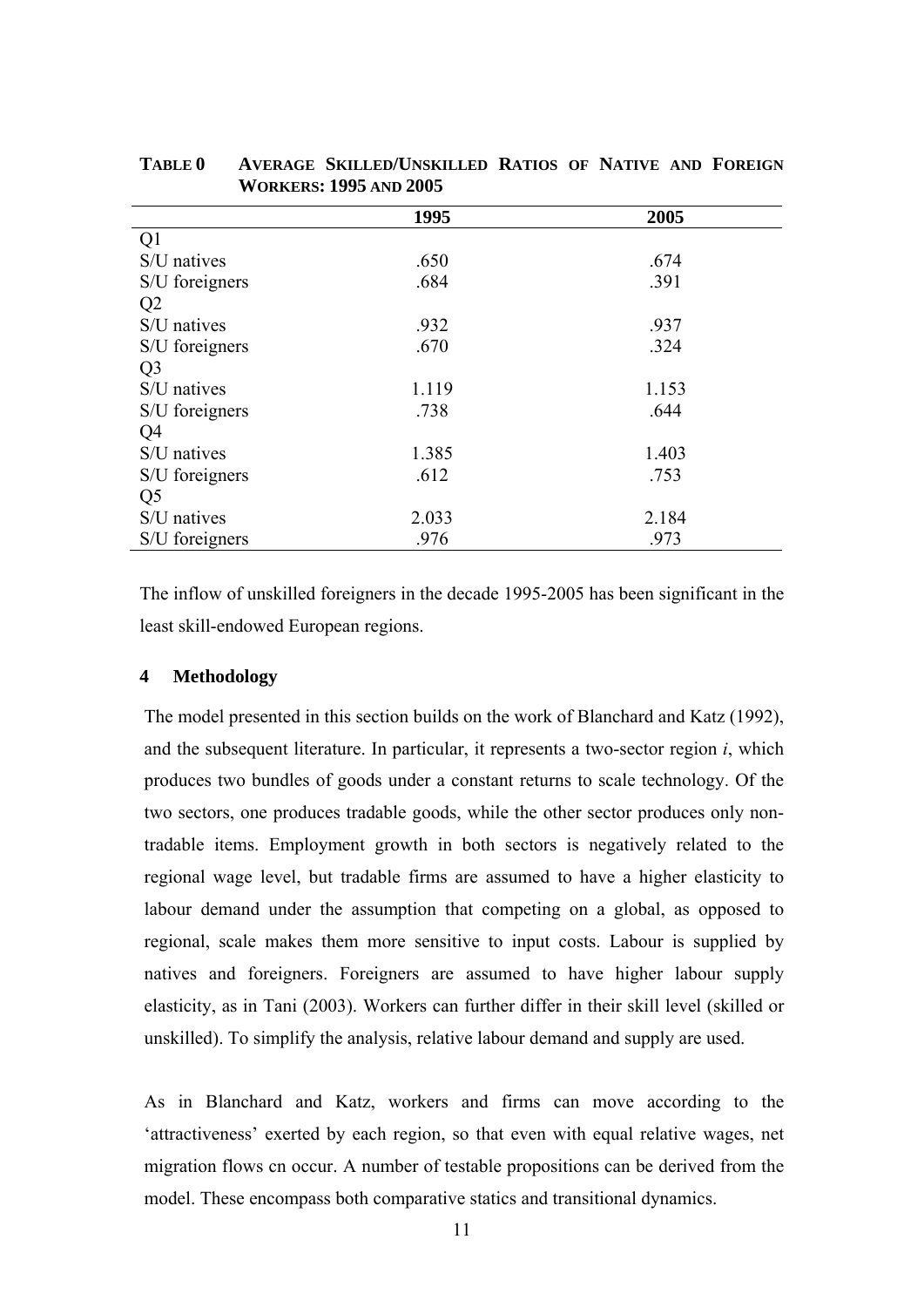# *Labour Demand*

The relative labour demand for skilled labour in each region *i* at time *t* is:

$$
w_{it} = \frac{w_{i, skilled, t} / w_{i, skilledEU, t}}{w_{i, unskilled, t} / w_{i, unskilledEU, t}} = -a(n_{it} - u_{it}) + z_{it}
$$
(1)

where  $w_{it}$  is the logarithm of region *i*'s ratio of the skilled to the unskilled wage relative to the corresponding average ratio across the relevant geography (the EU). The parameter  $n_{it}$  is the logarithm of the regional relative labour force ( i, unskilled i, skilled, *n n* ,unskilled  $\frac{1}{s$ killed,t

relative to the corresponding relative average labour force across the EU ( *tunskilledeu tskilledeu n n* ,unskilled,  $\frac{, skilled, t}{,}$ .

The term  $u_{it}$  is region  $i$ 's relative unemployment rate, which is defined as:

$$
u_{i,t} = \left(\left(\frac{U_{i,skilled,t}}{E_{i,skilled,t}}\right) / \left(\frac{U_{i,unskilled,t}}{E_{i,unskilled,t}}\right) / \left(\frac{U_{eu,skilled,t}}{E_{eu,skilled,t}}\right) / \left(\frac{U_{eu,unskilled,t}}{E_{eu,unskilled,t}}\right)
$$
(2)

where U<sub>it</sub> and E<sub>it</sub> represent region *i*'s total number of unemployed and employed (i.e. native plus foreigners), respectively, at time *t*. This definition of unemployment implies that the difference  $(n_{it} - u_{it})$  in (2) is approximately equal to the logarithm of relative employment<sup>[3](#page-11-0)</sup>. It is assumed that  $a > 0$ .

The variable  $z_{it}$  denotes the number of firms in region  $i$  relative to the corresponding number across the EU, and is defined as:

$$
\Delta z_{it} = z_{it+1} - z_{it} = \delta_{it} \Delta z_{it}^{tradable} + (1 - \delta_{it}) \Delta z_{it}^{non-tradable}
$$
\n(3)

where  $\delta_{it}$  is the share of tradable firms in region *i*, i.e.  $\delta_{it} = \frac{2it}{\pi r \cdot \text{stable}}$   $\frac{1}{\pi r \cdot \text{non-tradable}}$ *it tradable it tradable it*  $z$ <sup>tradable</sup> +  $z$ *z*  $+ z_{it}^{non-}$ . The

tradable sector demands labour according to:

1

$$
\Delta z_{it}^{tradable} = -b_1 w_{it} + X_{i}^{d} + \varepsilon_{it+1|\Omega t}^{d}
$$
 (4)

where  $b_1 > 0$ ,  $X_i^d$  is the attractiveness of region *i* to tradable firms (for simplicity constant over time), and  $\varepsilon^{d}_{i+1}$  is a white noise stochastic process which represents unexpected changes in technology, the bundle of goods produced, and their relative

<span id="page-11-0"></span><sup>&</sup>lt;sup>3</sup> If U, E and N denote the numbers of unemployed, employed and those in the labour force, then  $u_s / u_u$  $= (U/E)u_s / (U/E)u_u \approx \ln (1 + U/E)_s / \ln (1 + U/E)_u = (\ln(N) - \ln(E))_s / (\ln(N) - \ln(E))_u$ . Hence  $(n_s/n_u - \ln(E))$  $u_s/u_u$ )  $\approx (\ln(N) - \ln(N) + \ln(E))_s / (\ln(N) - \ln(N) + \ln(E))_u = \ln(E)_s / \ln(E)_u$ .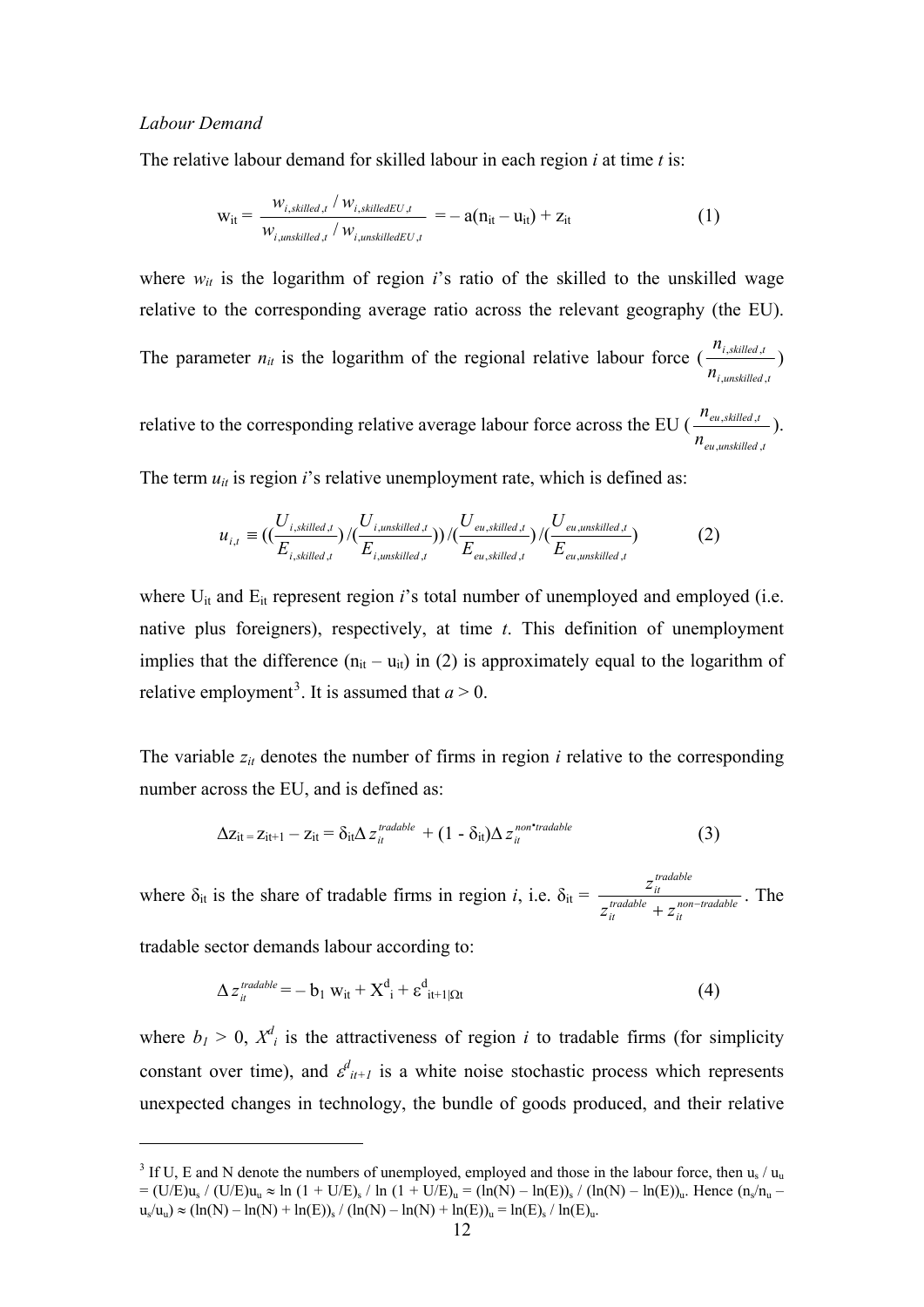prices, including transportation costs. The superscript *d* of  $X^d$  and  $\varepsilon^d$ <sub>it+1</sub> indicates 'demand', whilst <sup>Ω</sup>*t* is the information set at time *t*.

The non-tradable sector demands labour according to:

$$
\Delta z_{it}^{non-tradable} = -b_2 w_{it} + \gamma \Delta n_{it} + X_{i}^{d}
$$
 (5)

where  $b_1 > b_2 > 0$  to highlight that tradable firms have a higher elasticity of labour demand with respect to the wage than non-tradable firms.  $X_i^d$  is the relative attractiveness of region *i* to non-tradable firms (for simplicity assumed to be identical), and  $1 > \gamma > 0$  is a measure of the skill-bias of the non-tradable sector: the higher the relative number of skilled workers in the region, the more non-tradable firms will be established. This assumption reflects the observation that non-tradable services generally cater for people with higher incomes (viewed as a proxy for skills). Unlike tradable firms, non-tradable firms are not modelled as being subject to labour demand shocks. This choice tries to represent that technological change and the international market are more likely to affect tradable vis-à-vis non-tradable firms (as an example, most business R&D expenditures occur in manufacturing, which is tradable - see. OECD ANBERD data).

Tradable and non-tradable firms do not distinguish between native and foreign labour. As long as regional relative wages are below their long-run equilibrium level, firms will move in, and vice-versa.

# *Labour Supply*

The relative labour supply in region *i* includes both natives and foreigners:

$$
\Delta n_{it} = (1 - \theta_{it}) \Delta NL_{it} + \theta_{it} \Delta FL_{it}
$$
\n(6)

where  $\theta_{it} =$ it  $\top$  **i**  $L$  it it  $\text{NL}_{\text{it}} + \text{FL}$ FL + , while:  $\Delta N L_{it} = c_1 w_{it} + X_i^s - g u_{it} + \varepsilon_i^s t_{it+1} \Omega t}$  (6a)  $\Delta FL_{it} = c_2 w_{it} + X_i^s - gu_{it} + \varepsilon_{2it+1|\Omega t}^s$  (6b)

where  $\Delta NL_{it}$  is the growth of the natives' relative labour force in region *i* at time *t*, and  $\Delta FL_{it}$  is the corresponding growth in the relative foreign labour force;  $w_{it}$  and  $u_{it}$ are defined as in (1) and (2);  $c<sub>l</sub>$  is the relative labour supply elasticity with respect to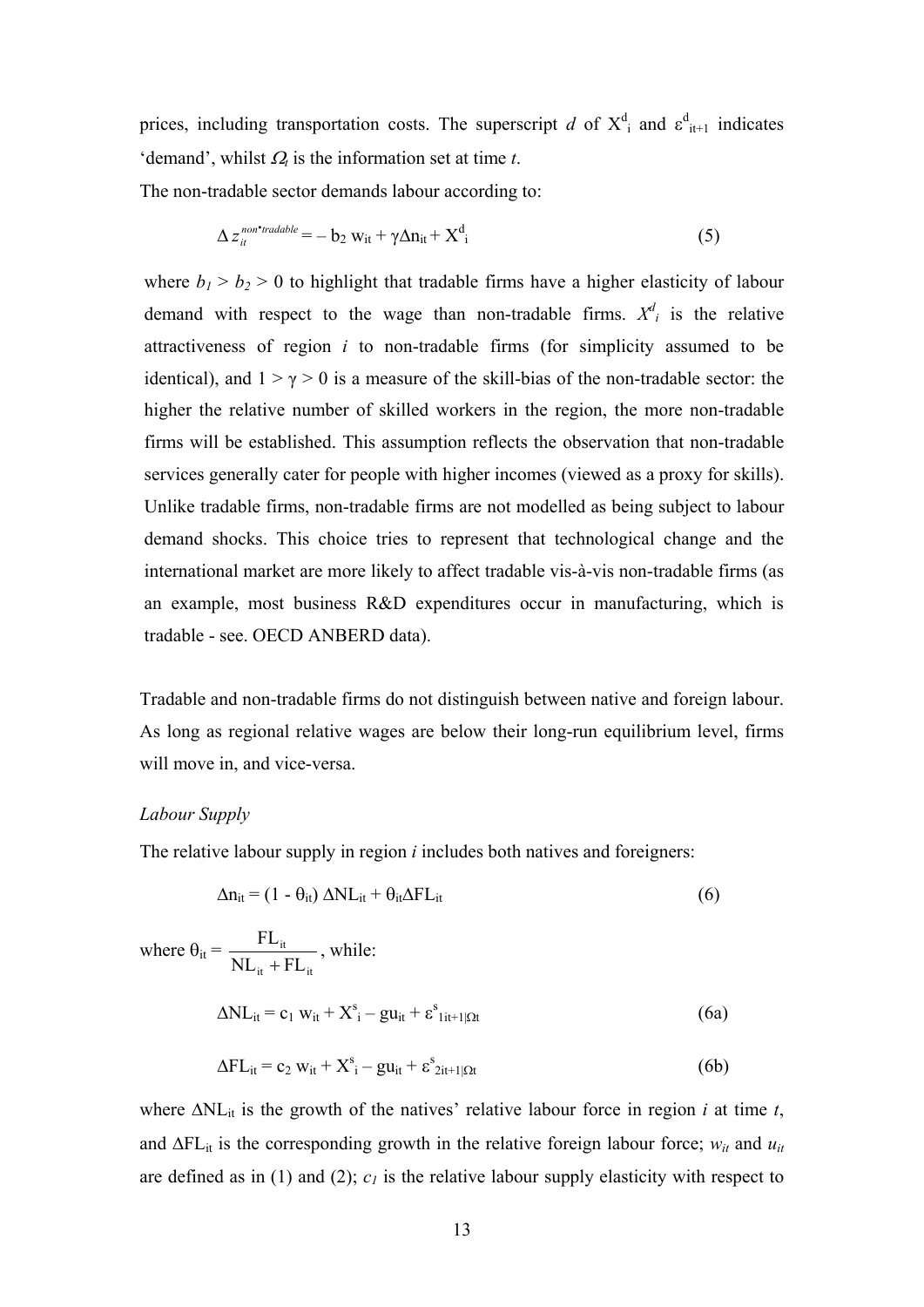wages of natives, whilst  $c_2$  is the corresponding measure for foreigners;  $X^s$ <sub>i</sub> denotes relative attractiveness to workers (e.g. clean environment), which, for simplicity, is assumed to be identical for all, and time-invariant. For a given  $X_{i}^{s}$ , natives and foreigners in the region emigrate if the regional relative wage is below its long-run equilibrium level. The parameter *g* denotes the sensitivity of native and foreigners to the relative unemployment rate of the region, but for tractability it is not modelled further<sup>[4](#page-13-0)</sup>.  $\varepsilon_{it+1}^s$  is a white noise stochastic component reflecting unexpected changes in the relative labour supply, such as a new migration law introducing a minimum educational requirement or specific occupational experience. The superscript  $s$  in  $X^s$ and in the error terms in (6a) and (6b) indicates 'supply'. By assumption  $c_2 > c_1$ , implying that skilled foreigners supply labour more elastically than skilled natives. It is also assumed that unskilled foreign workers supply labour more elastically than unskilled natives.

Finally, the relative wage is assumed to be related to relative unemployment through:

$$
w_{it} = -\frac{u_{it}}{d} \tag{7}
$$

where  $d > 0$ .

1

### *Equilibrium Paths and Steady States*

The equilibrium paths of region *i*'s relative wages, unemployment rates, and labour force growths are derived from the intersection of relative labour demand and supply curves [transform (1) into differences and substitute (2)-(7) into (1)]. Natives and foreigners face identical equilibrium paths with respect to the relative wage and the relative unemployment rate. These are respectively:

$$
w_{it+1}^* = \frac{1 + ad - (a - \gamma(1 - \delta_{t+1}))R_{t+1} - Q_{t+1}}{1 + ad}w_{it} + \frac{\delta_{t+1}\varepsilon_{t+1}^d + X^d - aX^s}{1 + ad} - \frac{\varepsilon_{t+1}^s (a - \gamma(1 - \delta_{t+1}))}{1 + ad}(8)
$$
  

$$
u_{it+1}^* = -dw_{it+1}^*
$$
 (9)

The term  $R_{t+1}$  is a shorthand for  $((1 - \theta_{it})c_1 + \theta_{it}c_2 + gd)$ , which increases with the proportions of foreigners in the local labour force, i.e.  $\partial R_t / \partial \theta_{it} > 0$ . The term  $Q_{t+1}$  is a

<span id="page-13-0"></span><sup>&</sup>lt;sup>4</sup> Doing so (e.g. different parameters for natives and foreigners) unnecessarily complicates the algebra,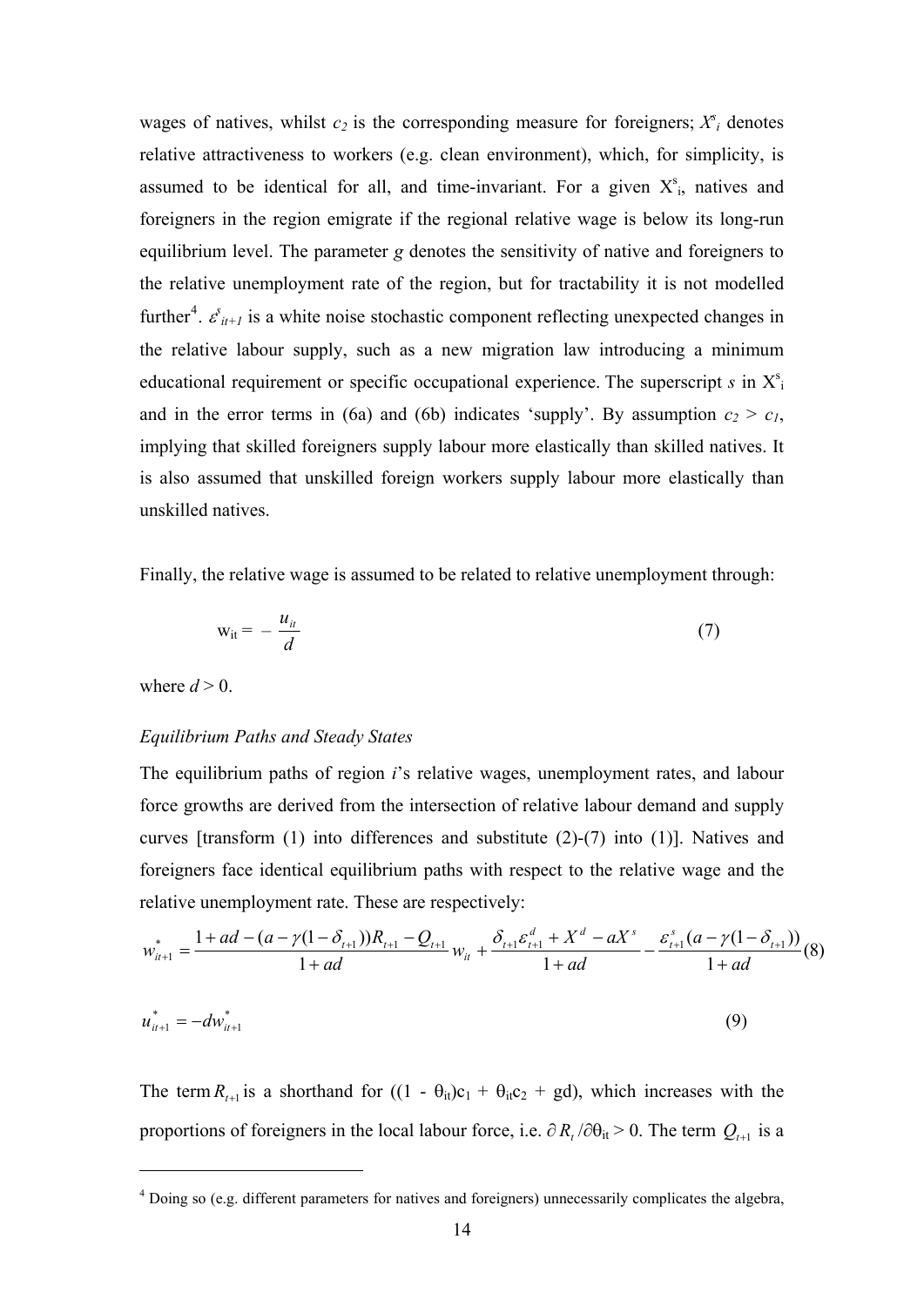shorthand for  $(\delta_{it}b_1 + (1 - \delta_{it})b_2)$ , which rises with the proportion of tradable firms in the region, i.e.  $\partial Q_t / \partial \delta_{it} > 0$ .

The equilibrium path for the regional employment growth is given by:

$$
\Delta n_{it+1}^* = \frac{R_{t+1}(1+ad - R_{t+1}(a-\gamma(1-\delta_{t+1})) - Q_{t+1})}{R_{t}(1+ad)}\Delta n_{it} + \frac{R_{t+1}(\delta_{t+1}\varepsilon_{t+1}^d + X_i^d - aX_i^s)}{1+ad} + \varepsilon_{t+2}^s -
$$

$$
\varepsilon_{t+1}^s \frac{a - \gamma (1 + \delta_{t+1})}{1 + ad} R_{t+1} - \frac{R_{t+1} (1 + ad - R_{t+1} (a - \gamma (1 - \delta_{t+1})) - Q_{t+1})}{R_t (1 + ad)} \varepsilon_t^s \tag{10}
$$

The steady states are obtained by replacing the variables *w, u,* and *Δn* with their longterm values:

$$
\overline{w}_{i} = \frac{X_{i}^{d} - aX_{i}^{s}}{(a - \gamma(1 - \delta_{t+1}))R_{t+1} + Q_{t-1}}
$$
(11)

$$
\overline{u}_i = -d\overline{w}_i \tag{12}
$$

$$
\overline{\Delta}n_{i} = R_{i+1} \frac{X_{i}^{d} - aX_{i}^{s}}{(a - \gamma(1 - \delta_{i+1}))R_{i+1} + Q_{i+1}}
$$
\n(13)

For a given level of attractiveness, relative skilled wages are higher in regions with fewer tradable firms, while the relationship between wages and foreign workers depends on the sign of the expression  $(a - \gamma(1 - \delta_{t+1}))$ . In these regions, relative skilled employment growth is also higher while relative skilled unemployment is lower, and vice-versa.

Because tradable and non-tradable firms face different labour demand elasticities, the sectoral composition of regional employment changes inversely with the level of the relative skilled wage: for a given degree of attractiveness, the number of tradable firms grows faster than the number of non-tradable firms when the relative skilled wage is low, and vice-versa. In other words, as  $c_1 < c_2 \Delta z_t^T > \Delta z_t^{NT}$ .  $\Delta z_t^T > \Delta z$ 

as it is not the focus of this paper.

1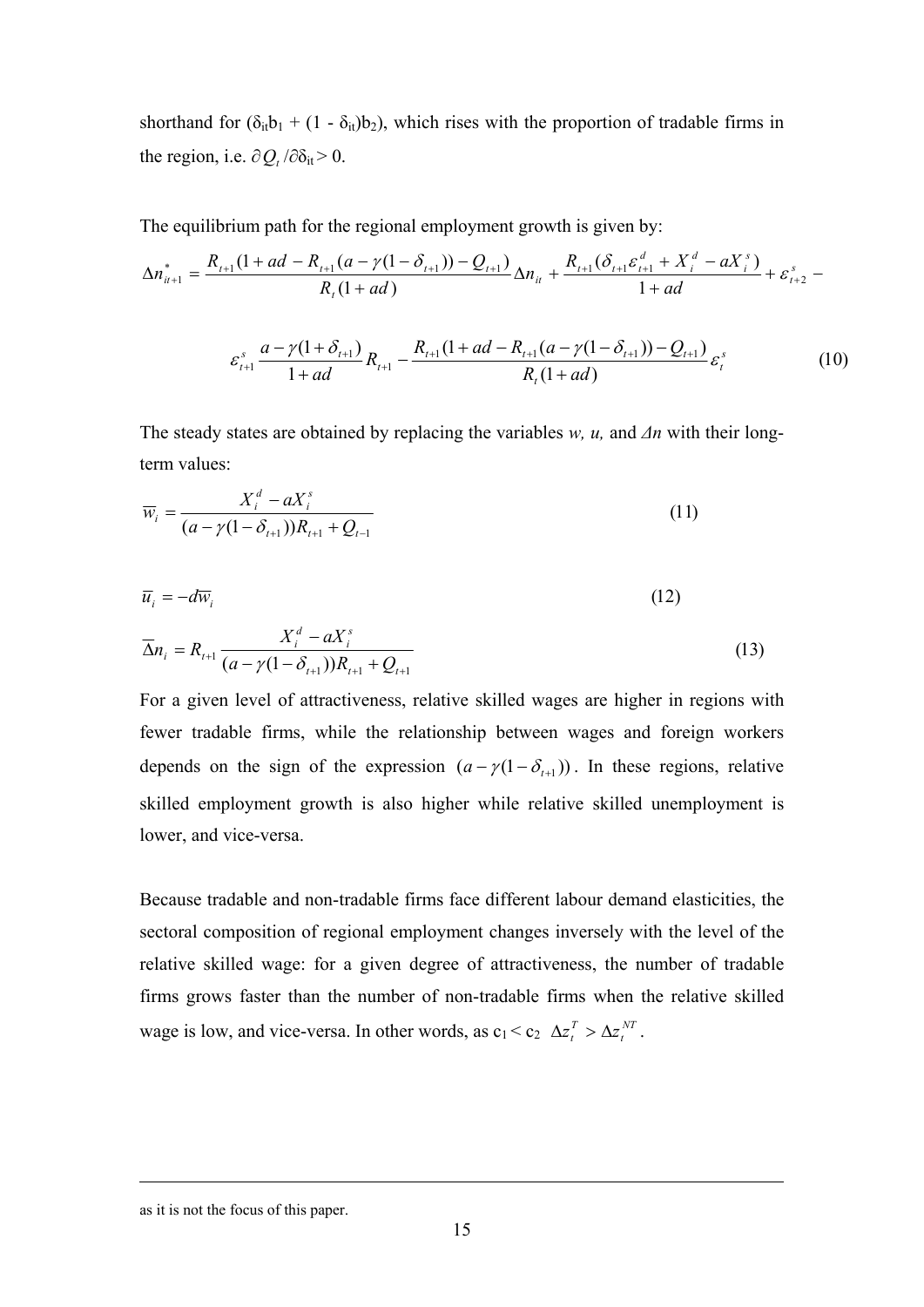In an analogous scenario, as natives and foreigners are characterised by different labour supply elasticities, the higher the regional relative skilled wage the higher the local employment growth of foreigners, for a given level of attractiveness.

As in Blanchard-Katz, the attractiveness of regions to workers and firms (i.e.  $X_{i}^{d}$  and  $X_{i}^{s}$ ) are two underlying sources of regional employment growth. An increase in the attractiveness to workers reduces the regional relative wage and the growth rates of the local labour force and employment, whilst it increases the region's relative unemployment rate. An increase in attractiveness to firms increases the relative wage, the local labour force and employment, and decreases the relative unemployment rate. However, in the model presented here there are two more sources of employment growth: the share of foreigners in the local labour force and the proportion of tradable firms. An increase in the proportion of tradable firms lowers the steady state of wages and employment growth, raising at the same time the relative unemployment rate, and vice-versa. An increase in the proportion of foreigners in the region has instead an ambiguous effect, which depends on the sign of  $(a - \gamma(1 - \delta_{t+1}))$ . If positive, then the foreigners reduce the steady state levels of regional wages, native labour force and employment growth, whilst it raises the steady state of the unemployment rate, and vice-versa if  $(a - \gamma(1 - \delta_{t+1}))$  < 0.

# *Comparative statics*

For an identical level of attractiveness, regions that are differently endowed with skills experience not only different growth paths, but also a different evolution in the composition of sectoral employment and the ratio of skills demanded. Consider the example of two regions differing only in their relative skill endowment and initially at their long run equilibrium levels of relative wages and employment, as in Figure 1. For simplicity assume that both regions have initially no foreign labour force. Assume momentarily that these regions are divided by barriers to commodity trade and migration. By virtue of equation (11) the steady states of Regions 1 and 2 are, respectively:

$$
\overline{w}_1 = \frac{X^d - aX^s}{Q_1} > \overline{w}_2 = \frac{X^d - aX^s}{Q_2} \tag{14}
$$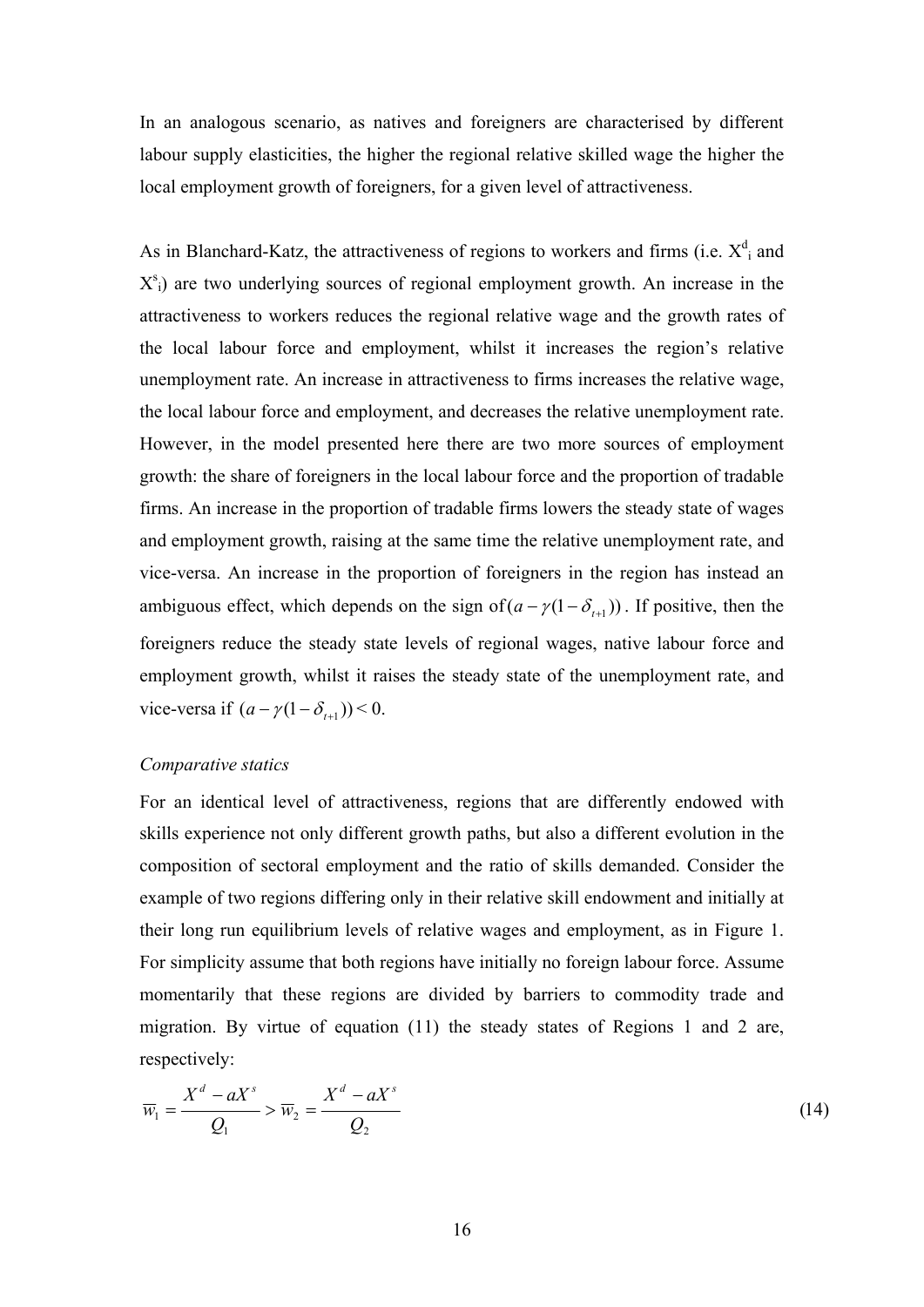Equation (14) implies that  $Q_1 < Q_2$ , so that the proportion of non-tradable firms is higher in Region 2. Furthermore, as the labour demand can be written as:

$$
w_{it+1} = \frac{-a n_{it+1}}{1 + ac + Q_{t+1} - \gamma R_{it+1}} + \frac{\delta_{it+1} \varepsilon^d + (1 - \delta_{it+1}) \gamma \varepsilon^s}{1 + ac + Q_{t+1} - \gamma R_{it+1}}
$$
(15)

Region 2 is also relatively better endowed with skilled labour and it has lower relative skilled wage, i.e.  $n_{1t+1} < n_{2t+1}$ . The thick double arrow along the horizontal axes in Figure 3 measures the extent of the initial difference in relative skill endowments among the two regions, while the dotted line parallel to the vertical axis shows their initial difference in relative wages.

# **FIGURE 3 – COMPARATIVE STATICS: PREDICTIONS**



Consider now what occurs when both regions merge in a single country where there is no change in regional attractiveness but both trade and migration are allowed. As a result of the new 'single market', tradable firms in each region will face a higher demand for their products. They will hire more workers, shifting labour demand to the right (dotted line). The outward shift in labour demand will be larger for the region with the higher proportion of tradable firms, Region 1, which is also characterised by a lower relative skilled/unskilled ratio. By equation (13), if relative wages are higher in Region1 then: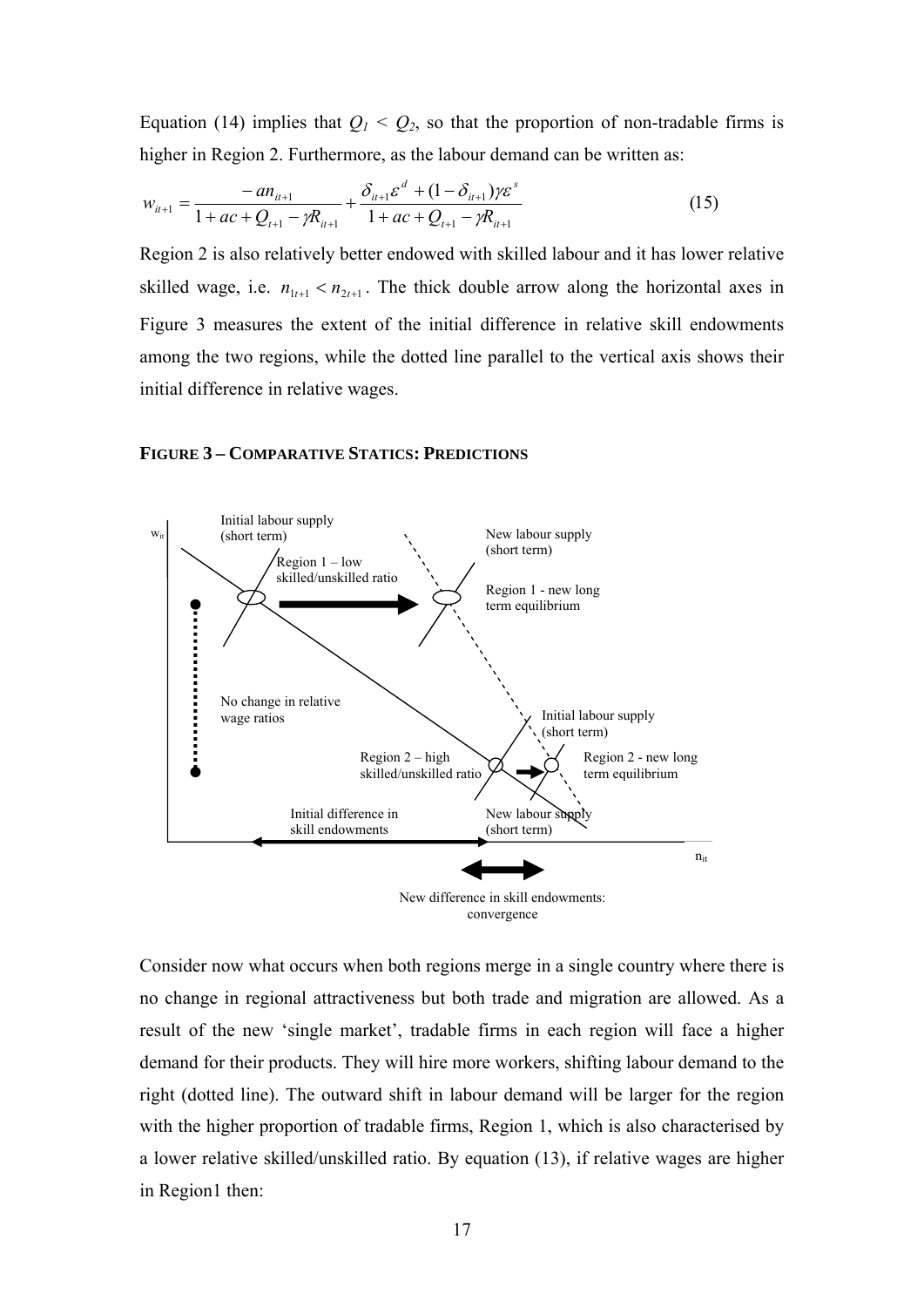$$
\overline{\Delta}n_1 = R_{1t+1} \frac{X_1^d - aX_1^s}{(a - \gamma(1 - \delta_{t+1}))R_{1t+1} + Q_{1t+1}} > \overline{\Delta}n_2 = R_{2t+1} \frac{X_2^d - aX_2^s}{(a - \gamma(1 - \delta_{t+1}))R_{2t+1} + Q_{2t+1}}
$$
(16)

(assuming for simplicity that  $X_1^d = X_2^d$  and  $X_1^s = X_2^s$ ).

The higher proportion of tradable firms in Region 1 implies a higher shock to its relative labour demand and hence a larger change in its relative skilled/unskilled ratio. In turn, the latter effect triggers a larger change in the number of non-tradable firms in Region 1 vis-à-vis the growth in non-tradable firms in Region 2.

The new long-term equilibrium is characterised by the relative wage in each region returning to its trend. In Figure 3 both regions are depicted as having their new longterm equilibrium points to the right of the original ones, implying that both regions can import and export labour and firms from and to third countries. If the world consisted only of the two regions, then the new equilibrium for Region 2 would be to the left of its original one, as its skilled people would have partially moved to Region 1, raising the latter's relative skilled/unskilled ratio. The opposite effect would occur in Region 2, as its skilled/unskilled ratio is reduced by native skilled labour leaving it. If unskilled labour moved too, these results would be reinforced. In the new equilibrium, the initial relative wage differentials have not disappeared. A researcher measuring the long-term effects of the 'single market' would not be able to report any. In contrast, the relative skilled/unskilled ratios in the two regions have become more similar to one another: the single market has indeed led to convergence, but only in relative skill endowments.

With reference to the nationality composition of the labour force, the model predicts that foreigners fill the new jobs created more than proportionally vis-à-vis their share in the destination region's labour force as they are assumed to have a higher elasticity to supply (though the final effect depends also on the responsiveness of the nontradable sector to create jobs when workers move in). This can be seen by dividing equation (6a) by equation (6b) and noting that the ratio will be less than one as the foreign elasticity of labour supply, which appears in the denominator of the ratio, is by assumption larger than the corresponding elasticity among natives, which appears in the numerator. In terms of Figure 3, the increase in the relative skilled/unskilled ratio in Region 1 has occurred thanks to migrants characterised by a higher skilled/unskilled ratio than the native regional population. The higher skill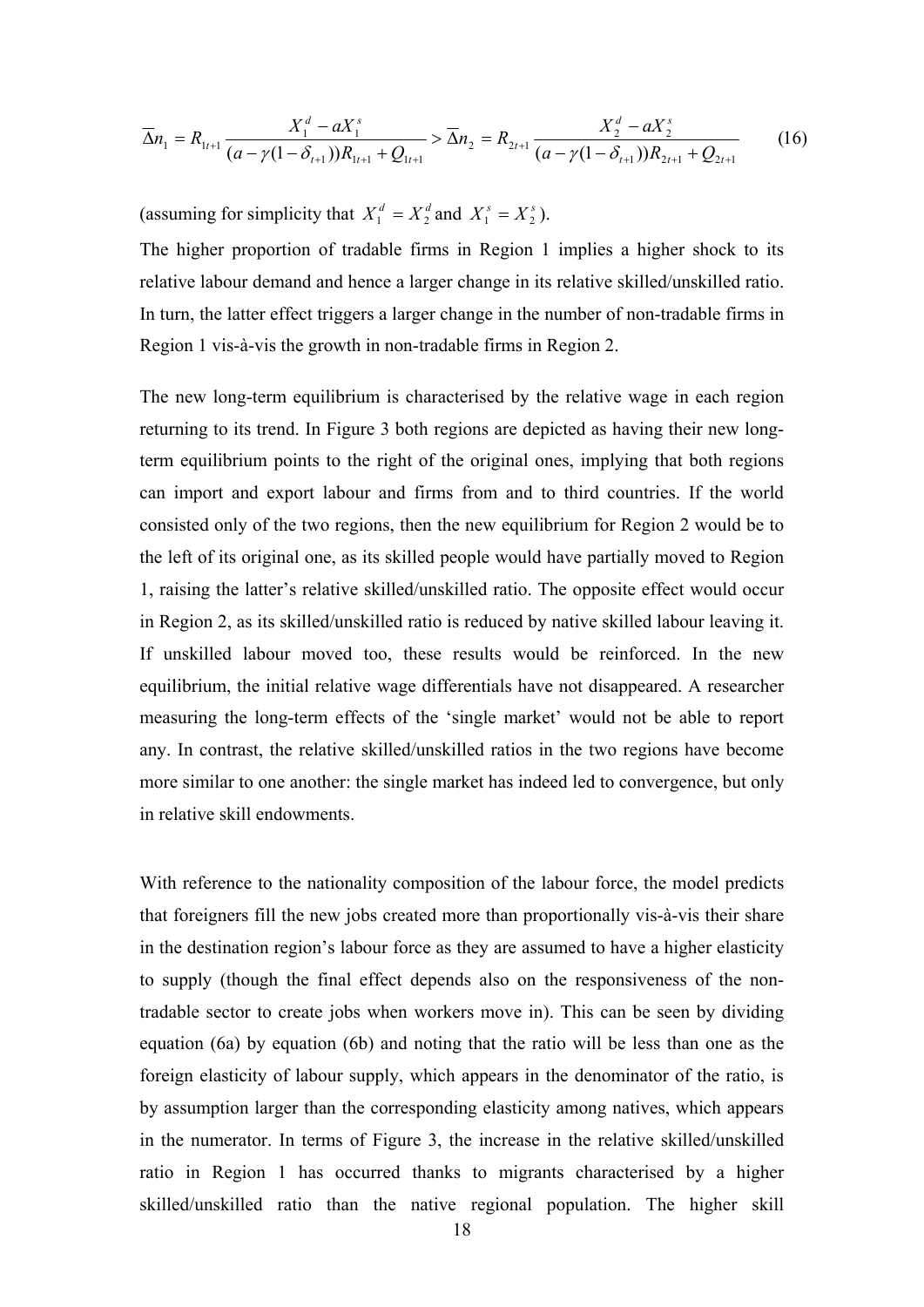composition of migrants relative to Region 1's native labour is certainly predicted for immigrants from Region 2. With regards to the relative skill endowment of Region 2, it is depicted in Figure 3 as becoming slightly more skill-biased, but this effect is entirely driven by highly skilled immigrants from third countries: immigrants from Region 1 are instead predicted to have on average lower skill content than Region 2's native labour force.

# *Transition dynamics*

1

The effect of a temporary shock in a region's relative labour demand is *transitory* with respect to the relative wage and the unemployment but it is *permanent* on the *level* of the relative native labour force. The labour force level series is assumed to contain a unit root, hence forcing the migration term to explain permanent changes in the employment level<sup>[5](#page-18-0)</sup>. Although empirically based, the data used are generally too short to firm this assumption. In particular, the effect of a labour demand shock on the *growth* of a region's relative labour force is:

$$
\partial \Delta n_{it+j+1} / \partial \varepsilon_{it|\Omega t}^d = \Sigma^\infty_{j=0} \lambda^j \left[ \delta_{t+1} R_{t+1} / (1 + ad) \right]
$$
 (17)

where  $\lambda = (1 + ad - (a - \gamma(1 - \delta_{t+1}))R_{t+1} - Q_{t+1})/(1 + ad)$ . As  $|\lambda| < 1$ ,  $\sum_{j=0}^{\infty} \lambda^j \to 0$  as j  $\rightarrow \infty$ , implying that the effect is only temporary.

In contrast, the shock has a permanent effect on the *level* of the region's relative labour force, as:

$$
\partial n_{it+j+1}/\partial \epsilon^{d}_{it|\Omega t} = (1 - \lambda)^{-1} \Sigma^{\infty}_{j=0} \{1^{j}\} - \lambda (1 - \lambda)^{-1} \Sigma^{\infty}_{j=0} \{\lambda^{j}\} [\delta_{t+1} R_{t1}/((a - \gamma (1 - \delta_{t+1}))R_{t+1} + Q_{t+1})] (18)
$$

which tends to  $\delta_{t+1}R_{t+1}/((a - \gamma(1 - \delta_{t+1}))R_{t+1} + Q_{t+1}) \neq 0$  as *j* tends to infinity. Since both  $Q_{i+1}$  and  $R_{i+1}$  appear in the numerator and the denominator of equation (18), the relationship between the permanent shock to employment and the share of tradable firms and foreigners, respectively, depends on the values of the parameters *a* and γ. If

<span id="page-18-0"></span><sup>&</sup>lt;sup>5</sup> This assumption is an important limitation of the Blanchard-Katz framework, as it may overestimate the role played by migration (changes in the working population). Based on the literature applying this theoretical framework, the reported Dickey-Fuller tests on unit roots are mixed. The prior of a unit root in employment growth is rejected by over half of the sample (e.g. Decressin and Fatas, 1995; Fredriksson, 1999; Tani, 2003), but the prior is maintained on the basis of the low power of the test due to the short time series. However, when the model is modified to accommodate a stationary relative employment (Obstfeld and Peri, 1998), imposing the long-run effects of labour demand shocks on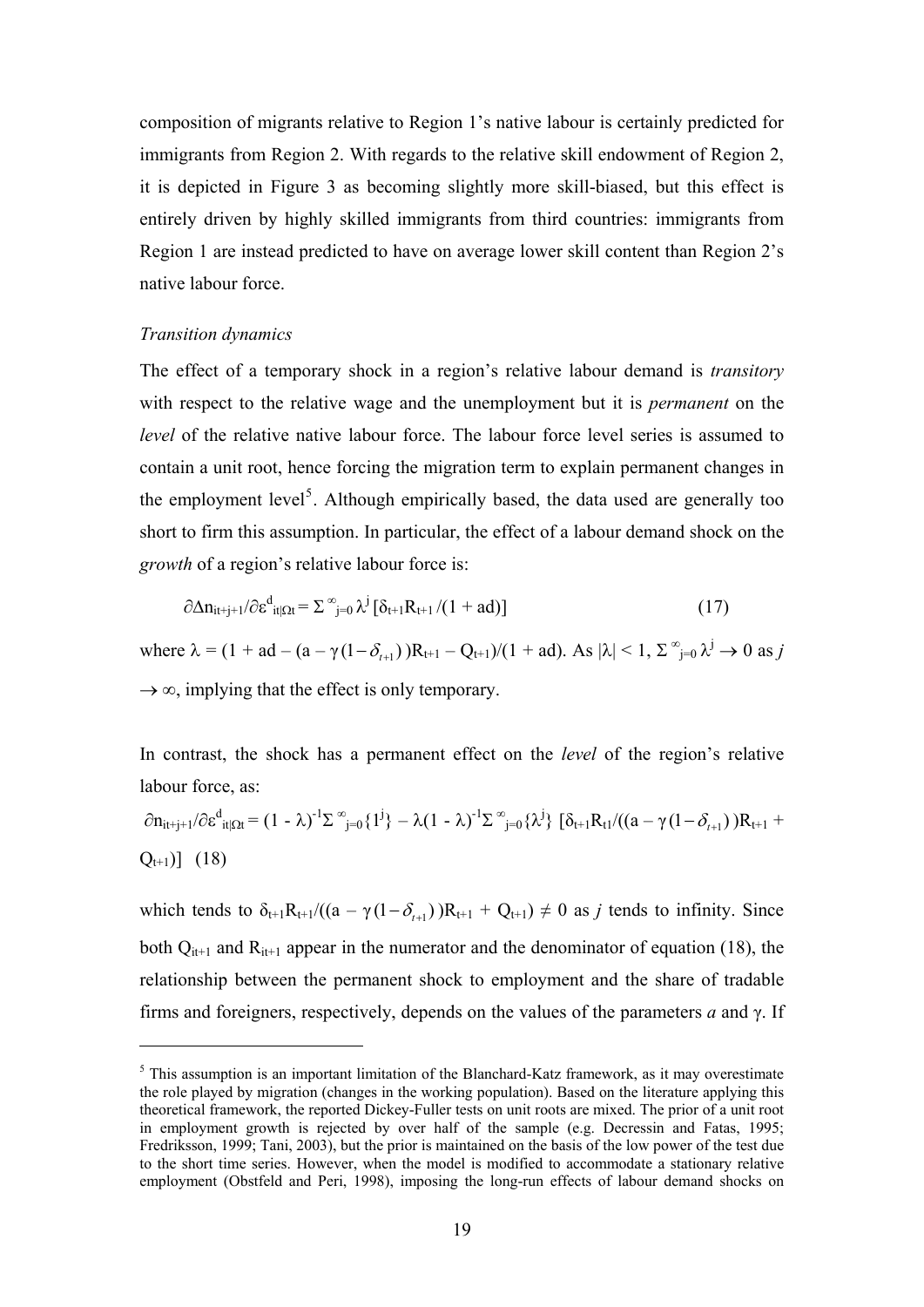the derivative with respect to  $Q_{t+1}$  of  $\delta_{t+1}R_{t+1}/((a - \gamma(1 - \delta_{t+1}))R_{t+1} + Q_{t+1})$  is positive, then a higher share of tradable firms causes a lower permanent shock, and vice-versa In contrast, in the case of  $R_{it+1}$  the share foreigners in the local labour force is unquestionably reducing the effect of a permanent shock for lager values. Impediments to labour movements across regions only intensify the magnitude of a labour demand shocks, and vice-versa. As foreigners cushion shocks to local employment, reducing its variability during the phases of the economic cycle, it is in a region's interest to remove migration barriers.

The region's relative native labour force in fact responds to a labour demand shock according to:

 $\partial NL_{it+j+1}/\partial \varepsilon^d_{it|\Omega t} = (1 - \lambda)^{-1} \Sigma^{\infty}_{j=0} \{1^j\} - \lambda (1 - \lambda)^{-1} \Sigma^{\infty}_{j=0} \{\lambda^j\} [\delta_{t+1}(c_1 + dg)/((a \gamma(1-\delta_{t+1})$  )R<sub>t+1</sub> + Q<sub>t+1</sub>)] (19) which tends to  $\delta_{t+1}(c_1 + dg) / ((a - \gamma(1 - \delta_{t+1}))R_{t+1} + Q_{t+1}) \neq 0$  as *j* tends to infinity. Although  $R_{i+1}$  appears only in the denominator of equation (18), the long run effect of a shock on relative native labour force ultimately depends on the sign of (a –  $\gamma(1-\delta_{t+1})$ . If this is positive, then the higher the proportion of foreigners, the lower will be the shock to native labour demand, and vice-versa.

It is clear however that the shock is higher for foreigners than natives as:  $\partial FL_{it+j+1}/\partial \varepsilon_{it|\Omega t}^d \to \delta_{t+1}(c_2 + dg)/((a - \gamma(1 - \delta_{t+1}))R_{t+1} + Q_{t+1}) > \partial NL_{it+j+1}/\partial \varepsilon_{it|\Omega t}^d$ .

# *Endogenous long-run wage determination[6](#page-19-0) [preliminary only]*

[remove long-term trends of BK model.] Suppose that the relative skilled labour supply function of Region 2 is more elastic than that of Region 1 – because the former has better education systems for producing skilled labour in response to increases in wages, it has better established skilled immigrant programmes, it has a greater pool of its own inactive skilled workforce who will enter the labour market with higher wages, and so on. Convergence in skill-sets and no convergence in relative wages may occur with a greater degree of endogeneity, as shown in Figure 3A.

1

migration to be zero, "the first year effects and the response five years out are very close to those [of Blanchard and Katz]" (p.228).

<span id="page-19-0"></span><sup>&</sup>lt;sup>6</sup> I am grateful to Kieren Sharpe for suggesting this extension.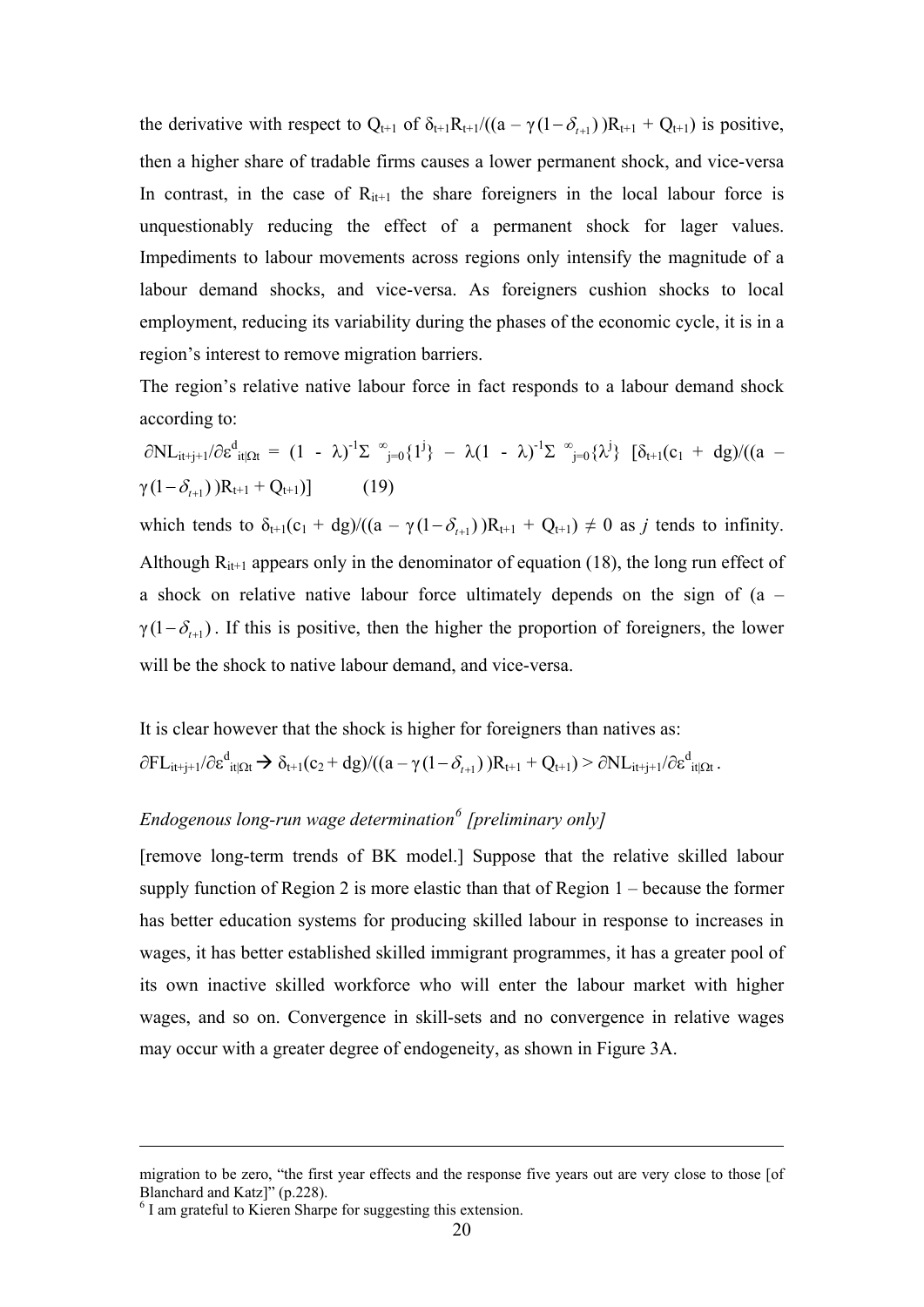# **FIGURE 3A – A VARIANT**



As can be seen in Figure 3A, the wage differentials between Regions 1 and 2 are not predetermines by each region's attractiveness to firms and workers, but they are fully endogenous. Region 2 has a more 'elastic' interaction with third countries than does Region 1, hence the different elasticities of labour supply response. Yet, the labour demand shock still produces convergence in skill endowments but not in wages.

### *Testable predictions*

The model developed in this section generates a number of predictions, which can be easily tested. Given the paper's focus on the evolution of regional skill endowments across the European Union the following predictions can be easily tested:

1. differences in relative skill endowments across European regions reduce over time. The skilled/unskilled ratio of foreigners is higher than the corresponding ratio among natives in regions where skilled native labour is relatively scarce, and vice-versa. This prediction applies to foreigners at large and especially to those from within the European Union. From equation (16), when  $n_1 < n_2$  then  $\Delta n_1 > \Delta n_2$ . Since  $\partial F L_{it+j+1}/\partial \varepsilon_{it}^d > \partial N L_{it+j+1}/\partial \varepsilon_{it}^d$  then the relative skilled unskilled ratio among foreigners is not only higher than the corresponding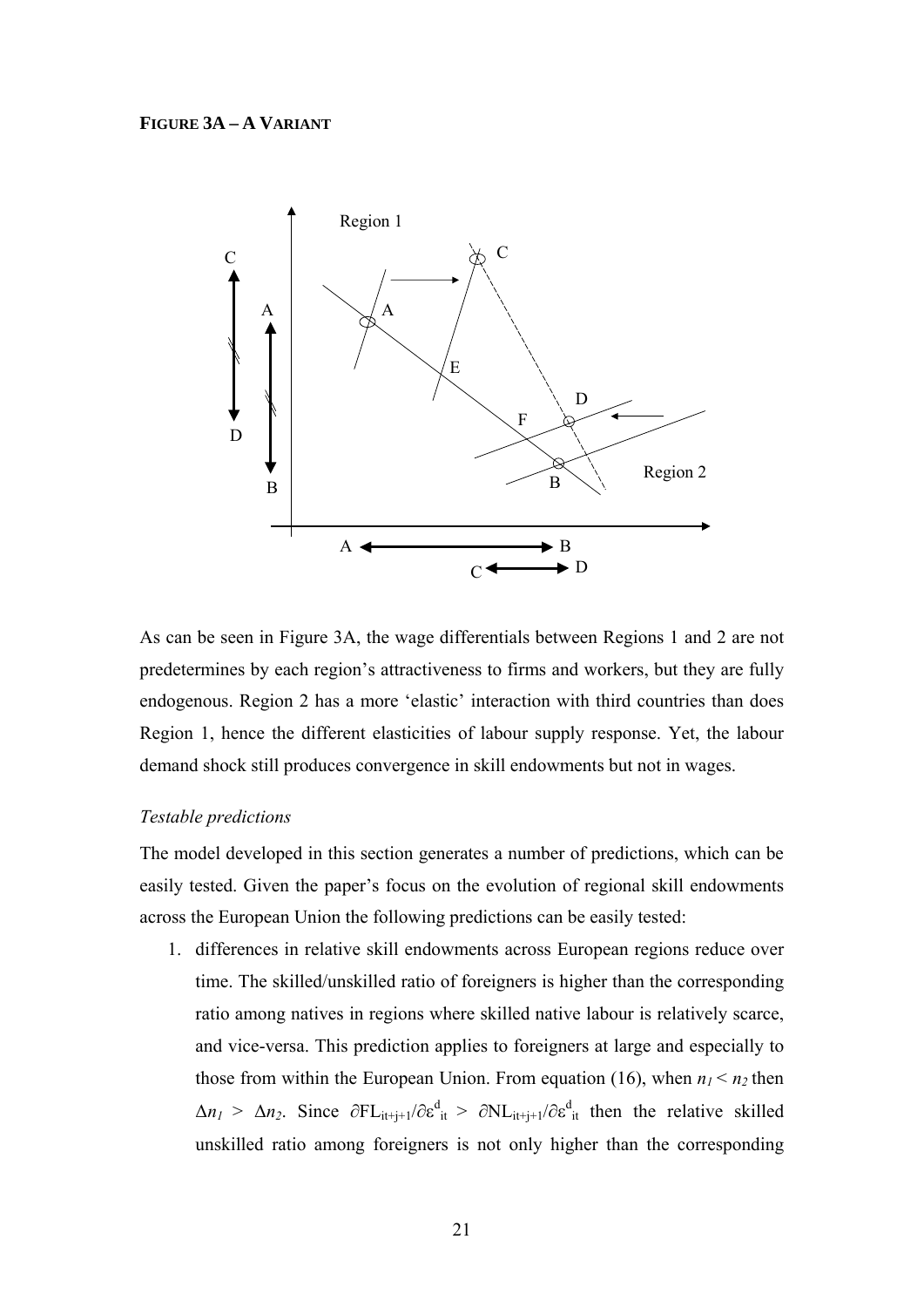ratio among natives, but it is higher in Region 1 than in Region 2. This implies  $FL_{1t} > NL_{1t} > NL_{2t} > FL_{2t}$  (if there are only two regions);

- 2. relative employment in the non-tradable sector grows over time, particularly in regions where the employment share of the tradable sector is small. Foreigners are more than proportionally represented in the tradable sector. Hence, from equations (16) and (5), in the long-run  $\Delta \overline{n}_i = \gamma \Delta \overline{z}_i^{non-tradable}$ , and when  $n_1 < n_2$ then  $\Delta n_1 > \Delta n_2$  and  $\Delta \overline{z}_1^{\text{non-tradable}} > \Delta \overline{z}_2^{\text{non-tradable}}$ .
- 3. the variability of native employment depends on the proportion of foreign workers (and the sign of  $(a - \gamma(1 - \delta_{t+1}))$ ) and the share of tradable industries in the region. This prediction can be tested using the equation describing native employment growth:

$$
\Delta N L_{it+1}^* = \frac{(1+ad - R_{t+1}(a - \gamma(1 - \delta_{t+1})) - Q_{t+1})}{(1+ad)} \Delta N L_{it} + \frac{(c_1 + gc)(\delta_{t+1}\varepsilon_{t+1}^d + X_i^d - aX_i^s)}{1+ad} + \varepsilon_{t+2}^s - \frac{a - \gamma(1+\delta_{t+1})}{1+ad}(c_1 + gc) - \frac{(1+ad - R_{t+1}(a - \gamma(1-\delta_{t+1})) - Q_{t+1})}{(1+ad)} \varepsilon_t^s
$$
(20)

and testing the sign of the term  $\frac{R_{t+1}(a - \gamma(1 - \delta_{t+1})) + Q_t}{1 + ad}$ +  $_{+1}(a - \gamma(1 - \delta_{t+1})) + Q_{t+1}$ 1  $\frac{1}{(a - \gamma(1 - \delta_{t+1})) + Q_{t+1}}$ , after decomposing it

into 
$$
\frac{R_{t+1}(a-\gamma)}{1+ad}
$$
,  $\frac{R_{t+1}\gamma\delta_{t+1}}{1+ad}$ , and  $\frac{Q_{t+1}}{1+ad}$ .

# **5 Data**

The data used in the empirical analysis are extracted from the Labour Force Survey (LFS), a household survey organised by Eurostat. The data refer to the period 1988- 2005 and are collected at regional level for all member states of the EU. The data identify groups of people with the same characteristics rather than individuals, and the weights reflect the actual stock of the population in each region by sex and age structure. There are 177 regions overall, across 15 member states for a total of 2,901 data points. The working sample is restricted with those aged 20-64.

Although regional boundaries have changed during the period, as well as the boundaries of the EU with the inclusion of Austria, Sweden and Finland in 1995, the geographic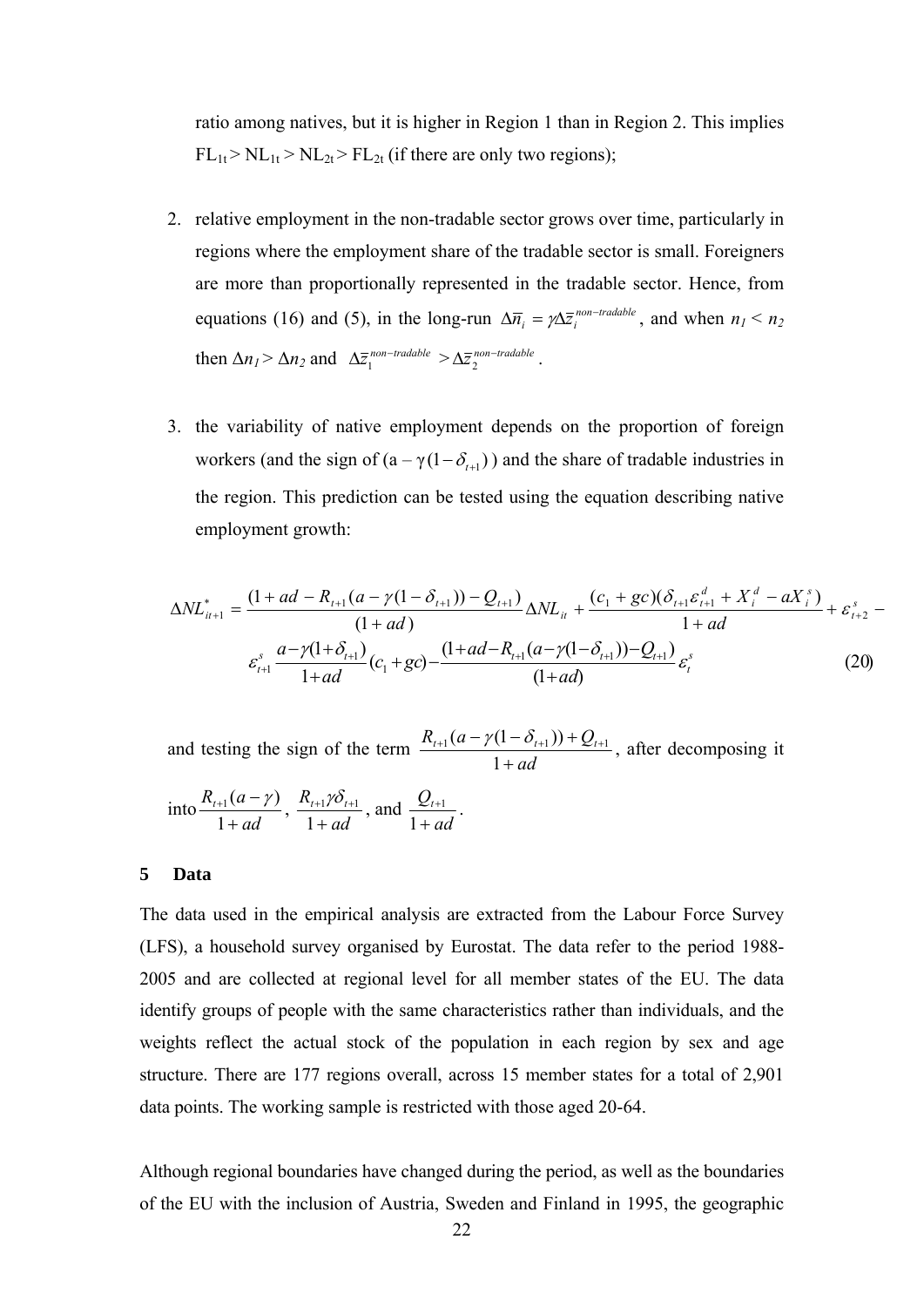consistency of the territorial unit of analysis and the EU averages used have been maintained, where necessary, through aggregations (e.g. in the case of Berlin, reunified after 1989). Analyses by nationality tend to cover only the period 1995-2005, as that variable is generally missing from previous years in the series obtained. Despite the reduction in the number of years covered, carrying out the analysis from 1995 enables one to consider the citizens of Austria, Sweden and Finland as 'intra-EU' rather than 'extra-EU', as they would have been for the prior years.

Table 1 presents a statistical summary of the variables used in the empirical analysis, separating those that are explicitly used as dependent or independent variables from those used as a control (*control - labour market* and *control - demographics*).

| <b>Variable</b>                                          | <b>Observations</b> | <b>Mean</b> | <b>STD</b> | $10^{\overline{\text{th}}}$ | $90^{\text{th}}$ |
|----------------------------------------------------------|---------------------|-------------|------------|-----------------------------|------------------|
|                                                          |                     |             |            | <b>Dec</b>                  | <b>Dec</b>       |
| Dependent/Independent                                    |                     |             |            |                             |                  |
| Skilled/Unskilled<br>$(^{\circ}S/U^{\prime})$ :<br>ratio |                     |             |            |                             |                  |
| natives                                                  | 1637                | 1.270       | 0.607      | .68                         | 2.54             |
| S/U ratio: foreigners                                    | 1625                | 0.771       | 1.073      | .12                         | 1.74             |
| S/U ratio: intra-EU                                      | 1403                | 1.859       | 2.685      | .25                         | 3.97             |
| S/U ratio: extra-EU                                      | 1607                | 0.602       | 1.033      | .05                         | 1.41             |
| Control – Labour market                                  |                     |             |            |                             |                  |
| % foreigners in employment                               | 1637                | .0499       | .0515      | .007                        | .113             |
| Unemployment rate*                                       | 2901                | .0894       | .0522      | .037                        | .167             |
| Participation rate*                                      | 2901                | .7139       | .0601      | .632                        | .785             |
| % employment in agriculture                              | 2313                | .0686       | .0705      | .016                        | .143             |
| % employment in manufacturing                            | 2314                | .1934       | .0747      | .095                        | .300             |
| % employment in trade, hotels, util                      | 2405                | .3460       | .0599      | .285                        | .418             |
| % employment in financial sectors                        | 2412                | .0936       | .0430      | .039                        | .146             |
| % employment in gov, educ, health                        | 2314                | .2468       | .0609      | .164                        | .322             |
| Population size $(ln)*$                                  | 2901                | 13.68       | .9753      | 12.2                        | 14.9             |
| Control – Demographics                                   |                     |             |            |                             |                  |
| % female in employment*                                  | 2901                | .4159       | .0422      | .357                        | .467             |
| Share of employed aged 20-39*                            | 2901                | .3715       | .0479      | .310                        | .435             |

# **TABLE 1 SUMMARY STATISTICS OF VARIABLES USED**

*\* = 1988-2005* 

The first four rows of Table 1 summarise the skilled/unskilled ratio among native and foreign workers (then divided into intra-EU and extra-EU, respectively) across the EU. This ratio is constructed using the aggregation of occupations suggested by Keesing (1966): namely, by dividing the number of those in the top three categories of the ISCO occupational scale at 1-digit level (ISCO 1-3) by those in the bottom three categories (ISCO 7-9). Alternative indices (e.g. adding the top three categories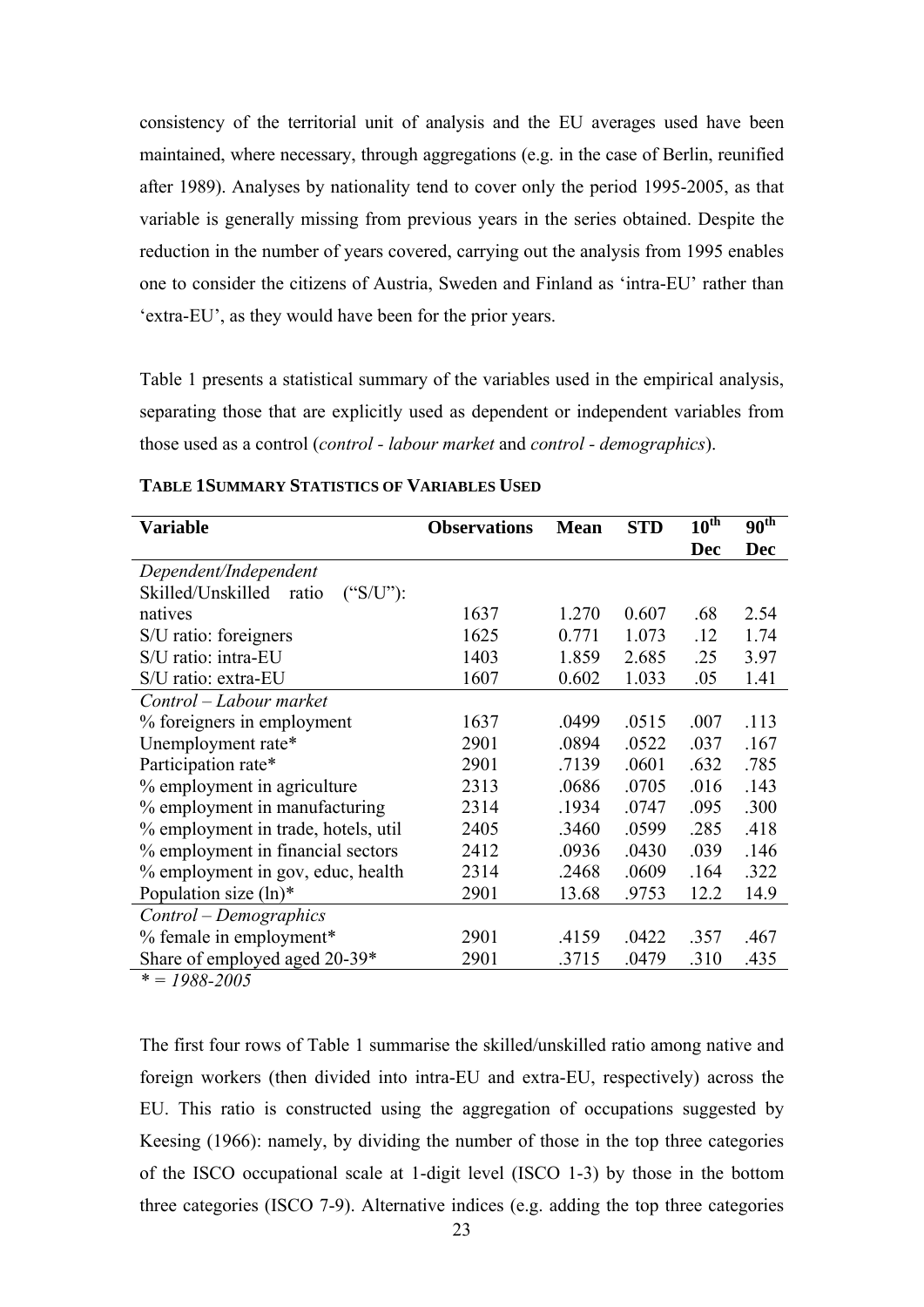and half of those in the three intermediate skill groups ISCO 4-6, and dividing it by the bottom three categories plus the remaining 50% of ISCO 4-6) yield broadly similar ratios. There is significant variability across both time and regions: the period examined roughly covers two economic cycles, with regional unemployment rates in 1988, 1995 and 2005 broadly similar. The higher values of the variable generally refer to highly urbanised areas (e.g. Paris, Brussels, Hamburg, the Flanders) while the lowest values pertain to rural or tourist regions in Greece, Portugal, and Spain. Following Keesing in the rest of the paper '*skilled*' labour is used interchangeably to mean occupations ISCO 1-3 whilst '*unskilled*' is used to indicate occupations ISCO 7- 9.

The statistics in the second block of rows of Table 1 report some of the labour market control variables used. The first of such rows shows that foreigners in the EU are a small percentage of the labour force compared with other OECD countries (e.g. OECD, 2000a,b): they are nil in several regions of the sample<sup>[7](#page-23-0)</sup>, though they are a non-negligible group in member states that have traditionally experienced positive net immigration rates (Germany, France, Benelux, and Denmark). There is significant regional variation in the value of this ratio, which is lowest in regions that have experienced net immigration rates only recently (Spain, Greece, Portugal, and Ireland). It is likely that measurement error is high in these regions.

# **6 Results**

<u>.</u>

### *Differences in relative skill endowments*

The relationship between the skill composition of foreign and native workers is tested using the following statistics model:

$$
(\frac{S}{U})_{i, \text{foreign}, t} = \alpha + \beta (\frac{S}{U})_{i, \text{native}, t} + (or^*)\mu(Q_2..Q_5) + \lambda (controls)_{it} + \varepsilon_{it}
$$
\n(21)

where  $Q_2 \cdot Q_5$  are dummy variables representing the second, third, fourth, and firth quintiles in which regions are ranked based on the skilled/unskilled ratio of native employment. Controls include some of the demographic (% young employed) and

<span id="page-23-0"></span><sup>&</sup>lt;sup>7</sup> This occurs as the LFS data capture mainly legal labour. Foreign immigrants are likely to be underrepresented in the LFS as it is a household-based survey, which excludes many types of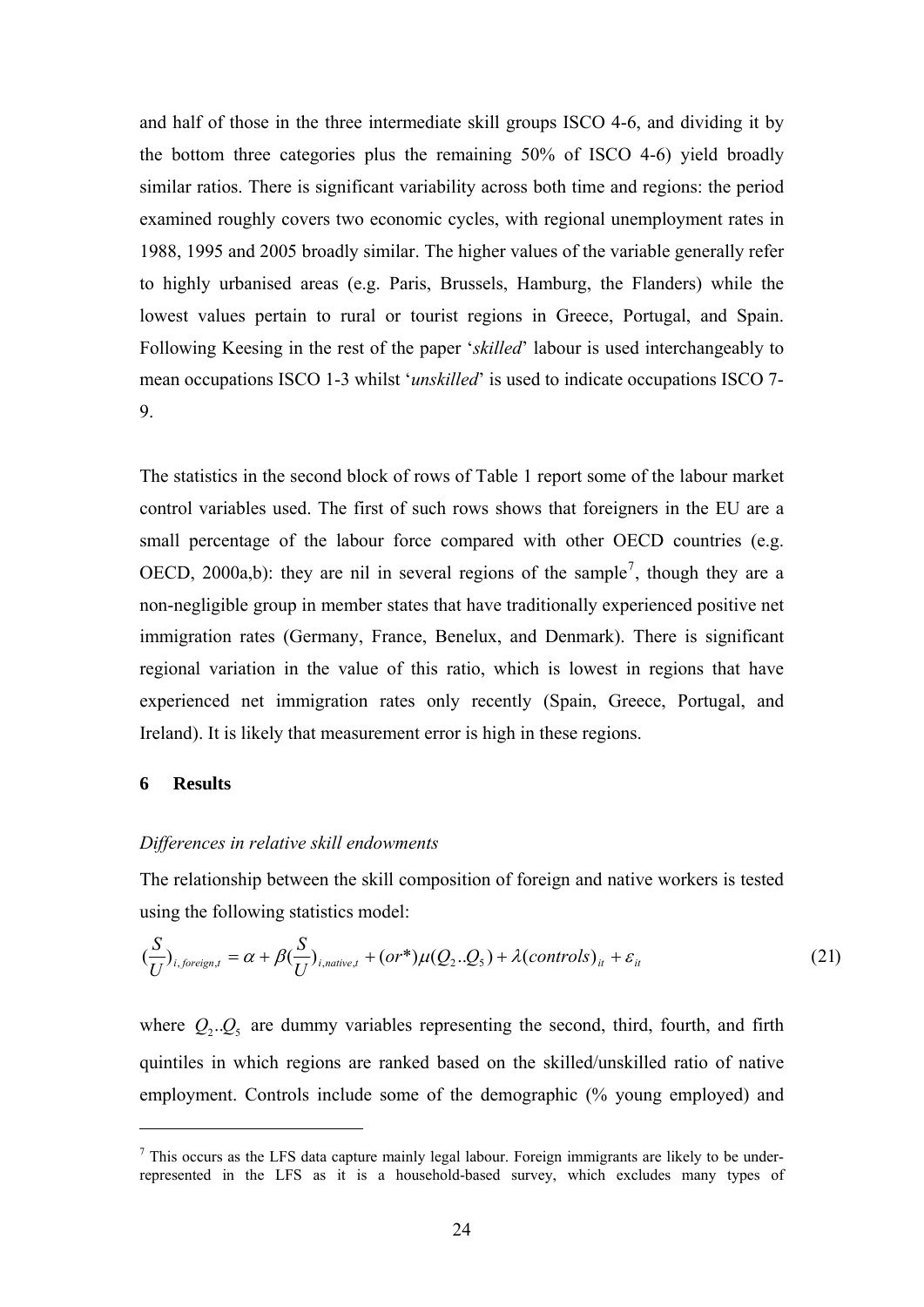labour market variables summarised in Table 1 (unemployment and participation rates, employment share of finance, population size).

The hypothesis of converging skill endowments implies that  $\beta$  < 1. The results are reported in Table 2, along with the results of the test for omitted variables (Reset), heteroskedasticity, and overall significance. The first column of Table 2 shows the results obtained using OLS on all regions pooled, while the second and third columns report the results of the interacting quintile dummy with the main independent variable with and without control variables, respectively. The last column to the right of Table 2 shows the results obtained by estimating equation (20) using fixed effects. The standard deviations of the estimates are reported in parentheses, while the coefficients that are statistically significantly different from zero at the 5% and 10% level are reported with a \*\* or \*, respectively.

|                          | <b>Pooled</b><br><b>OLS</b> | <b>OLS</b>     | <b>OLS</b>   | <b>Panel FE</b> |
|--------------------------|-----------------------------|----------------|--------------|-----------------|
|                          | $.291**$                    | $-1.513**$     | $-2.288**$   | $.325**$        |
| β                        |                             |                |              |                 |
|                          | (.031)                      | (0.256)        | (.288)       | (142)           |
| $Q2$ (slope)             |                             | 4.498**        | 4.956**      |                 |
|                          |                             | (0.760)        | (.759)       |                 |
| Q3 (slope)               |                             | $1.420*$       | $1.501**$    |                 |
|                          |                             | (0.750)        | (.729)       |                 |
| Q4 (slope)               |                             | $2.013**$      | $2.579**$    |                 |
|                          |                             | (1.005)        | (1.023)      |                 |
| Q5 (slope)               |                             | 1.768**        | $2.116**$    |                 |
|                          |                             | (.262)         | (.263)       |                 |
| Constant                 | .400**                      | 1.540**        | $.357**$     | $.357**$        |
|                          | (.042)                      | (0.189)        | (.170)       | (.170)          |
| N                        | 1,625                       | 1,625          | 1,625        | 1,625           |
| Controls                 | N <sub>0</sub>              | N <sub>0</sub> | Yes          | Yes             |
| Adjusted $\mathbb{R}^2$  | .0267                       | .0494          | .0757        | .0521           |
| Reset (p-value)          | .0786                       | .4268          | .0898        | 0.000           |
| Hausman Chi <sup>2</sup> |                             |                |              | 25.45           |
| Heteroskedasticity       | Yes (robust)                | Yes (robust)   | Yes (robust) | Yes (robust)    |
| Overall significance     | 0.000                       | 0.000          | 0.000        | 0.000           |
| (p-values)               |                             |                |              |                 |

**TABLE 2 THE RELATIONSHIP BETWEEN THE SKILLED/UNSKILLED RATIOS OF FOREIGN AND NATIVE WORKERS**

The results indicate that the skill composition of foreign and native workers is positively related: the more skilled is native employment the more skilled is foreign

accommodation where foreign immigrants are likely to live (e.g. hostels). See Hogarth, Salt, and

1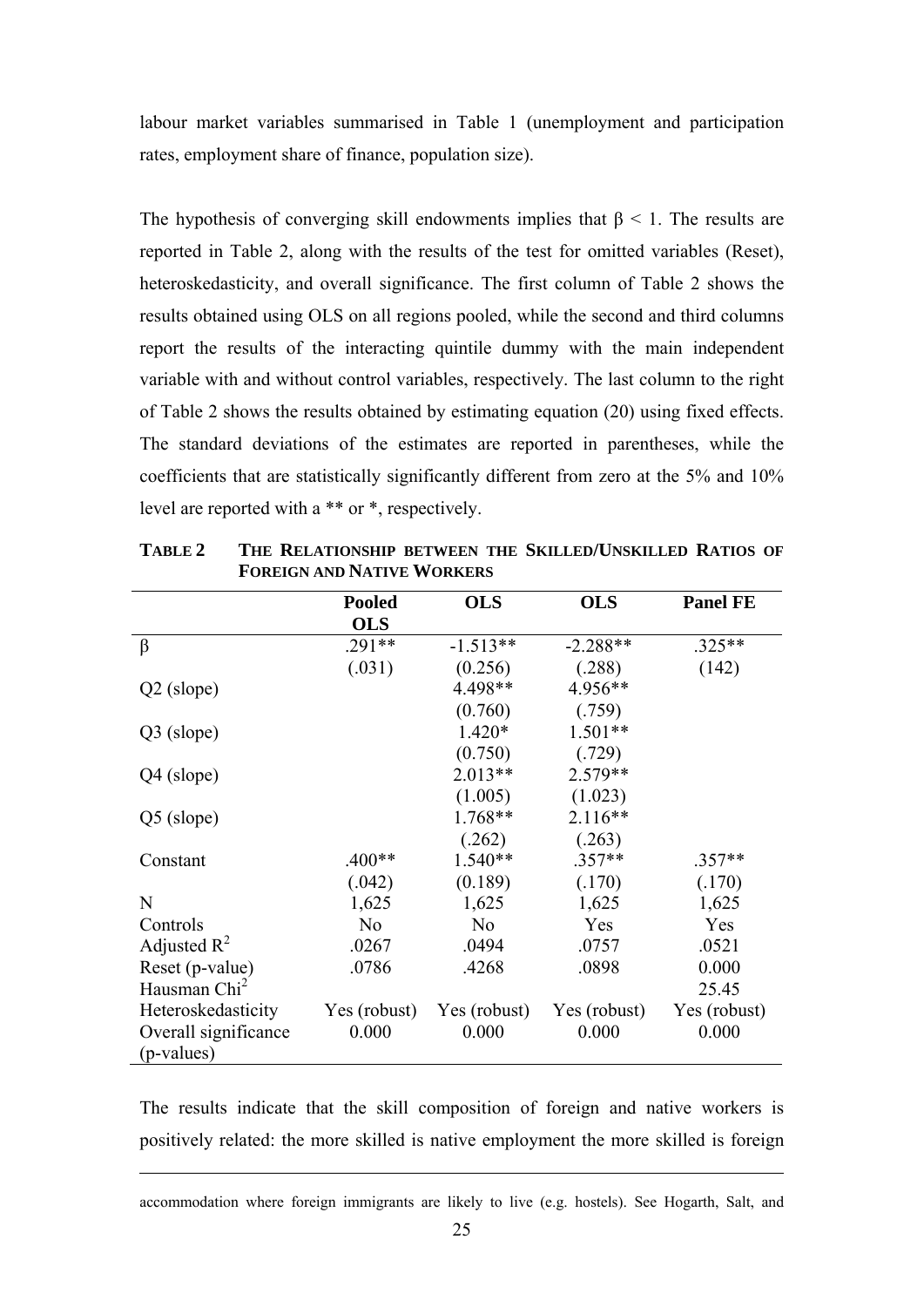employment, while  $\beta$  < 1: on average the skilled/unskilled ratio of foreigners is only a third of the corresponding ratio of natives.

When regions are ranked by quintiles, it appears that those where the skilled/unskilled ratio among natives is low  $(Q_1)$  have a high skilled/unskilled ratio among foreigners. Indeed, the relation between the skill compositions of foreign and native workers in  $Q_1$  is negative (second column in Table 2), though this result is likely to be driven by low numbers of foreigners in these regions and consequently affected by errors in the measurement of their skill composition.

The interaction of the main independent variable with the dummies yields positive coefficients for the quintiles  $Q_2 - Q_5$ . In particular, the slope coefficients are less than 1 in the top two quintiles  $((\beta + Q_4) \leq 1$  and  $(\beta + Q_5) \leq 1$ , respectively) supporting the hypothesis that in regions where skill endowments are above the European average, the skill composition of foreign labour works towards reducing relative skill abundance. In  $Q_3$ , the coefficient is not statistically different from zero, while in  $Q_2$ the coefficient  $(\beta + Q_2)$  is greater than one, against the prediction.

The results obtained for intra-EU and extra-EU workers, respectively, (Table A1 in the Appendix) reveal similar patterns: the average skill content of foreign workers rises with the ones of natives, but less than proportionally. The only exception is the first quintile  $(Q_1)$  where the S/U ratio of both intra-EU and extra-EU workers is negatively related with the corresponding native S/U ratio. The coefficients obtained on the regression performed on intra-EU workers are generally much larger than those obtained on extra-EU workers, as the former are on average more skilled than the latter.

The contribution of foreigners towards convergence in regional skill endowments is illustrated by Figure 2A and 2B, which report the box plots of the distributions of the differences between the skilled/unskilled ratios of a region's employed (natives and foreigners) and that region's native employed relative to the EU average. A positive number indicates that foreigners raise that region's skilled/unskilled ratio relative to the average skilled/unskilled ratio in the EU. Each box contains the observations

1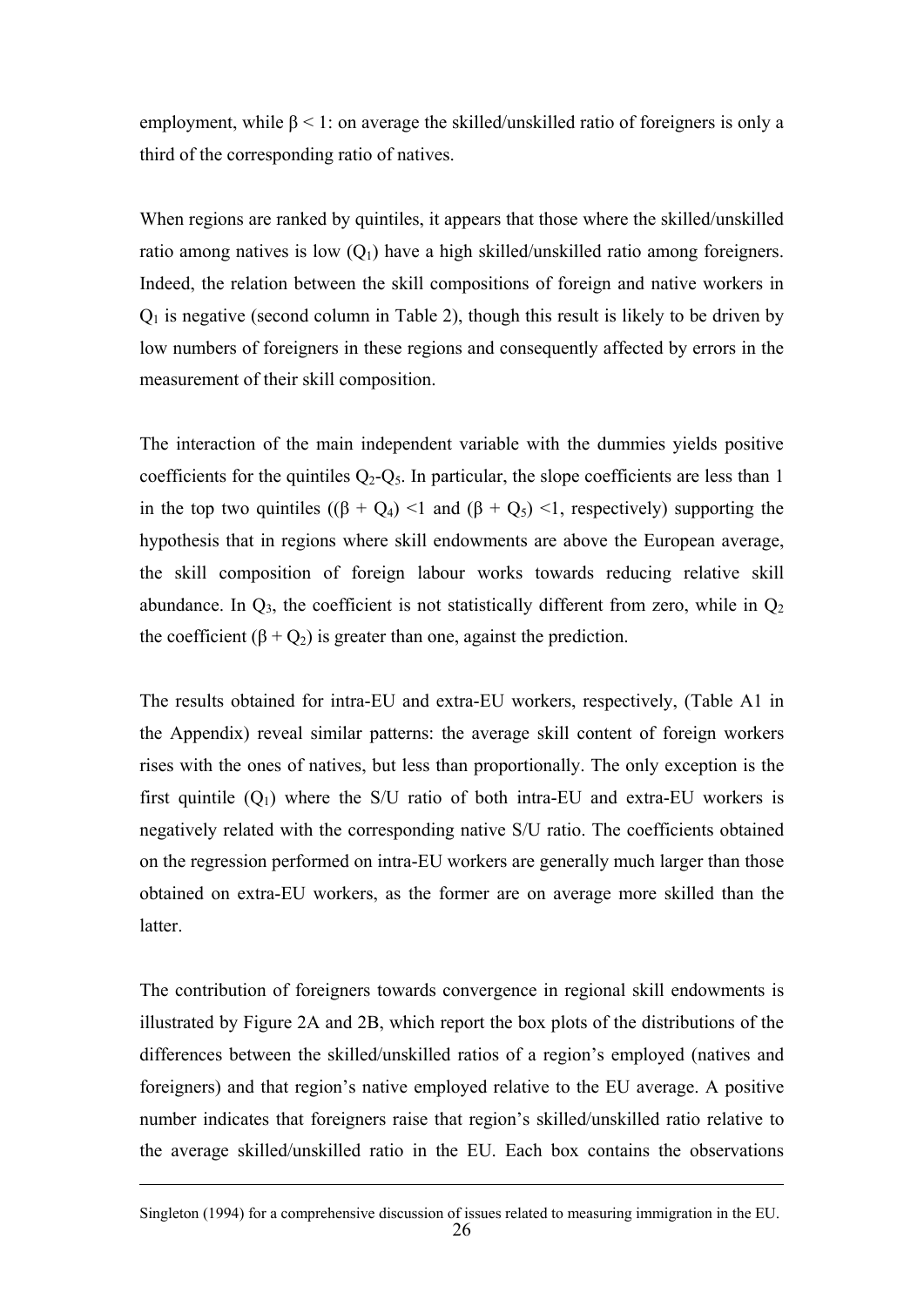between the  $25<sup>th</sup>$  and the  $75<sup>th</sup>$  percentile of the distribution, while the lines above and below the box show the upper and lower adjacent values, which extend to 2/3 of the length of the box. The line inside the box represents the median. Points outside the box are outside values, and tend to refer to regions with a very small foreign workforce, where the measurement error of its skill composition is likely to be large.

# **FIGURE 2A DIFFERENCES BETWEEN THE SKILLED/UNSKILLED RATIOS FOR THE REGION AND THE NATIVES RELATIVE TO THE EU AVERAGE: 1995- 2005 – SKILL-ABUNDANT REGIONS**

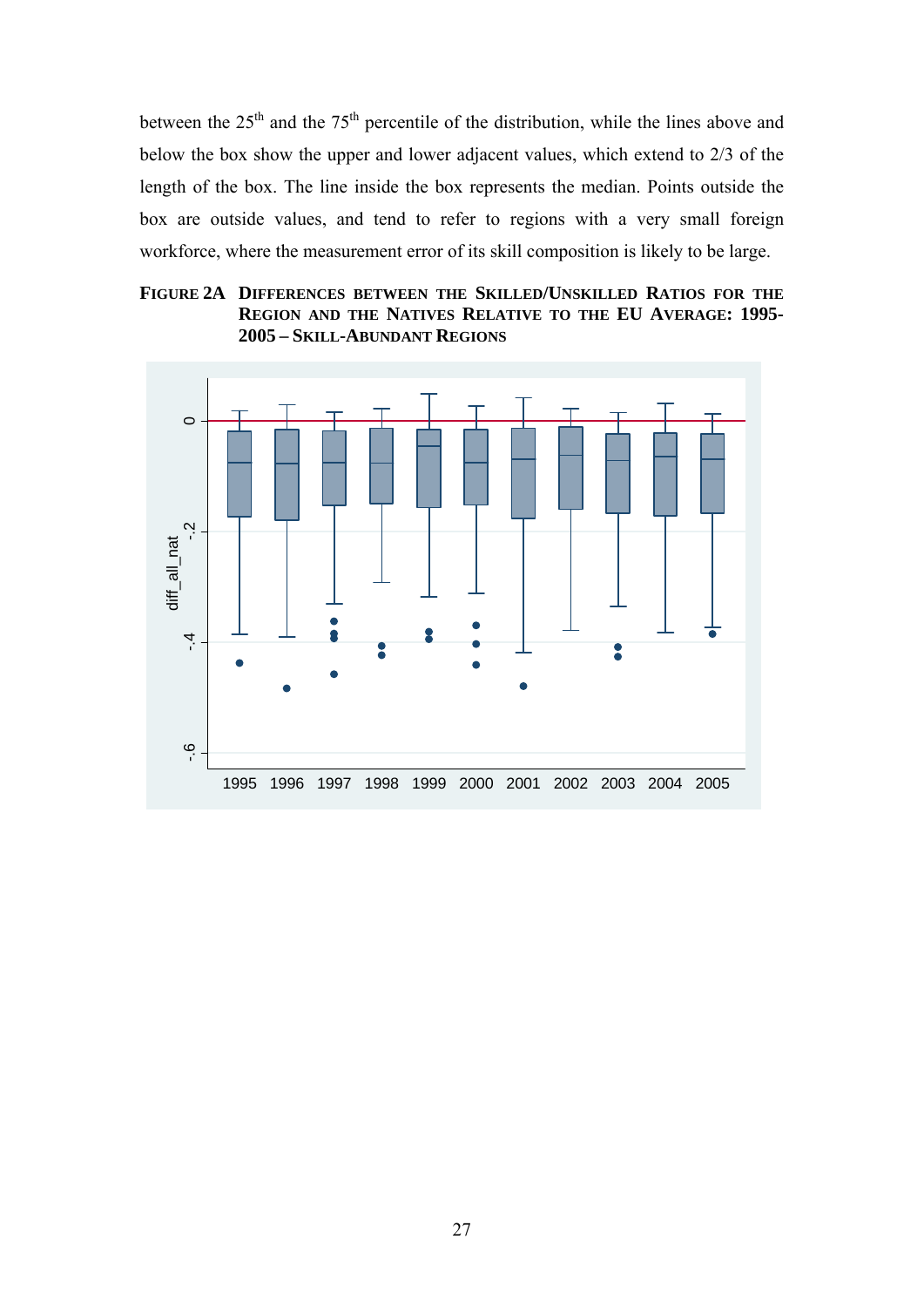**FIGURE 2B DIFFERENCES BETWEEN THE SKILLED/UNSKILLED RATIOS FOR THE REGION AND THE NATIVES RELATIVE TO THE EU AVERAGE: 1995- 2005 – SKILL-SCARCE REGIONS**



Figures 2A and 2B suggest that foreigners are generally less skilled than natives regardless of their region of residence. However, when the graphs are obtained separately for intra-EU and extra-EU workers, it is evident that intra-EU workers tend to raise S/U ratios in skill-scarce regions, while extra-EU workers tend to lower the S/U ratios in skill-abundant regions. As most foreign workers are extra-EU, the overall effect of foreign labour is a reduction of the S/U ratio. As this effect is predominant in skill-abundant regions, there is some degree of convergence between skill-rich and skill-poor regions.

To determine whether the convergence detected implies converge between countries, the statistical model (21) is re-estimated using country dummies as:

$$
(\frac{S}{U})_{i, \text{foreign}, t} = \alpha + \beta (\frac{S}{U})_{i, \text{native}, t} + (or^*)\mu (country_2 \dots country_{15}) + \lambda (controls)_{it} + \varepsilon_{it}
$$
 (22)

The results are reported in Table 3. The first two columns show the OLS estimates of equation (22) obtained using the S/U of intra-EU and extra-EU, respectively, as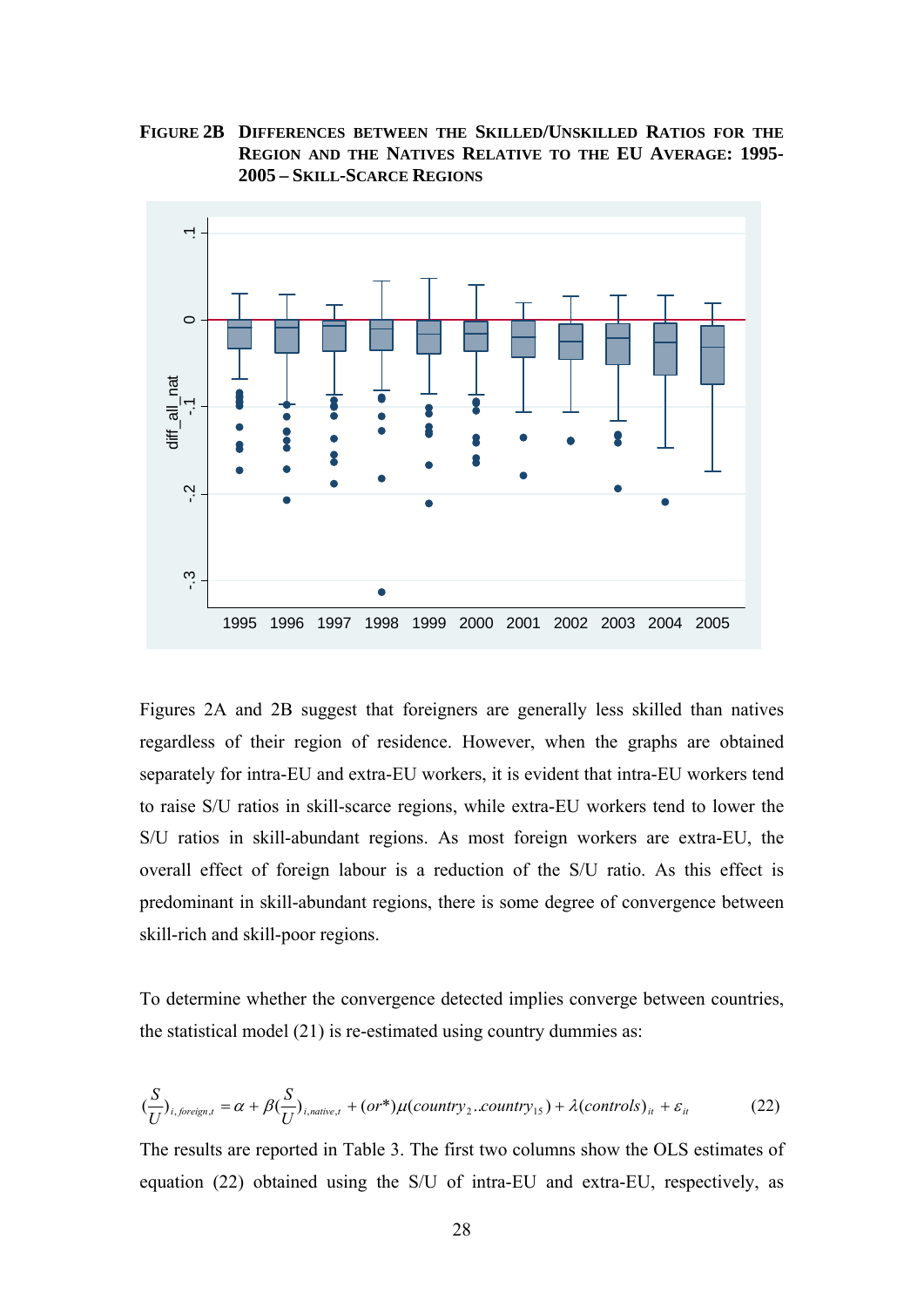dependent variables. The third and fourth columns report the estimates obtained when equation (22) is regressed using foreign workers by OLS and by fixed effects.

|                      | <b>OLS</b>      | <b>OLS</b>     | <b>OLS</b>        | <b>Panel FE</b> |
|----------------------|-----------------|----------------|-------------------|-----------------|
|                      | <b>Intra-EU</b> | Extra-EU       | <b>Foreigners</b> | <b>Pooled</b>   |
| $\beta$ (Germany)    | $.584**$        | $.182**$       | $.264**$          | .385**          |
|                      | (.100)          | (.017)         | (.030)            | (.173)          |
| East Germany         | 6.027           | $1.606**$      | $2.374**$         |                 |
|                      | (5.05)          | (.672)         | (.871)            |                 |
| France               | $-.628**$       | $-177**$       | $-.262**$         |                 |
|                      | (.109)          | (.031)         | (.033)            |                 |
| Italy                |                 |                |                   |                 |
|                      |                 |                |                   |                 |
| Netherlands          | .621            | $-.087$        | $-.170**$         |                 |
|                      | (.458)          | (.060)         | (.087)            |                 |
| Belgium              | .044            | $.810**$       | .331**            |                 |
|                      | (.133)          | (.251)         | (.092)            |                 |
| Luxembourg           | $-451**$        | .091           | $-118$            |                 |
|                      | (.134)          | (.073)         | (084)             |                 |
| United Kingdom       | $-.202$         | $-412$         | $-.282$           |                 |
|                      | (.510)          | (.255)         | (.196)            |                 |
| Ireland              | $.868**$        | $-12.28**$     | $-2.673**$        |                 |
|                      | (.180)          | (3.13)         | (.344)            |                 |
| Denmark              | $4.057*$        | $-953**$       | $-.838*$          |                 |
|                      | (2.32)          | (.310)         | (.445)            |                 |
| Greece               | $4.476**$       | $-403**$       | $-459**$          |                 |
|                      | (1.15)          | (.108)         | (.111)            |                 |
| Spain                | $4.644*$        | $-.258**$      | $-.699**$         |                 |
|                      | (2.579)         | (.125)         | (.207)            |                 |
| Portugal             | $3.922**$       | $-929**$       | $-.715*$          |                 |
|                      | (1.34)          | (.481)         | (.388)            |                 |
| Austria              | $2.059*$        | $-0.083**$     | $-.085**$         |                 |
|                      | (1.05)          | (.027)         | (.037)            |                 |
| Sweden               | $-7.663$        | .746           | .648              |                 |
|                      | (9.93)          | (.861)         | (1.287)           |                 |
| Finland              | .047            | $-156$         | $-.242*$          |                 |
|                      | (.314)          | (.099)         | (.136)            |                 |
| Constant             | .051            | $.052**$       | .536              |                 |
|                      | (.14)           | (.025)         | (.490)            |                 |
| N                    | 1,403           | 1,607          | 1,625             | 1,625           |
| Controls             | N <sub>0</sub>  | N <sub>o</sub> | Yes               | Yes             |
| Adjusted $R^2$       | .2261           | .3132          | .3018             | .0142           |
| Reset (p-value)      | 0.1471          | 0.007          | .1926             |                 |
| Hausman (chi-square) |                 |                |                   | 30.59           |
| Heteroskedasticity   | Yes (robust)    | Yes (robust)   | Yes (robust)      | Yes (robust)    |
| Overall significance | 0.000           | 0.000          | 0.000             | 0.000           |
| (p-values)           |                 |                |                   |                 |

**TABLE 3 THE RELATIONSHIP BETWEEN THE SKILLED/UNSKILLED RATIOS OF FOREIGN AND NATIVE WORKERS**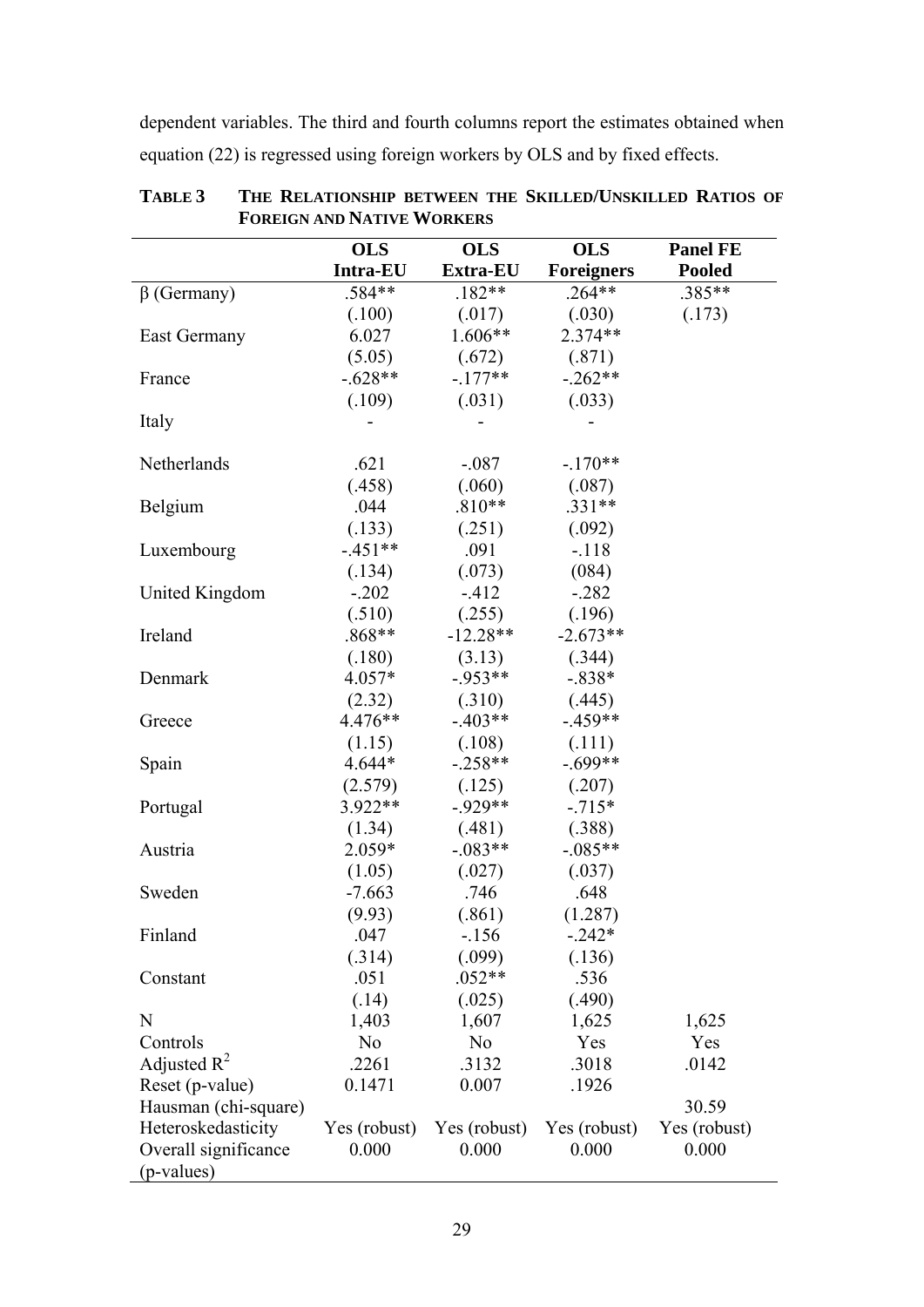The results confirm the positive relationship between the skill composition of foreigners and natives. The also suggest that Greece, Spain, Portugal, and to an extent Ireland, attracted skilled workers from other EU member states and unskilled workers from outside the EU. These countries have traditionally experienced a S/U ratio well below the EU average and have recently turned from source into destination countries for migrants. While intra-EU workers contribute to the convergence of these countries towards the EU average, extra-EU workers contribute in the opposite direction.

The magnitude of the estimates on intra-EU workers in Greece, Spain, and Portugal is high compared with that obtained for other countries. While this may mask large measurement errors due to the small number of intra-EU working in these countries, it nevertheless shows that intra-EU workers contribute to convergence in skill endowments. One possible explanation of the high coefficients, which do not arise in the case of traditional immigration country, may be related to the liberalisation of movements of goods and capital introduced by the Single Act and the subsequent Maastricht Treaty, which brought an 'explosion' in intra-EU private foreign direct investments (FDI) to these countries during the late 1980s and early 1990s. During the period 1989-1993, FDI in Ireland grew at an annualised rate of 58%, the highest in the EU, followed by Portugal (25%), Greece (20%) and Spain (17%). The corresponding figure for the EU average was 15%. This frenzy is likely to have favoured the movement of skilled intra-EU labour. There seems to be a strong positive link between the direction of FDI and the migration patterns of skilled workers (e.g. Richardson, 1972). Regions at the 'periphery' of the EU were also the direct beneficiaries of the EU public funds, allocated by the Central Fund. Unfortunately the lack of data prevents exploring whether the high S/U ratios of intra-EU workers in Spain, Portugal and Greece are the direct consequence of higher private investments from other member states and/or public funding from the Central Fund.

# *Foreign workers and the tradable sector*

The growth in the tradable sectors across regions during 1995-2005 has been steady, as highlighted by Figure 3, which reports the employment share of non-tradable industries in 1995 (vertical axis) and in 2005 (horizontal axis). The scatters show a visible skew towards the right.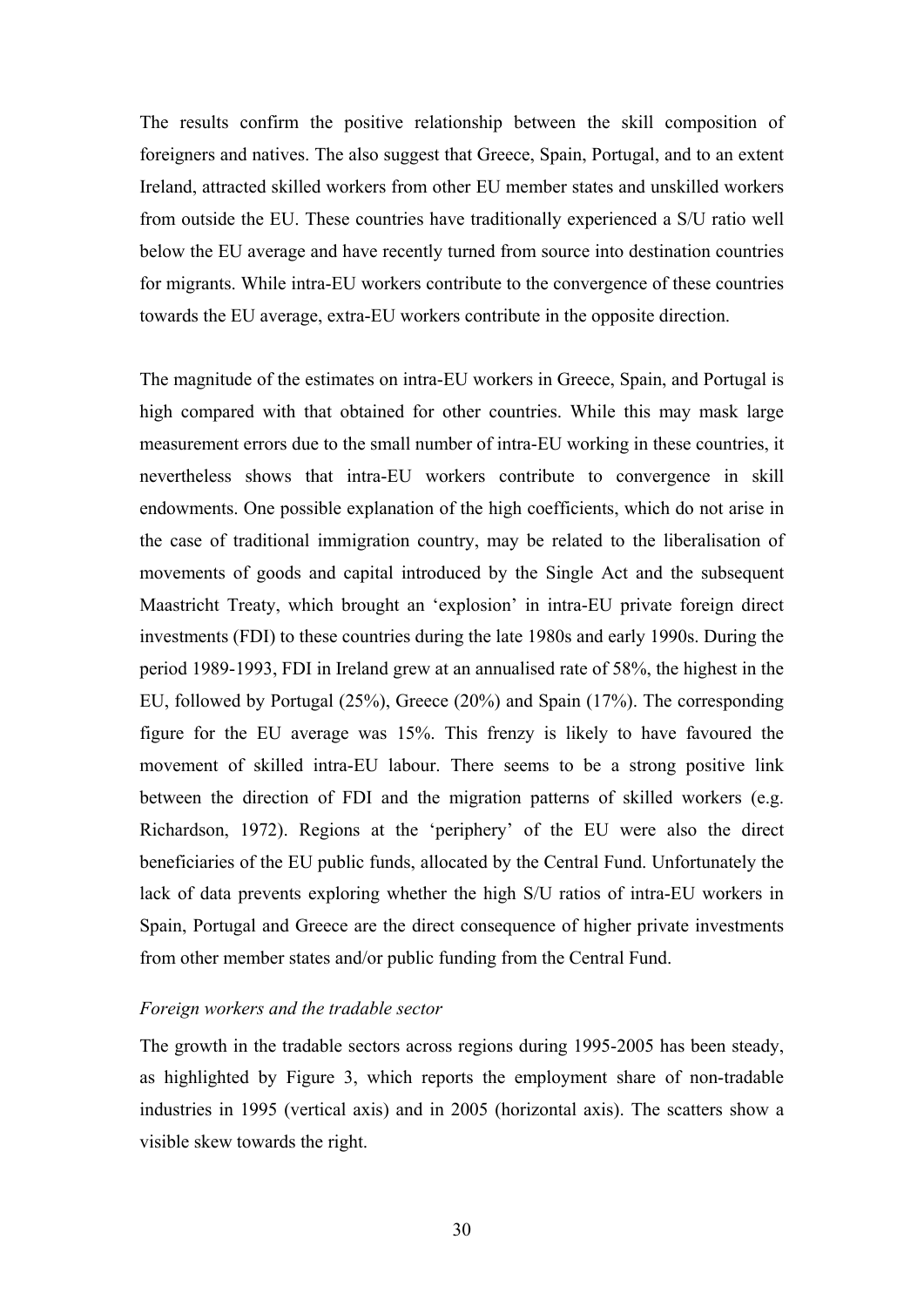**FIGURE 3 PERSISTENCE AND GROWTH OF THE NON-TRADABLE SECTOR ACROSS THE EU: 1995-2005.** 



When the employment share of the non-tradable sector in 2005 is regressed on the corresponding share in 1995, the one-tailed test of the null hypothesis that the coefficient estimated is equal or less than unity is strongly rejected.

The hypothesis that foreigners are over-represented in the tradable sector is tested using the statistical model:

$$
(\frac{For eigen}{For eigen + natives})_{i, \text{foreign}}^{tradable} = \beta(\frac{For eigen}{For eigen + natives})_{i,} + \varepsilon_{i}
$$
\n(23)

The tradable sector includes agriculture, fishing, mining, and manufacturing. The nontradable sector includes utilities, constructions, hotel, retail and wholesale trade, finance, education, health, private services, and government. If foreign workers are over-represented in the traded sector then  $\beta > 1$ . All regressions are performed without the constant term. The results are reported in Table 4.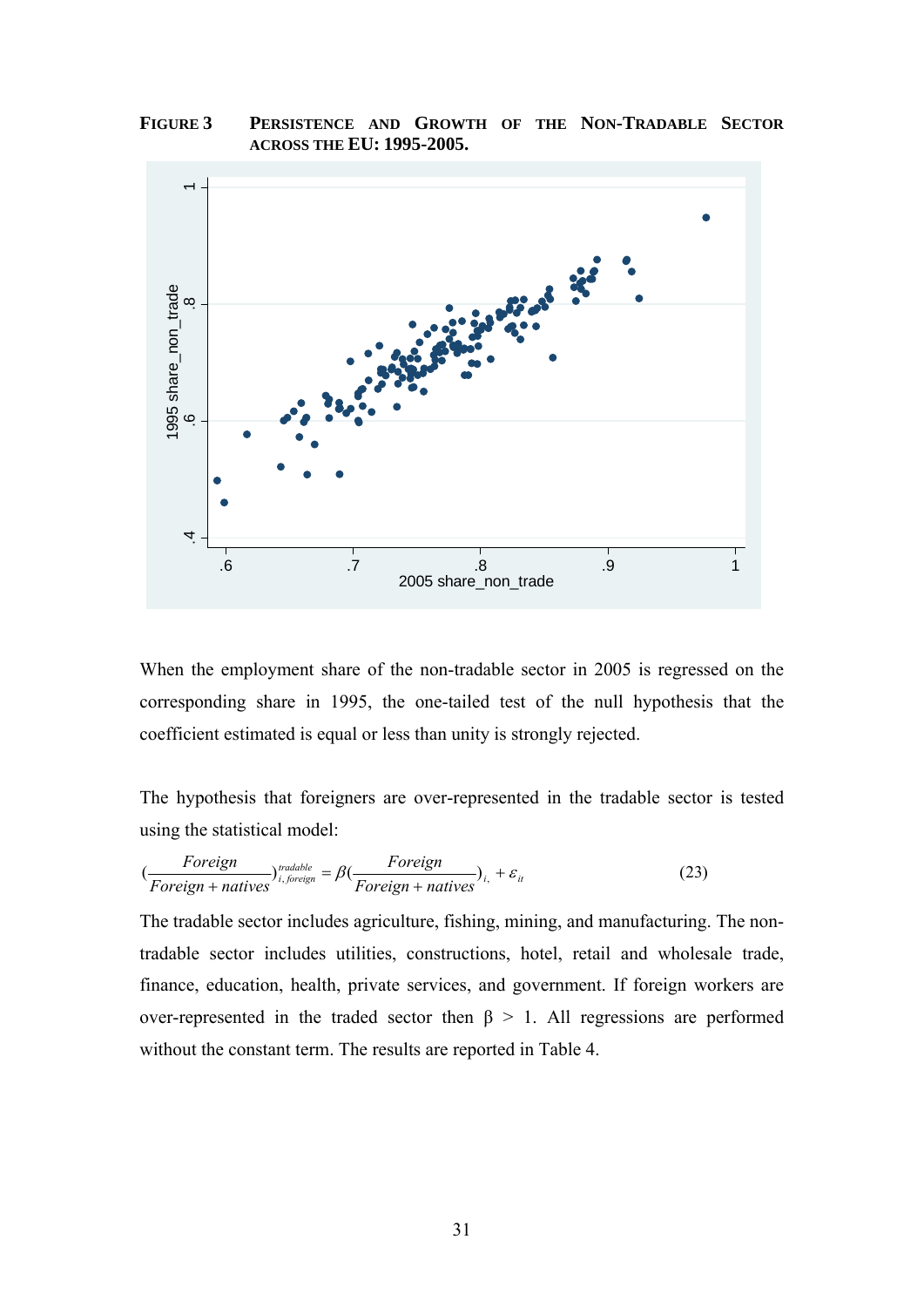|                                        | <b>OLS</b>        | <b>OLS</b>      | <b>OLS</b>      | <b>OLS</b>     |
|----------------------------------------|-------------------|-----------------|-----------------|----------------|
|                                        | <b>Foreigners</b> | <b>Intra-EU</b> | <b>Extra-EU</b> | <b>Natives</b> |
|                                        | $1.113**$         | $1.011**$       | $1.212**$       | .991**         |
|                                        | (.0087)           | (0084)          | (.0103)         | (.0006)        |
| H <sub>0</sub> : $\beta$ = 1 (p-value) | .0000             | .1921           | .0000           | .0000          |
| N                                      | 1,637             | 1,574           | 1,628           | 1,637          |
| Adjusted $R^2$                         | .9086             | .9022           | .8942           | .9993          |

**TABLE 4 EMPLOYMENT IN THE TRADABLE AND NON-TRADABLE SECTORS: FOREIGNERS AND NATIVES: 1995-2995** 

The results overwhelmingly suggest that foreigners are over-represented in the tradable sector while natives are not. The null hypothesis of  $\beta = 1$  is rejected in the case of foreigners (as  $\beta > 1$ ), and in the case of natives (as  $\beta < 1$ ). When the regression is performed separately on intra-EU and extra-EU workers, it is evident that extra-EU workers are over-represented in the tradable industries. In contrast, the hypothesis that intra-EU workers are overrepresented in tradable industries cannot be rejected (pvalue: .1921). As intra-EU workers appear to have on average a higher S/U ratio than natives and extra-EU workers, this result is consistent with employment in the nontradable sector, where the skill content of the employed is approximately double the corresponding index for the tradable sector.

# *Native employment growth, the share of foreigners, and the tradable sector*

The empirical analysis focuses on the signs of the coefficients  $\frac{R_{t+1}(a-1)}{1+ad}$ +  $_{+1}$  (a –  $\frac{1}{1 + ad}$ ,  $\frac{R_{t+1}\gamma\delta_t}{1 + ad}$ + + $1/U_{t+}$ 1  $\frac{1}{2}$ <sup>1</sup> $\delta$ <sub>t+1</sub></sup>,

and *ad*  $Q_{t}$ + + 1  $\frac{1}{2}$  as they represent the permanent effect of foreigners and the tradable sector on native labour following a labour demand shock. Equation (20) can be represented by the statistical model:

$$
\Delta NL^*{}_{it+1} = \beta \Delta NL_{it} + \eta \theta_{it} \Delta NL_{it} + \rho \theta_{it} \delta_{it} \Delta NL_{it} + \lambda \delta_{it} \Delta NL_{it} + \varphi X^d{}_{i} + \mu X^s{}_{i} + \chi \theta_{it} + \psi \delta_{it} + \nu_{it}
$$
\n(24)

where  $\eta =$ *ad*  $c_1 - c_2$ )(*a* +  $-c<sub>2</sub>$ )(a – 1  $\frac{(c_1 - c_2)(a - \gamma)}{1}$ ,  $\rho =$ *ad*  $c_1 - c$ + − 1  $\frac{\gamma(c_1 - c_2)}{1}$ , and  $\lambda =$ *ad*  $b_1 - b_2 + \gamma c$ +  $-b, +$ 1  $\frac{(b_1 - b_2 + \gamma c_2)}{1}$ .

Under the assumption that  $c_2 > c_1$ , the sign of the coefficient  $\eta$  depends on whether  $(a - \gamma)$  < 0, in which case it is positive, or  $(a - \gamma)$  > 0, respectively. The sign of  $\rho$  is negative, as it depends on  $c_2 > c_1$ . Under the assumption that  $b_2 > b_1$ , the coefficient  $\lambda$ is positive.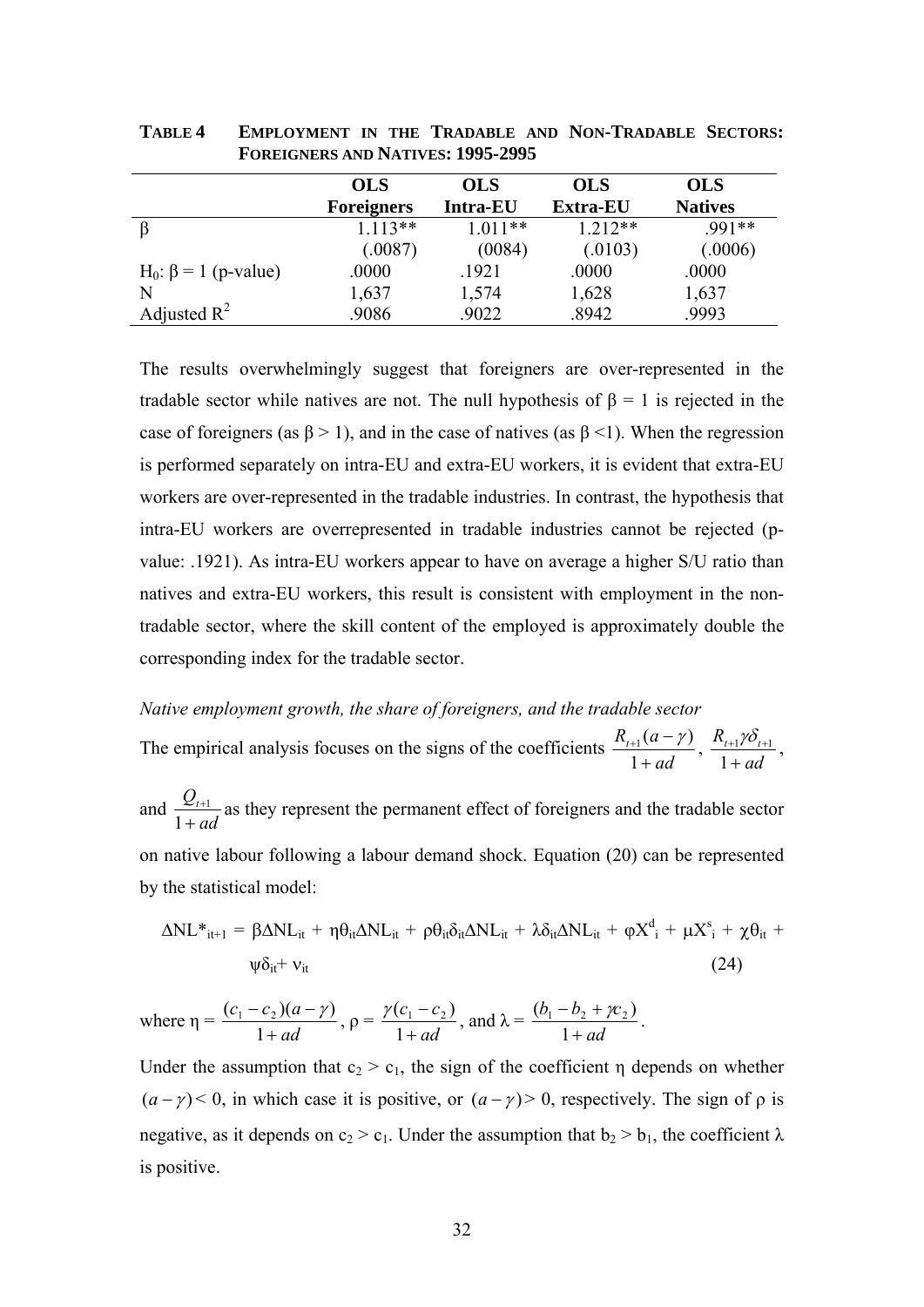When the sign of the combined term  $(\eta + \rho + \lambda)$  is negative, as depicted in Figure 3, the evolution of native employment is predicted to be smoother due to lower proportions of tradable industries and higher shares of foreign employment. An additional complication in the estimation of (24) is that the sign of  $(\eta + \rho + \lambda)$  is conditional on the terms  $\chi$  and  $\psi$  not over-powering its sign and statistical significance. As a result, the empirical analysis is based on the estimation of the five coefficients η,  $\lambda$ ,  $\rho$ ,  $\chi$ ,  $\psi$ .

Equation (24) is estimated with panel data techniques to eliminate the likely presence of regional fixed unobserved variables. The regression performed is therefore based on the model:

$$
\Delta NL*_{it+1} = \beta \Delta NL_{it} + \eta \theta_{it} \Delta NL_{it} + \rho \theta_{it} \delta_{it} \Delta NL_{it} + \lambda \delta_{it} \Delta NL_{it} + controls + v_{it} (25)
$$

Since the lagged value of the dependent variable appears on the right hand side of (25), the explanatory variables are not all strictly exogenous. Hence, the estimation through fixed effects, random effects and first differencing will generally produce inconsistent estimates (e.g. Wooldridge, 1999). Inconsistency can be serious if the number of observational units is far larger than the fixed number of years for which data are available, as it is in this paper (Judson and Owen, 1999). Consistent estimates for equation (25) can however be obtained through a generalised method of moments procedure, where the explanatory variables are first transformed to eliminate unobservable regional fixed effects, and then estimated by instrumental variables. In particular this paper applies the dynamic panel data estimator developed by Arellano and Bond (1991), which instruments the endogenous variables with the lagged levels of dependent and predetermined variables and the differences of strictly exogenous variables. In the transformed equation,  $\Delta NL_{it}$  is instrumented by its lagged values up to  $\Delta NL$ <sub>it-2</sub>. This methodology relies on the testable assumption that the first difference of the residuals does not follow a second-order autocorrelation process (Wooldridge, 1999; Stata, 2001).

To obtain a relative employment growth time series reflecting only labour demand shocks, the dependent variable in equation (25) is transformed using the method applied by Blanchard and Katz and the subsequent literature. This method assumes that any innovation in region *i*'s relative employment growth is a local labour demand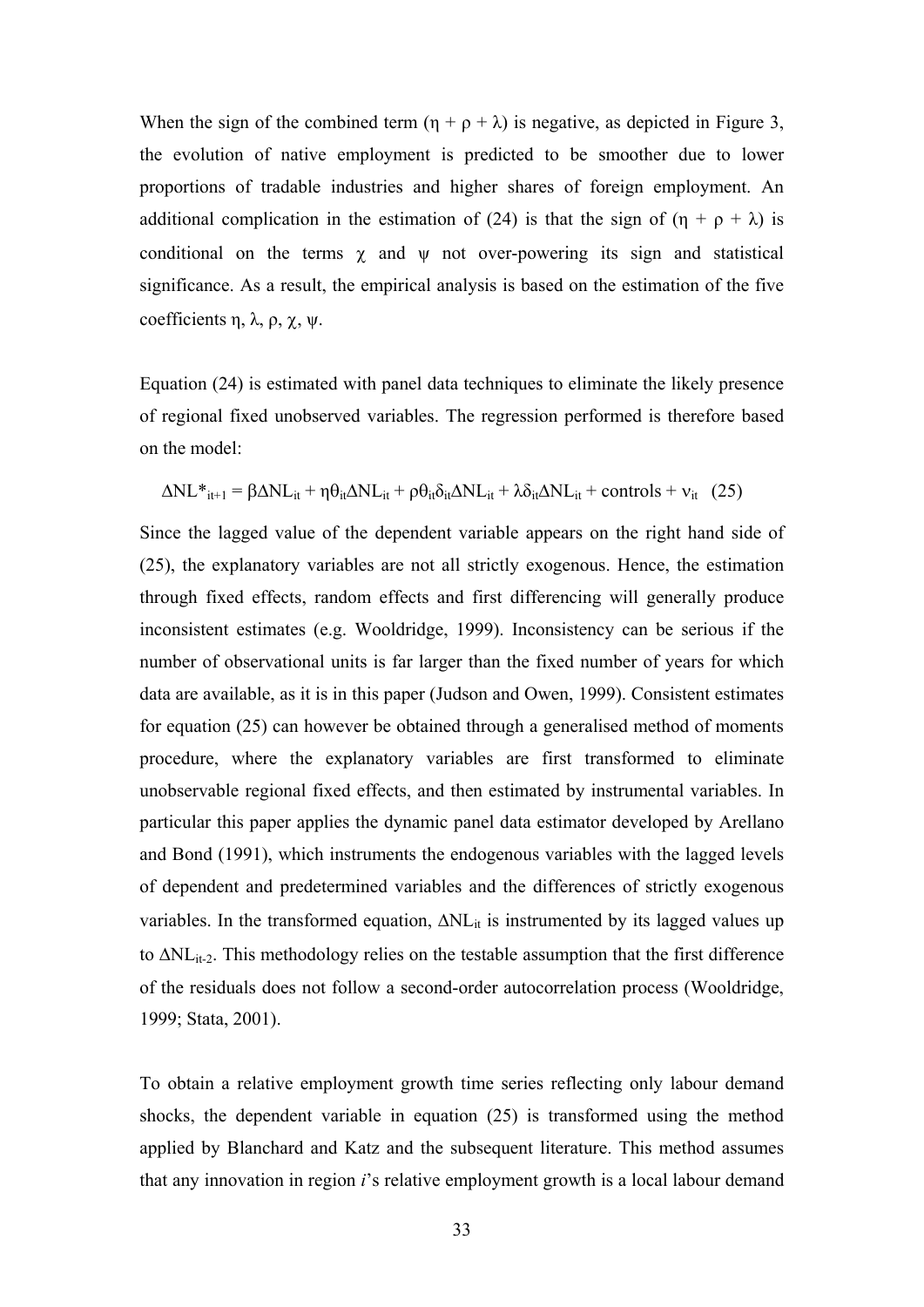shock. As a result, the dependent variable in equation (25) is 'purged' of EU disturbances by first estimating common movements across regions using:

$$
\Delta \log(S/U)_{it} = \alpha_i + \beta_i \Delta \log(S/U)_{\text{EUt}} + \varphi_{it} \tag{26}
$$

where  $(S/U)_{it}$  is the S/U ratio of natives in employment of region *i* at time *t*,  $(S/U)_{EUI}$  is the corresponding EU average, and  $\varphi_{it}$  is an error term. Then the dependent variable is transformed into its regional relative equivalent by removing the common movements estimated from (26), using:

$$
(S/U)_{it} = \log(S/U)_{it} - \beta_i \log(S/U)_{EUt}
$$
\n(27)

where  $(S/U)_{it}$  and  $(S/U)_{EUt}$  are defined as in (26) and  $\beta_i$  is the estimate obtained from (26).

Table 5 reports the regression results. The top half of the Table presents the estimates of the parameters of interest whilst the bottom half shows the result of post-estimation statistical tests. These include the overall significance of the regression coefficients (Wald statistic), model specification and validity of the over-identifying restrictions (Sargan test<sup>[8](#page-33-0)</sup>) and structure of the error term. The signs  $**$  and  $*$  highlight estimates that are statistically significantly different from zero as well as rejected outcomes of statistical tests at the 5% and 10% level, respectively. As shown in Table 5, all estimates are obtained from statistically significant regressions, and in most cases the error term does not follow an AR(2) process. The estimates reported are obtained from robust estimation to control for cross-regional heteroskedasticity.

Following the recommendation of Arellano and Bond (1991), inference on the coefficients is based on the one-step dynamic panel data estimator, whilst inference on model specification uses the two-step estimator (see Stata, 2001). As a result, Table 5 reports the one-step coefficient estimates and standard errors but the two-step outcome of the Sargan test.

A number of alternative specifications are currently being investigated to address the potential endogeneity between the share of foreigners in the workforce, immigration

1

<span id="page-33-0"></span><sup>&</sup>lt;sup>8</sup> The null hypothesis of the Sargan test postulates that the over-identifying restrictions are valid (i.e. the instruments of the endogenous variables are not correlated with the error term), hence the model is properly specified.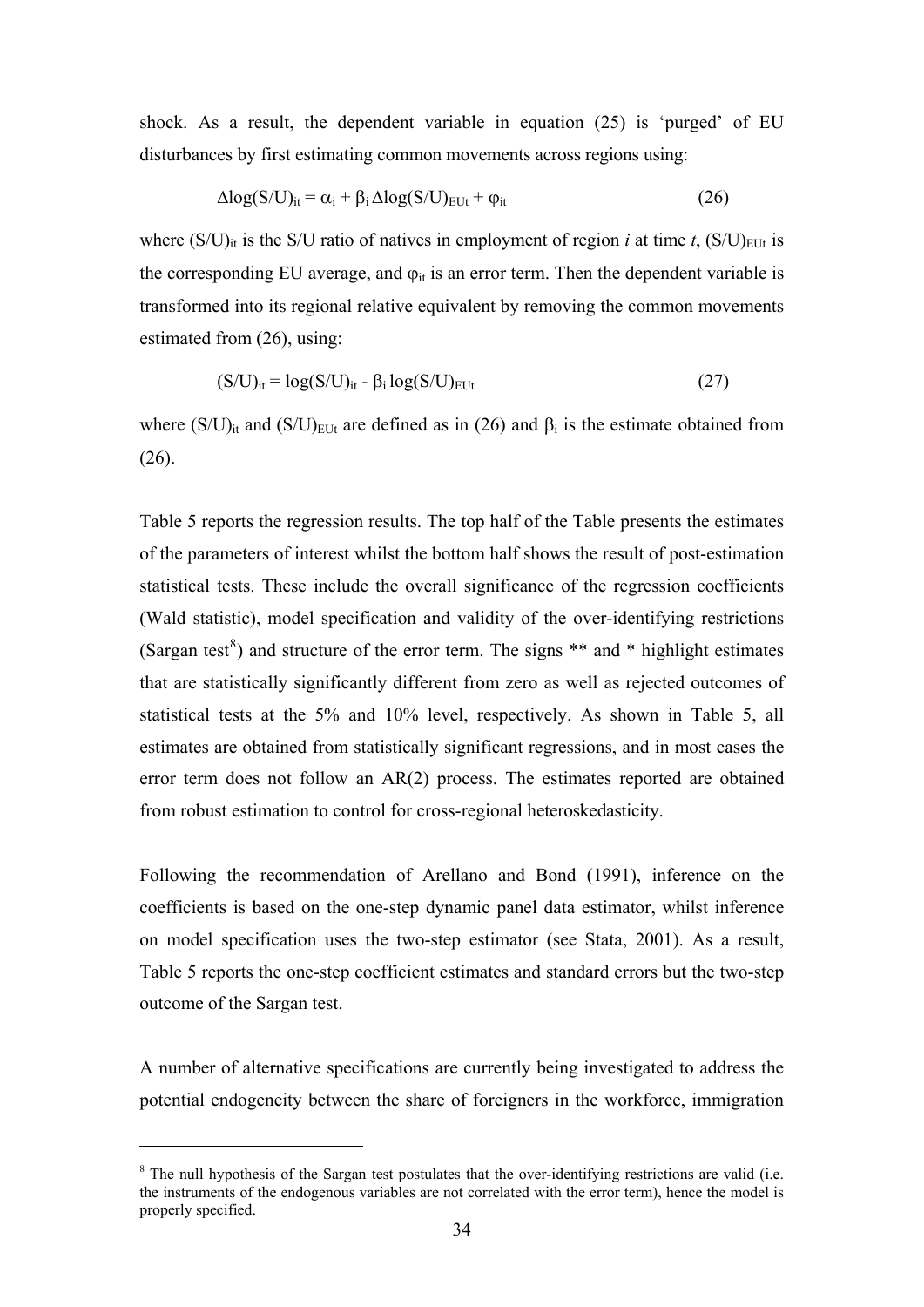policy and regional labour demand, as immigrants locate in regions where jobs are available and regions experiencing labour shortages may adopt more favourable policies towards immigrants. Alternative specifications include substituting the current value of the share of foreigners with its first as well as earlier lags.

| Coefficient              | <b>OLS</b>     | Dynamic panel (Arellano-Bond) |             |
|--------------------------|----------------|-------------------------------|-------------|
| $\beta$                  | $-.050**$      | $-.061**$                     | $-.062**$   |
|                          | (.015)         | (.019)                        | (.018)      |
| η                        | $6.208**$      | 5.825**                       | 5.852**     |
|                          | (.717)         | (.631)                        | (.667)      |
| $\rho$                   | $-22.216**$    | $-21.378**$                   | $-21.290**$ |
|                          | (3.849)        | (3.936)                       | (3.993)     |
| λ                        | 3.499**        | $3.541**$                     | $3.530**$   |
|                          | (.155)         | (.204)                        | (.203)      |
| χ                        | $-0.013$       | .096                          | $-.087$     |
|                          | (.045)         | (.137)                        | (.089)      |
| ψ                        | $-.038$        | $-.065$                       | .185        |
|                          | (.107)         | (.089)                        | (.177)      |
| Constant                 | .013           | $-.0014**$                    | $-.0008$    |
|                          | (.012)         | (.0006)                       | (.0009)     |
| Nr Observations          | 1,337          | 1,037                         | 1,037       |
| <b>Control</b> variables |                |                               |             |
| <b>Year Dummies</b>      | N <sub>o</sub> | N <sub>o</sub>                | Yes         |
|                          |                |                               |             |
| Regional labour market   | Yes            | N <sub>o</sub>                | Yes         |
|                          | N <sub>o</sub> | N <sub>o</sub>                | Yes         |
| Regional demographics    |                |                               |             |
| <b>Tests</b>             |                |                               |             |
| Adjusted $R^2$           | .9362          |                               |             |
| Wald test of overall     |                | 3,427.96**                    | 3,978.96**  |
| significance             |                |                               |             |
| Serial $AR(2)$ in the    |                | $p = .0894$                   | $p = .1129$ |
| error term               |                |                               |             |
| Sargan test (based on    |                | $p = .0960$                   | $p = .4062$ |
| the two-step estimator)  |                |                               |             |

**TABLE 5 REGRESSION RESULTS, 1995-2005 [PRELIMINARY ONLY]** 

These preliminary estimates obtained suggest that  $\eta$ ,  $\rho$ , and  $\lambda$  are statistically significant and conform to the predicted sign. More importantly they support that the sign of the combined term  $(\eta + \rho + \lambda)$  is negative. The effect of the terms  $\chi$  and  $\psi$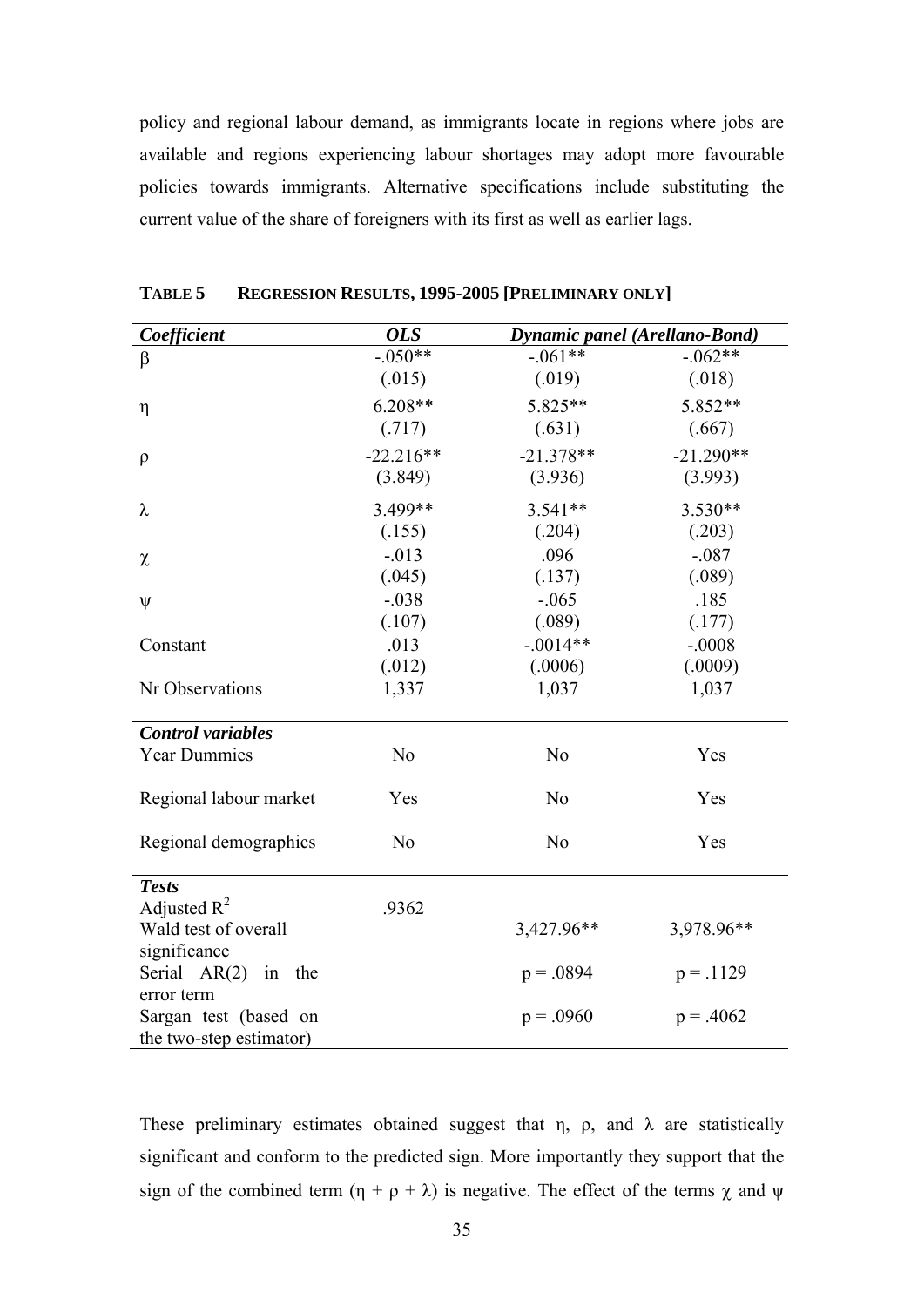appears insignificant in both statistical significance and magnitude of the coefficient, hence will not be further discussed.

These preliminary results suggest that annual changes in a region's native employment are inversely related to the proportion of foreign workers and the employment share of the tradable sector. In particular, following a labour demand shock, the lower is the share of the tradable industries and the higher is the share of foreign labour, the more native workers are cushioned by the year-after effects caused by the shock. Over time the shield provided by the non-tradable sector and by foreign labour makes native employment levels less variable, as predicted by the theoretical model presented in Section 4.

# **7 Policy implications and final remarks [preliminary only]**

During a period of increased economic integration, with the introduction of the euro in 2000, and arrival of new member states, the skill patterns of migrants appear to have worked towards reducing regional differences in skill endowments. Skill endowments across European regions are typically more similar one another when the skills of foreign workers are included in the calculation. This occurs as foreign labour in the EU is predominantly composed of unskilled workers, while traditional immigration regions tend to have a relatively skilled workforce. In particular, convergence between regional skill endowments is provided by skilled intra-EU workers residing in traditionally skill-scarce regions, and unskilled extra-EU workers living in skill-rich regions. This result is analogous to the predictions of the Heckscher-Ohlin model in presence of mobile factors, and contextualises some of the conclusions of recent 'new geography models' about the possible agglomeration of skills at times of declining, but not nil, transportation costs across countries. Although the persistence of skill-rich regions to remain so over time is high, migration acts as a natural 'redistributor' of human capital across the EU, especially with regards to intra-EU movements.

The preliminary results of the empirical analysis suggest that foreign workers and the non-tradable sector reduce the variability of native employment due to shocks in labour demand.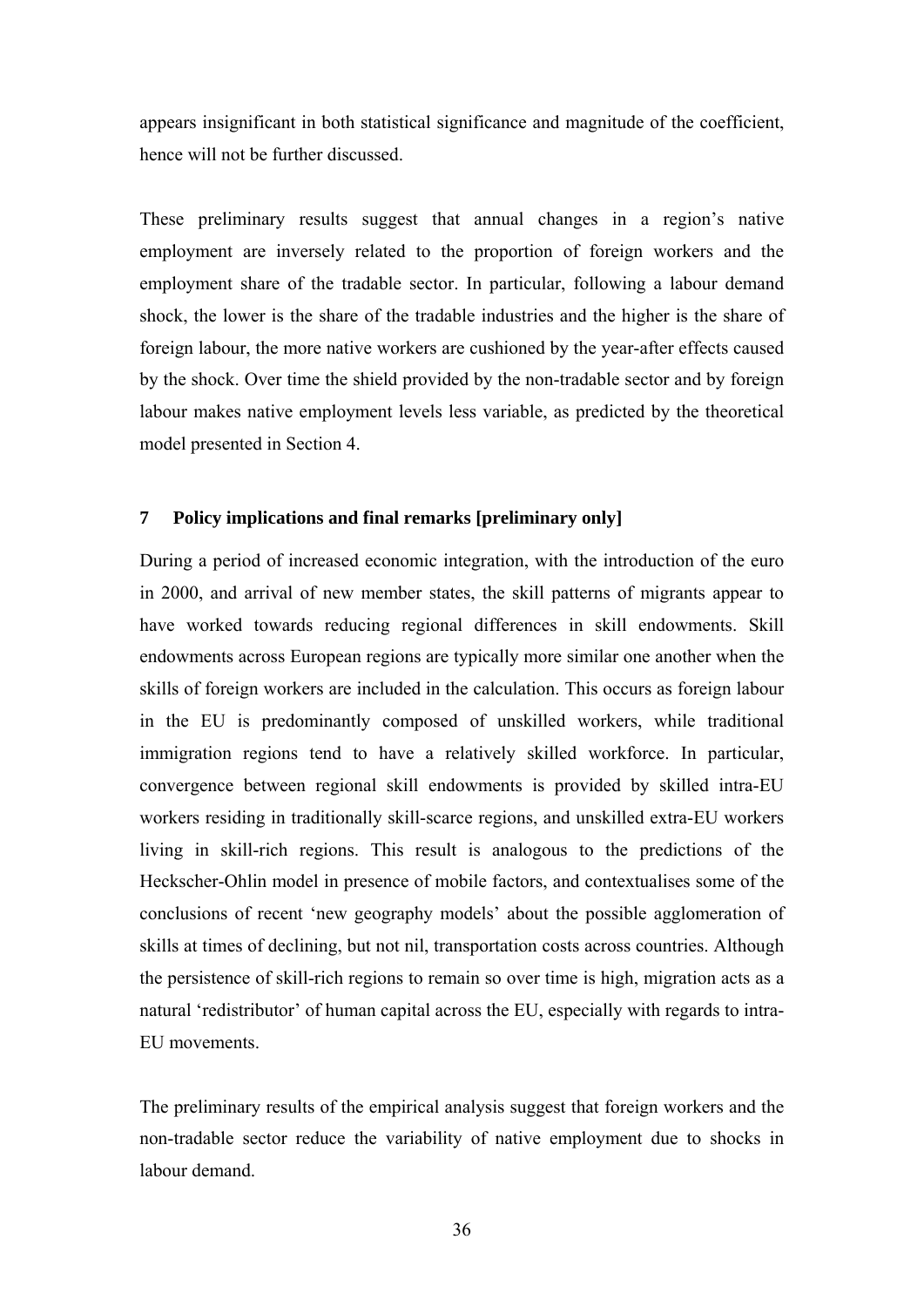# **References [incomplete]**

Arellano, M. and Bond, S.R. (1991) 'Some Specification tests for Panel Data: Monte Carlo Evidence and an Application to Employment Equations', *Review of Economic Studies* 58: 277-298.

Blanchard, O.J. and Katz, L.F. (1992) 'Regional Evolutions', *Brookings Papers on Economic Activity* 0(1): 1-75.

Borias, G.J. (2001) 'Does Immigration Grease the Wheels of the Labor Market?', *Brookings Papers on Economic Activity* 0(1): 69-119.

Chiswick, B.R. (1978) 'The Effect of Americanization on the Earnings of Foreign-Born Men', *Journal of Political Economy* 86(5): 867-921.

Decressin, J. and Fatas, A. (1995) 'Regional Labour Market Dynamics in Europe', *European Economic Review* 39: 627-1655.

De New, J.P. and Zimmermann, K.F. (1994) 'Native Wage Impacts of Foreign Labor: A Random Effects Panel Analysis', *Journal of Population Economics* 7(2): 177-192.

Dolado, J.J., Jimeno, J.F., and Duce, R. (1996) *The Effects of Migration on the Relative Demand of Skilled versus Unskilled Labour: Evidence from Spain*, Centre for Economic Policy Research Discussion Paper 1476, London.

Eurostat (1992) *Labour Force Survey: Methodology and Definitions*, Luxembourg: Eurostat.

Fredriksson, P. (1999) 'The Dynamics of Regional Labor Markets and Active Labor Market Policy: Swedish Evidence', *Oxford Economic Papers* 51(4): 623-648.

Hogarth, J., Salt, J., and Singleton, A. (1994) *Europe's International Migrants. Data Sources, Patterns and Trends*, London: HMSO.

Jimeno, J.F. and Bentolila, S. (1998) 'Regional Unemployment Persistence (Spain, 1976-1994)', *Labour Economics* 5(1): 25-51.

Judson, R.A. and A. L. Owen (1999) 'Estimating Dynamic Panel Data Models: A Guide for Macroeconomists', *Economics Letters* 65: 9-15.

Keesing, D.B. (1966) 'Labor Skills and Comparative Advantage', *American Economic Review* 56(2): 249-258.

Layard, R. et al. (1992) *East-West Migration: the Alternatives,* Cambridge, MA: MIT Press.

Nahuis, R. and Parikh, A. (2001) 'Factor Mobility and Regional Disparities: East, West, Home's Best?', Paper presented at the Economics Program Seminars, Research School of Social Sciences, Canberra: Australian National University,  $27<sup>th</sup>$  April.

Obstfeld, M. and Peri, G. (1998) 'Regional non-adjustment and Fiscal Policy',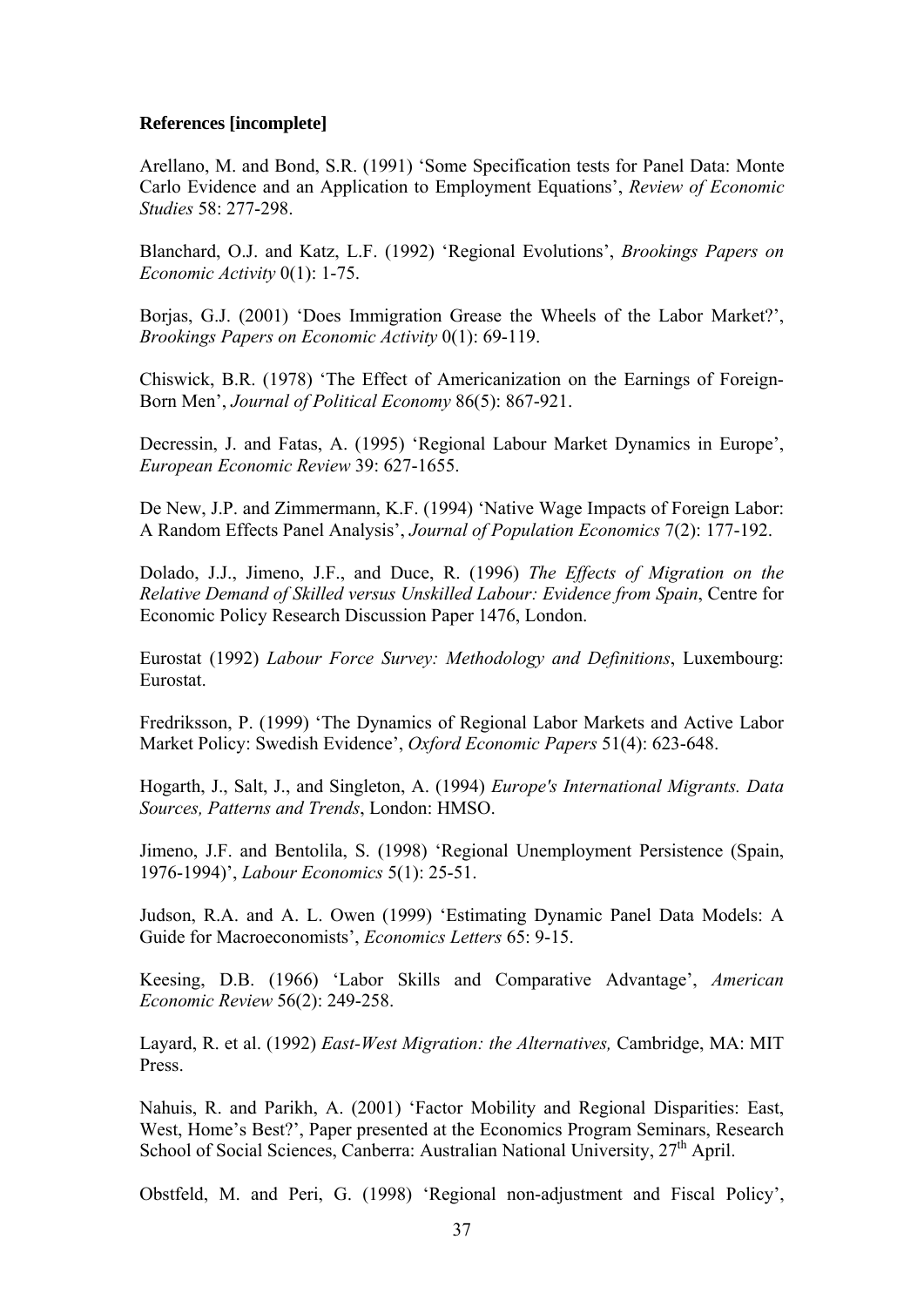*Economic Policy: A European Forum* 0(26): 205-247.

Organisation for Economic Co-operation and Development (OECD) (2000a), *Employment Outlook* 68, Paris: OECD.

Organisation for Economic Co-operation and Development (OECD) (2000b) *SOPEMI Report,* Paris: OECD.

Petit, P. (1999) 'Sectoral Patterns of Distribution in Slowly Growing Economies: The Case of Nine OECD Countries in the 1980s and 1990s', *International Review of Applied Economics* 13(3): 333-351.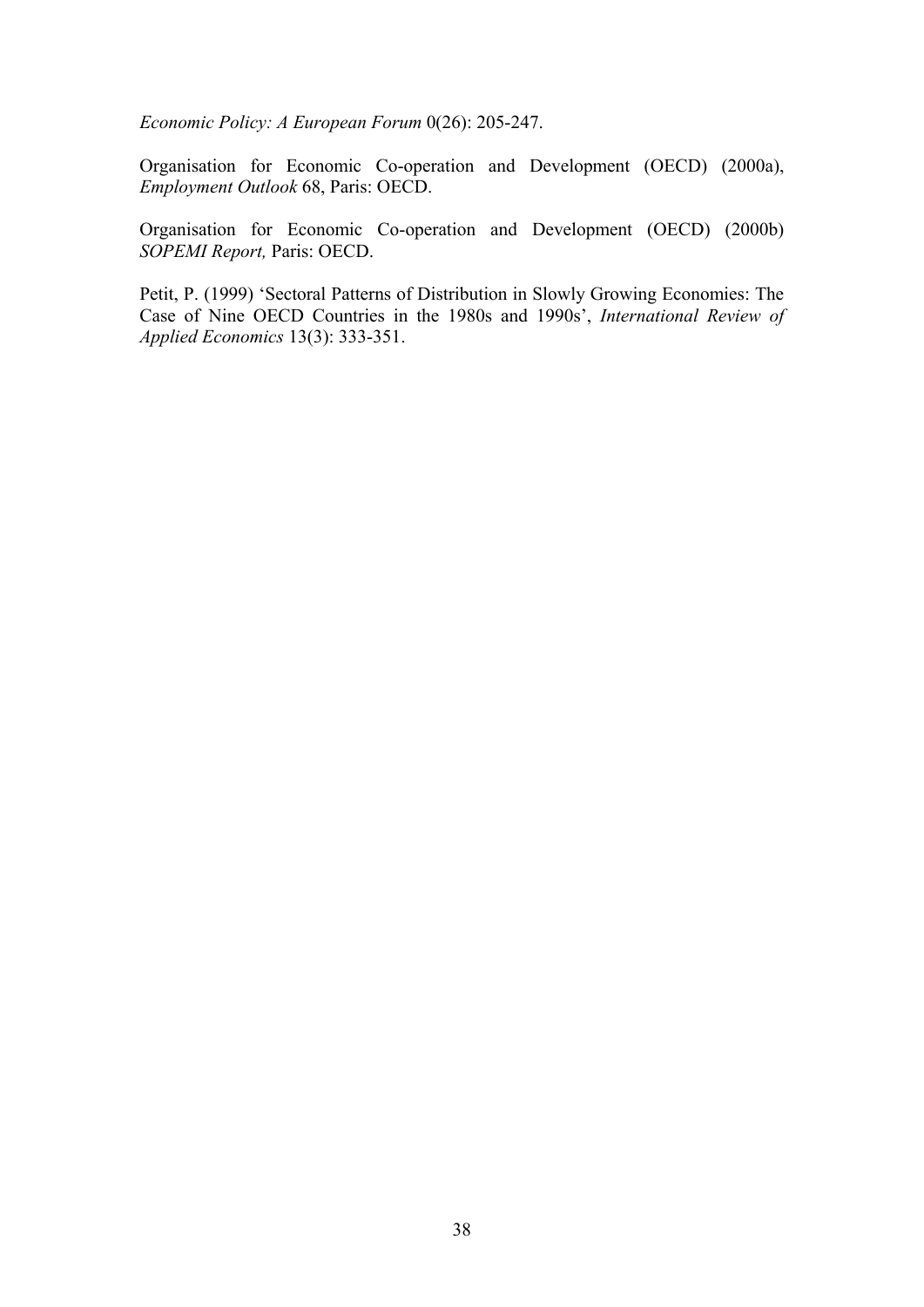|                      | <b>OLS</b>      | <b>OLS</b>     |
|----------------------|-----------------|----------------|
|                      | <b>Intra-EU</b> | Extra-EU       |
| β                    | $-5.987**$      | $-1.200**$     |
|                      | (1.331)         | (0.347)        |
| $Q2$ (slope)         | 8.786**         | $3.607**$      |
|                      | (2.982)         | (0.813)        |
| Q3 (slope)           | 2.612           | $1.332*$       |
|                      | (2.777)         | (0.841)        |
| Q4 (slope)           | 3.867**         | 1.298          |
|                      | (2.028)         | (0.873)        |
| $Q5$ (slope)         | $4.712**$       | 1.562**        |
|                      | (1.318)         | (0.368)        |
| Constant             | $3.069**$       | $1.208**$      |
|                      | (0.873)         | (0.236)        |
| N                    | 1,403           | 1,607          |
| Controls             | N <sub>0</sub>  | N <sub>o</sub> |
| Year dummy           | N <sub>0</sub>  | N <sub>0</sub> |
| Adjusted $R^2$       | 0.0960          | 0.0398         |
| Reset (p-value)      | 0.1706          | 0.6341         |
| Heteroskedasticity   | Yes (robust)    | Yes (robust)   |
| Overall significance | 0.000           | 0.000          |
| (p-values)           |                 |                |

**TABLE A1 THE RELATIONSHIP BETWEEN THE SKILLED/UNSKILLED RATIOS OF INTRA-EU AND EXTRA-EU AND NATIVE WORKERS**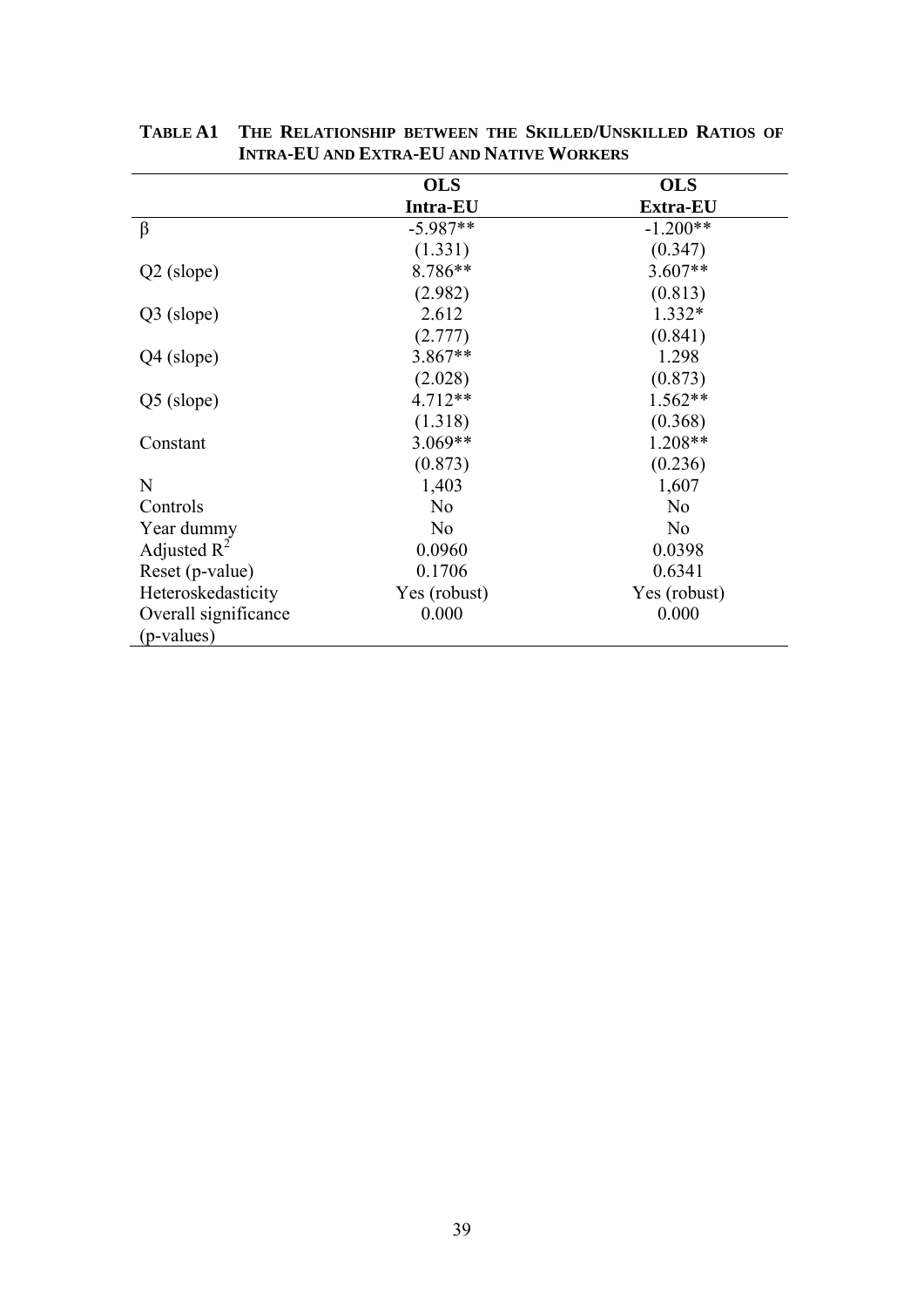**FIGURE A1 DIFFERENCES BETWEEN THE SKILLED/UNSKILLED RATIOS FOR THE INTRA-EU AND THE NATIVES RELATIVE TO THE EU AVERAGE: 1995- 2005 – SKILL-ABUNDANT REGIONS**



**FIGURE A2 DIFFERENCES BETWEEN THE SKILLED/UNSKILLED RATIOS FOR THE INTRA-EU AND THE NATIVES RELATIVE TO THE EU AVERAGE: 1995- 2005 – SKILL-SCARCE REGIONS**